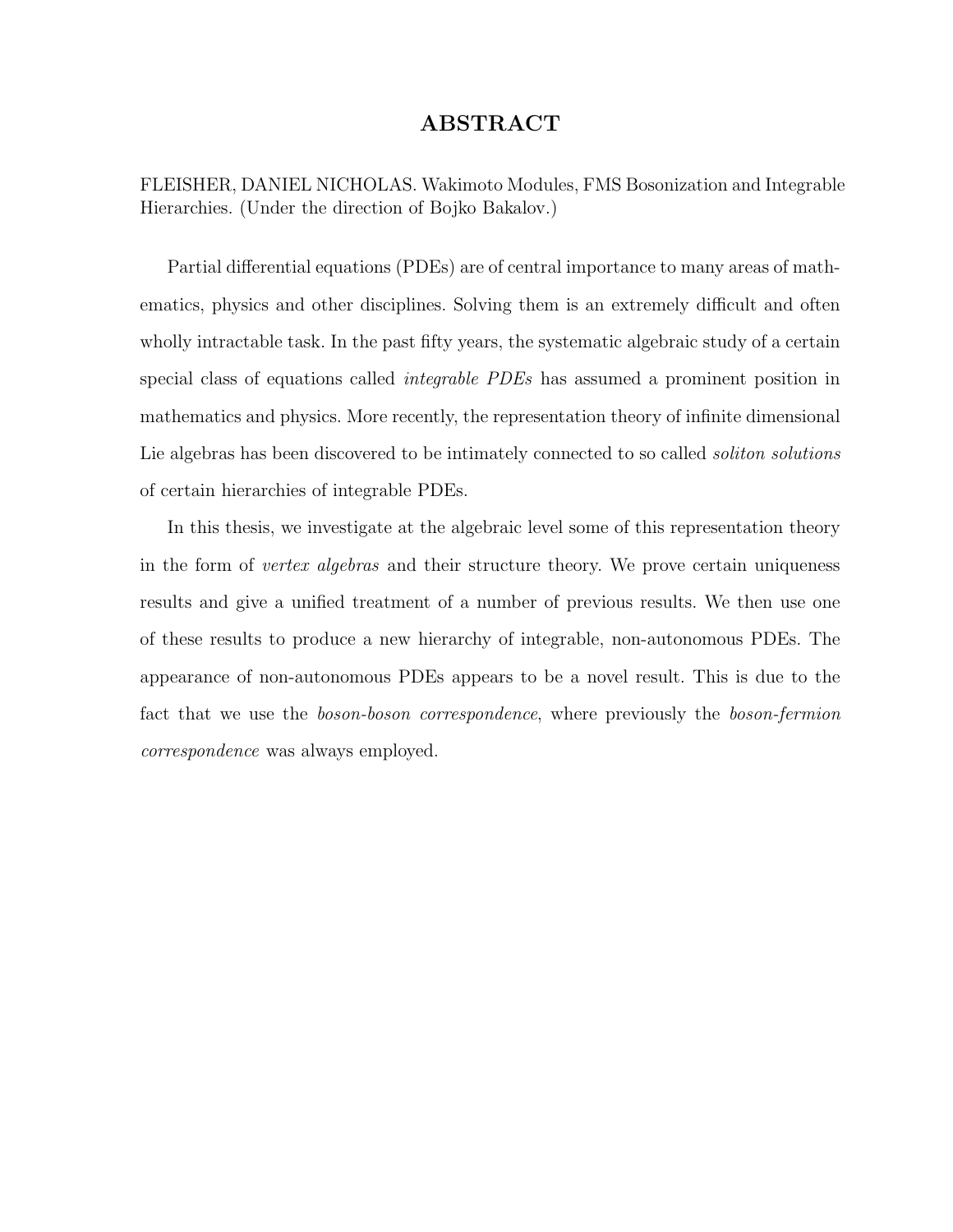© Copyright 2013 by Daniel Nicholas Fleisher

All Rights Reserved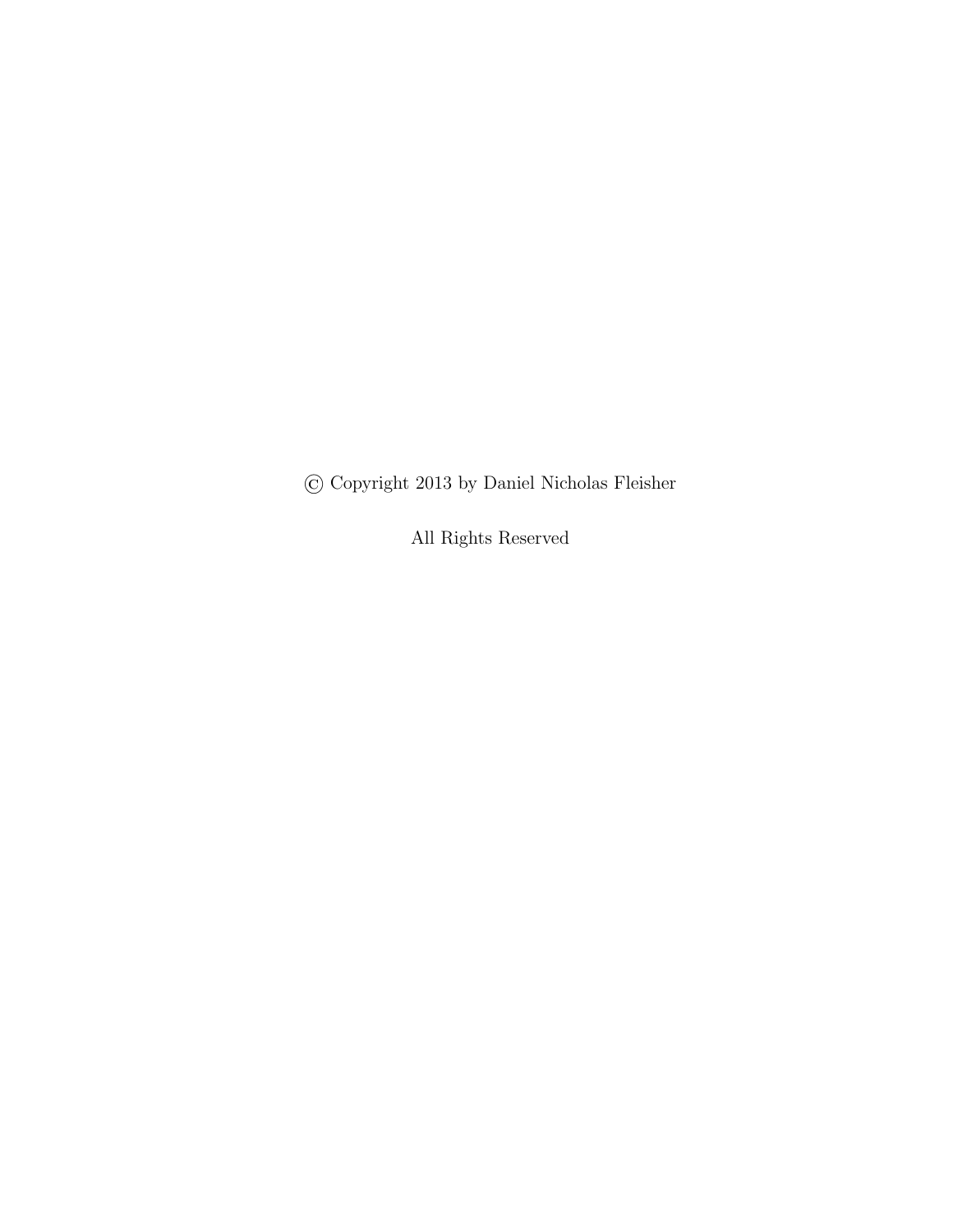#### Wakimoto Modules, FMS Bosonization and Integrable Hierarchies

by Daniel Nicholas Fleisher

#### A dissertation submitted to the Graduate Faculty of North Carolina State University in partial fulfillment of the requirements for the Degree of Doctor of Philosophy

Mathematics

Raleigh, North Carolina

2013

APPROVED BY:

Naihuan Jing Kailash Misra

Ernest Stitzinger Bojko Bakalov Chair of Advisory Committee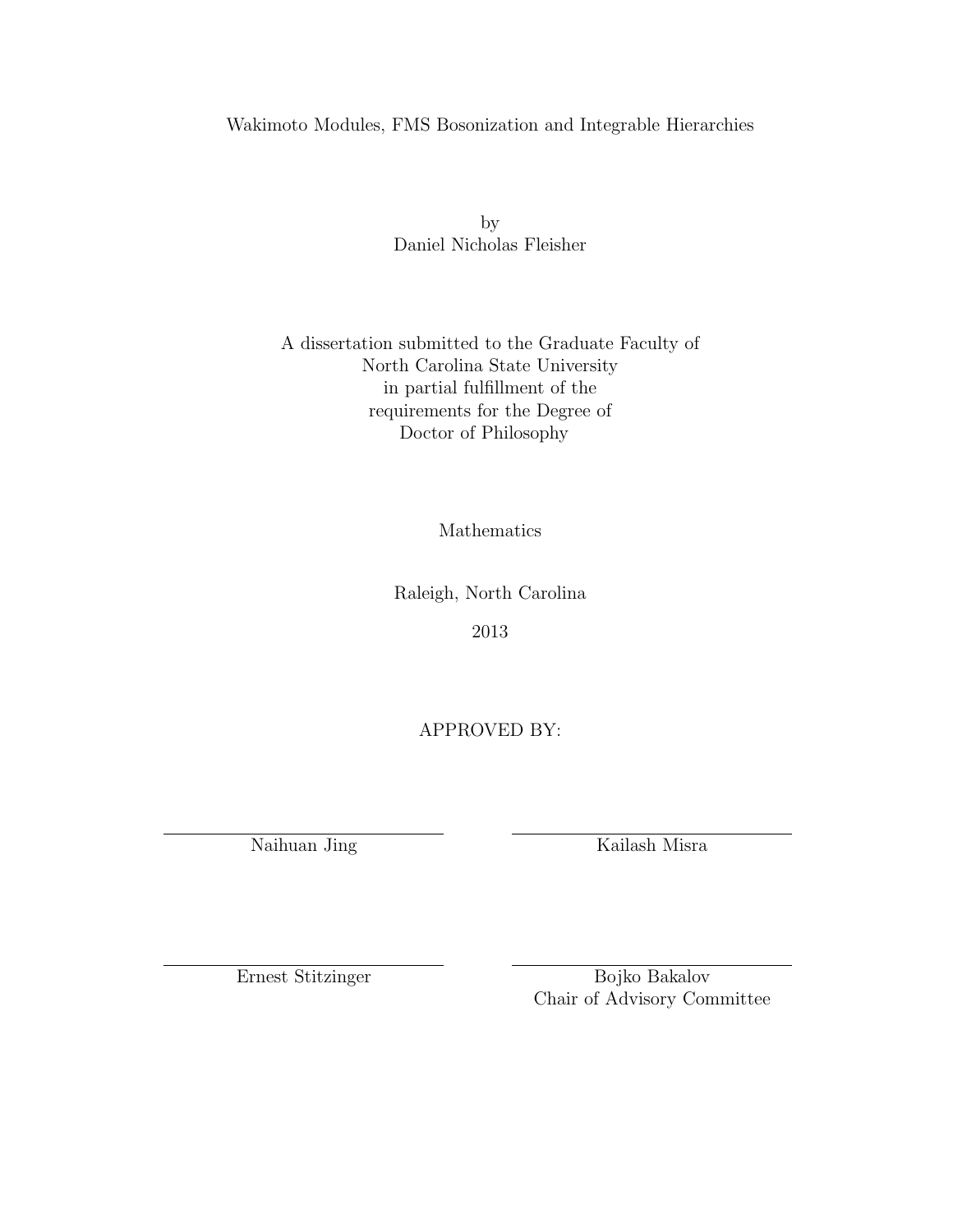### DEDICATION

For Bubby and for Poppy, may their memories be a blessing.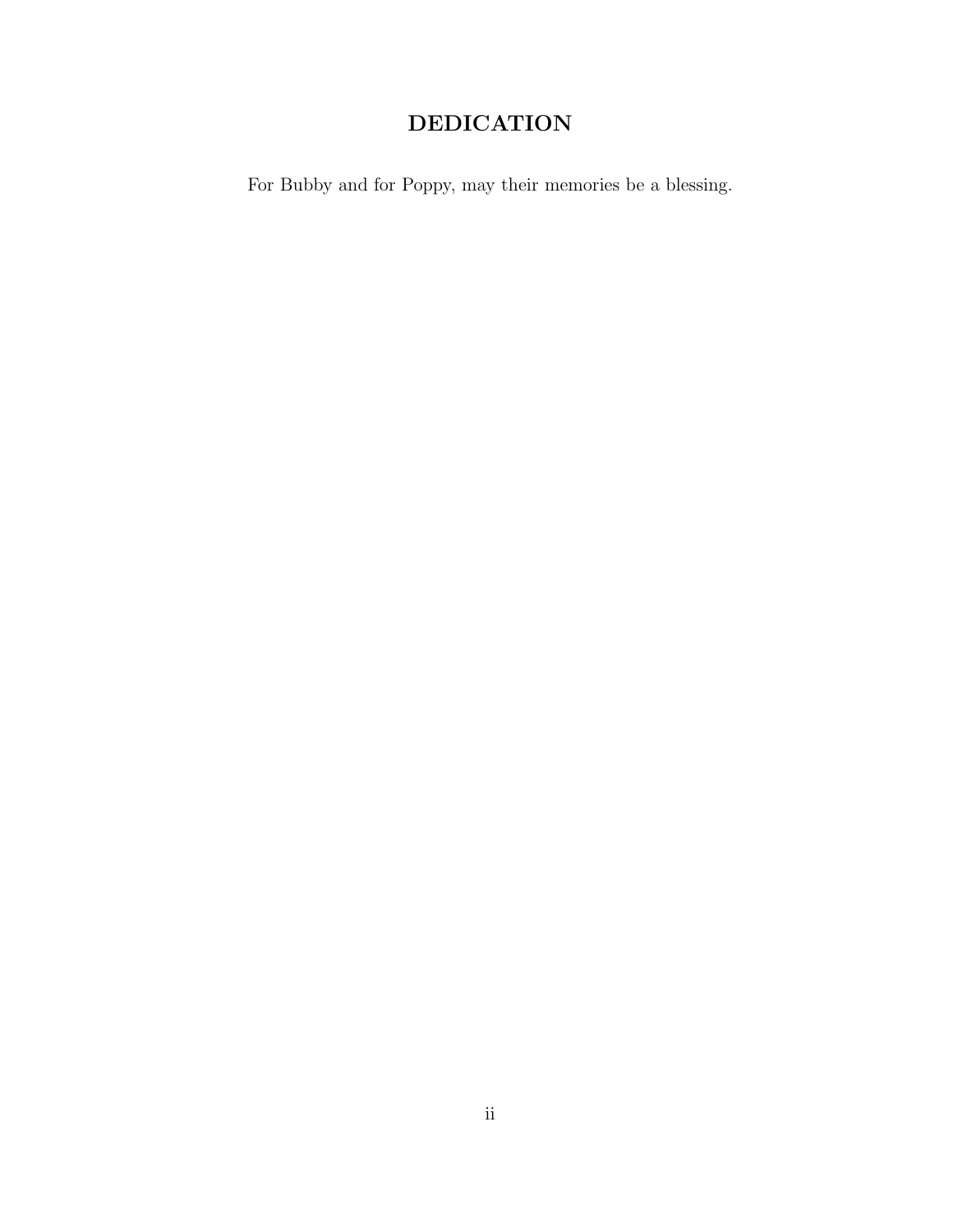#### BIOGRAPHY

Daniel Nicholas Fleisher was born in Cary, North Carolina on August 2nd 1985. He enjoyed math and science as a young child and was very fortunate to have parents who actively facilitated these interests. In the first decade or so of his life, he realized that physical reality could be broken down into progressively more fundamental components: the crust of the earth was made of rocks, rocks were made of chemicals, chemicals were made of matter and matter was made of mathematics. This is how he settled on mathematics as a discipline and it has thusfar been very rewarding.

Towards the end of the second decade of his life, he began to realize that the totality of reality was greater than the sum of its physical components: the universe appeared to be filled with cracks through which wretched, cyclopean horrors leered. His spare time and much of his leftover mental energy was (and is) spent probing these Lovecraftian depths for an understanding of the aspects of reality which are not readily tamed by reason.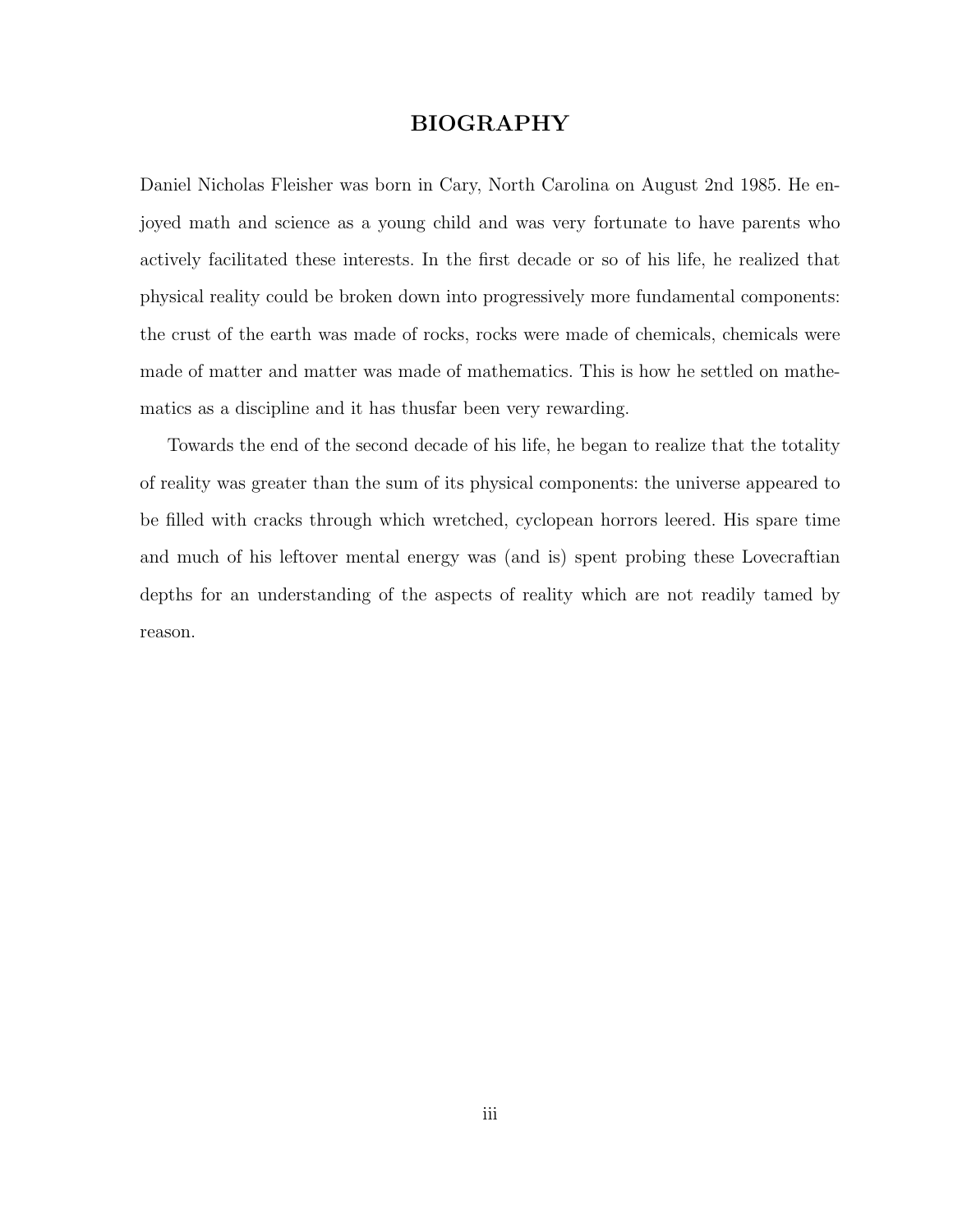#### ACKNOWLEDGEMENTS

I would like to thank a great many people. First and foremost, I must thank my locally omniscient and globally benevolent advisor, Dr. Bojko Bakalov. It's been a fascinating journey! Other professors I must thank are Dr. Kailash Misra, Dr. Naihuan Jing and Dr. Ernest Stitzinger for their support, both explicit and implicit.

I would also like to thank my wife Debbie, my parents and my brother for all their support. In addition, I would like to thank Ronnie Johnson, Matt Watson and John Hutchens for the numerous enlightening discussions we had.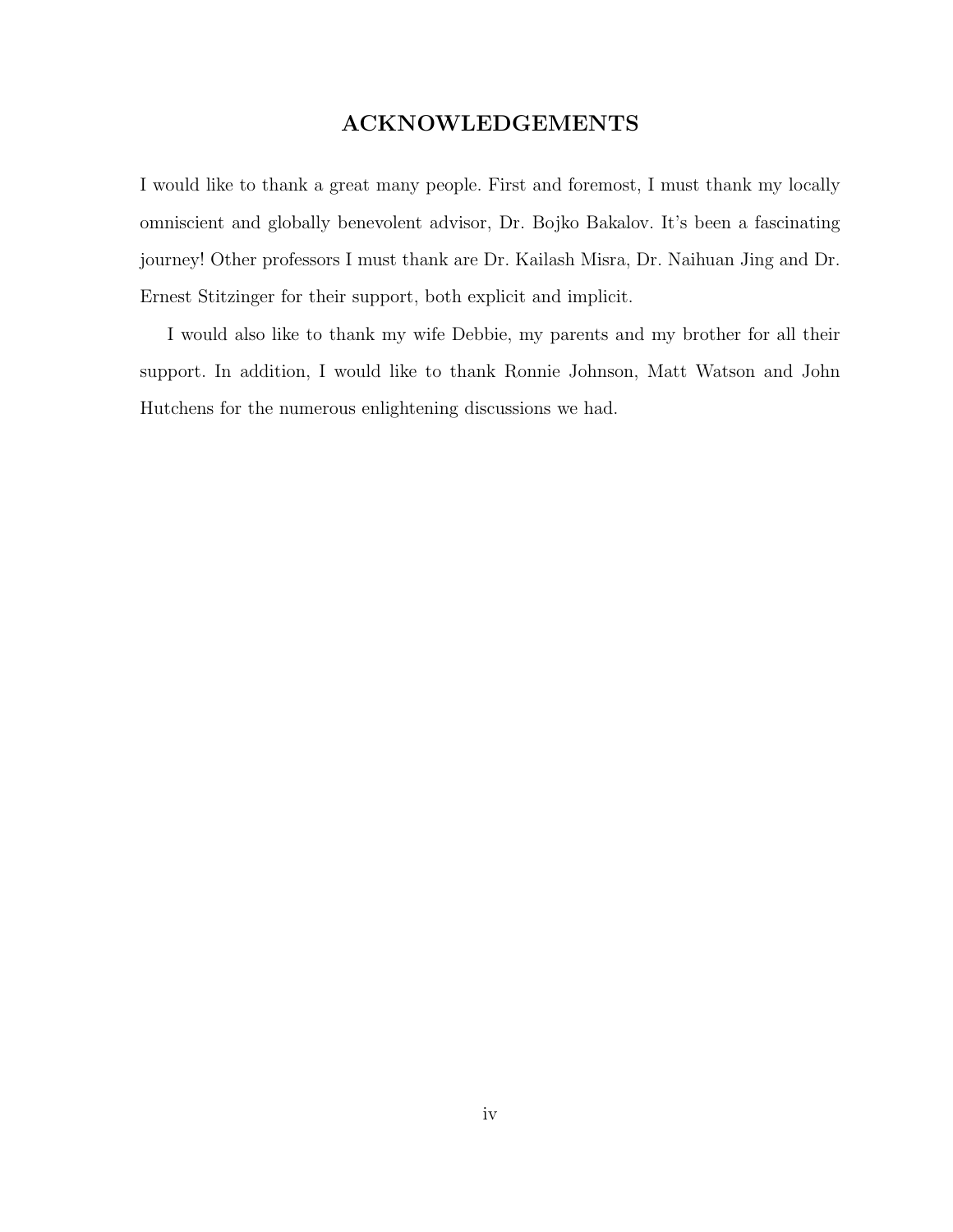### TABLE OF CONTENTS

|            |                                                                                                    | $\mathbf{1}$            |
|------------|----------------------------------------------------------------------------------------------------|-------------------------|
|            |                                                                                                    | $\overline{\mathbf{4}}$ |
| 2.1        |                                                                                                    | $\overline{4}$          |
| 2.2        |                                                                                                    | 10                      |
|            |                                                                                                    | 13                      |
| 3.1        |                                                                                                    | 14                      |
| 3.2<br>3.3 | Boson-fermion and                                                                                  | 19                      |
|            |                                                                                                    | 20                      |
|            | Chapter 4 Bosonic lattice realizations of $\mathfrak{sl}_N$ and $\widehat{\mathfrak{so}_{2N}}$     | 23                      |
| 4.1        |                                                                                                    | 23                      |
| 4.2        |                                                                                                    | 26                      |
| 4.3        |                                                                                                    | 30                      |
| 4.4        |                                                                                                    | 35                      |
|            |                                                                                                    | 38                      |
| 5.1        |                                                                                                    | 38                      |
| 5.2        |                                                                                                    | 39                      |
| 5.3        | Reduction $\tau = \tau(x_1, y_1, t_1) \dots \dots \dots \dots \dots \dots \dots \dots \dots \dots$ | 49                      |
|            | Chapter 6 Conclusion and future work                                                               | 57                      |
| 6.1        | Vertex algebras $\ldots \ldots \ldots \ldots \ldots \ldots \ldots \ldots \ldots \ldots \ldots$     | 57                      |
| 6.2        | Bosonic $\mathfrak{gl}_{\infty}$ and Gelfand-Dickey hierarchies                                    | 58                      |
| 6.3        |                                                                                                    | 58                      |
| 6.4        |                                                                                                    | 59                      |
| 6.5        |                                                                                                    | 59                      |
|            |                                                                                                    | 60                      |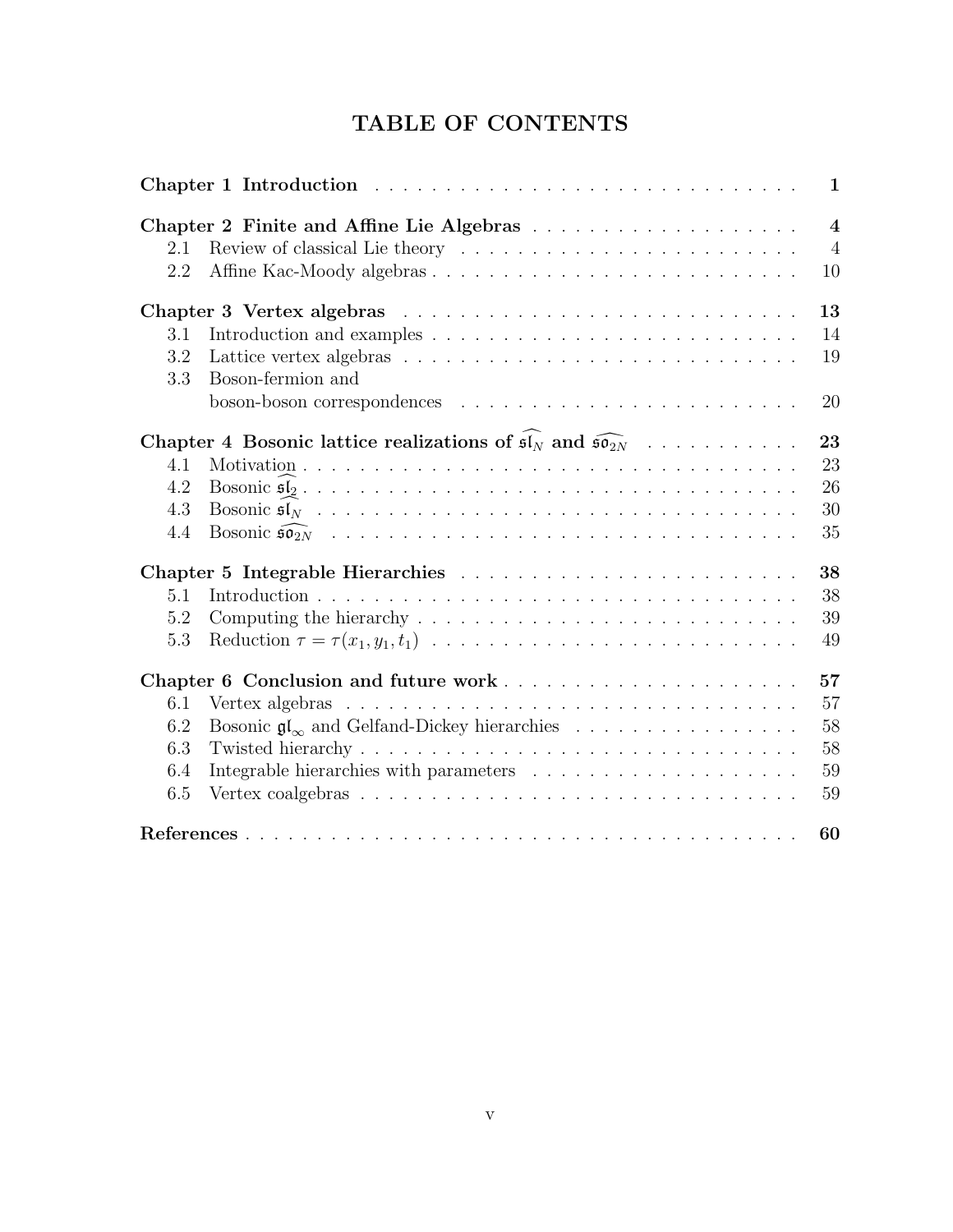# Chapter 1

# Introduction

The algebraic study of integrable, non-linear partial differential equations is now nearly fifty years old. Beginning with the paper of Gardner-Greene-Kruskal-Miura [1], little was known of the systematic study of such PDEs - as Dickey puts it, the Korteweg-de Vries (KdV) equation, now ubiquitous in areas as distant as quantum field theory, "seemed to be merely an unassuming equation of mathematical physics describing waves in shallow water [2]."

Perhaps at this point, it was not the "algebraic" study of anything as we today would understand it, but one year later, the landmark paper of Lax [3] appeared, which gave the subject its first manifestly Lie algebraic appearance in the form of Lax pairs. These objects allow us to turn many sometimes dreadful looking PDEs into something as simple as "time-evolution  $=$  Lie bracket".

Fast-forwarding ten or twenty years, vertex operators and, later, vertex (operator) algebras gave us a new and powerful language with which to describe certain infinite dimensional Lie algebras, their representations and generalizations [4] [5] [6].

More specifically, consider an integral lattice  $L$  and construct the lattice vertex algebra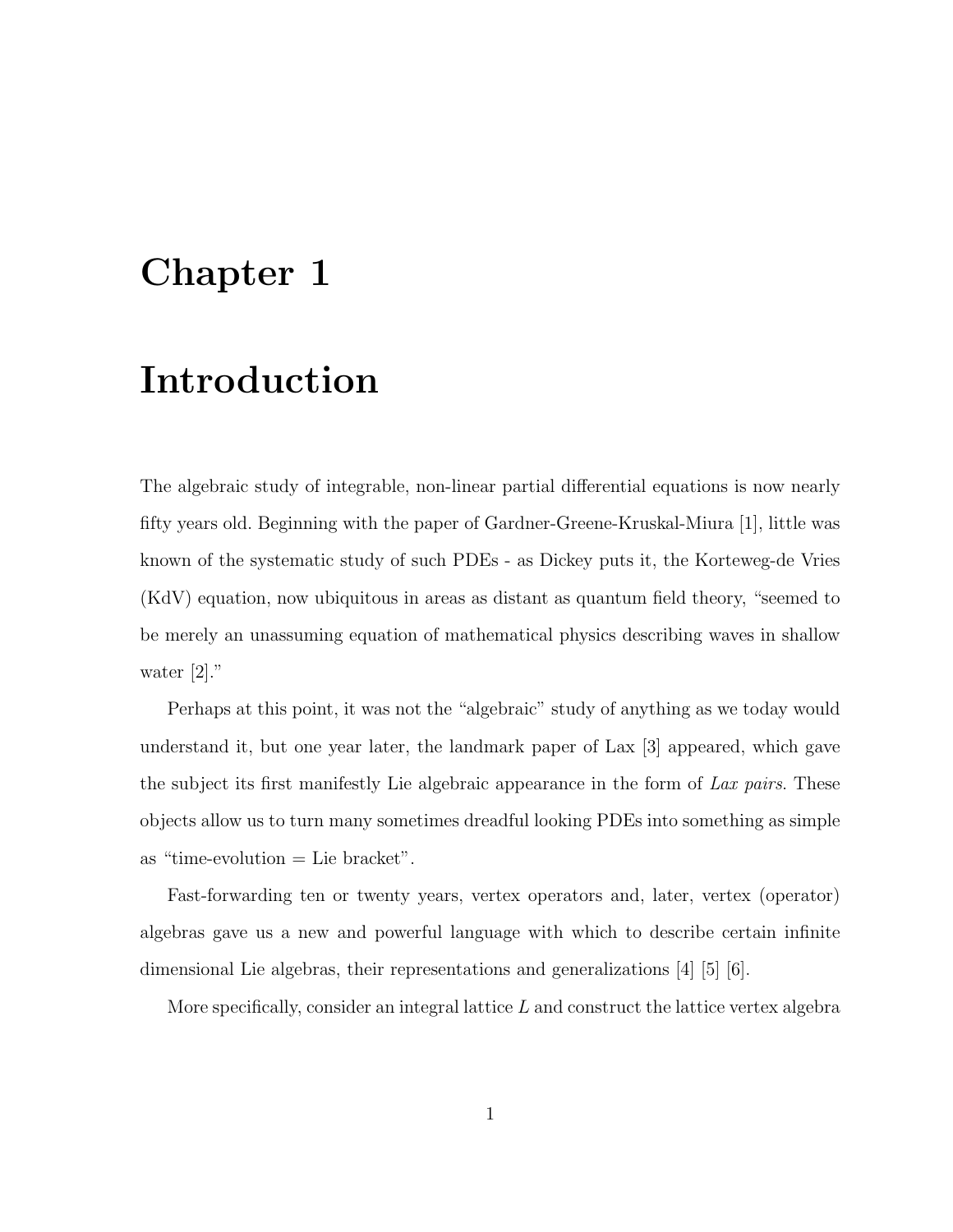$V_L$  associated to L. This vertex algebra is a tensor product of the Fock space generated by the negative part of the infinite dimensional Heisienberg algebra arising from L and the twisted group algebra associated to  $L$ . In the case when  $L$  is one dimensional, one finds (infinite dimensional) representations of the Heisenberg and Virasoro Lie algebras. When  $L$  is the root lattice of a simply laced Lie algebra of finite type, the lattice vertex algebra gives a representation of the associated affine Kac-Moody algebra at level one [7].

More generally, we consider a (possibly twisted) representation  $M$  of the vertex algebra  $V_L$  (possibly  $V_L$  itself). Given an operator  $\Omega \in \text{End}(V_L \otimes V_L)$  which commutes with the diagonal action of  $V_L$  on  $M \otimes M$ , we consider the equation

$$
\Omega(\tau \otimes \tau) = 0, \quad \tau \in M
$$

A natural source of such situations is the representation theory of affine Kac-Moody algebras. Here  $\Omega$  is the Casimir operator and the highest weight representations are well understood. After a number of rather non-trivial changes of variables, one is able to identify an infinite nested hierarchy of non-linear partial differential equations in addition to a number of particularly nice solutions to these equations called solitons. This process has been used in a number of cases already to produce for example the Kadomtsev-Petviashvili (KP) and non-linear Schrödinger (NLS) hierarchies. These are instances of Kac-Wakimoto hierarchies using representations of the affine algebras  $\widehat{\mathfrak{gl}_\infty}$ , and  $\widehat{\mathfrak{sl}_2}$  respectively.

Kac-Wakimoto hierarchies associated to highest weight representations of affine algebras have been studied in e.g [8], [9]. What is less understood - or, perhaps, not understood at all - are such hierarchies associated to other, non-highest weight representations. In this thesis, we give a detailed description of certain *Wakimoto representations* (which are not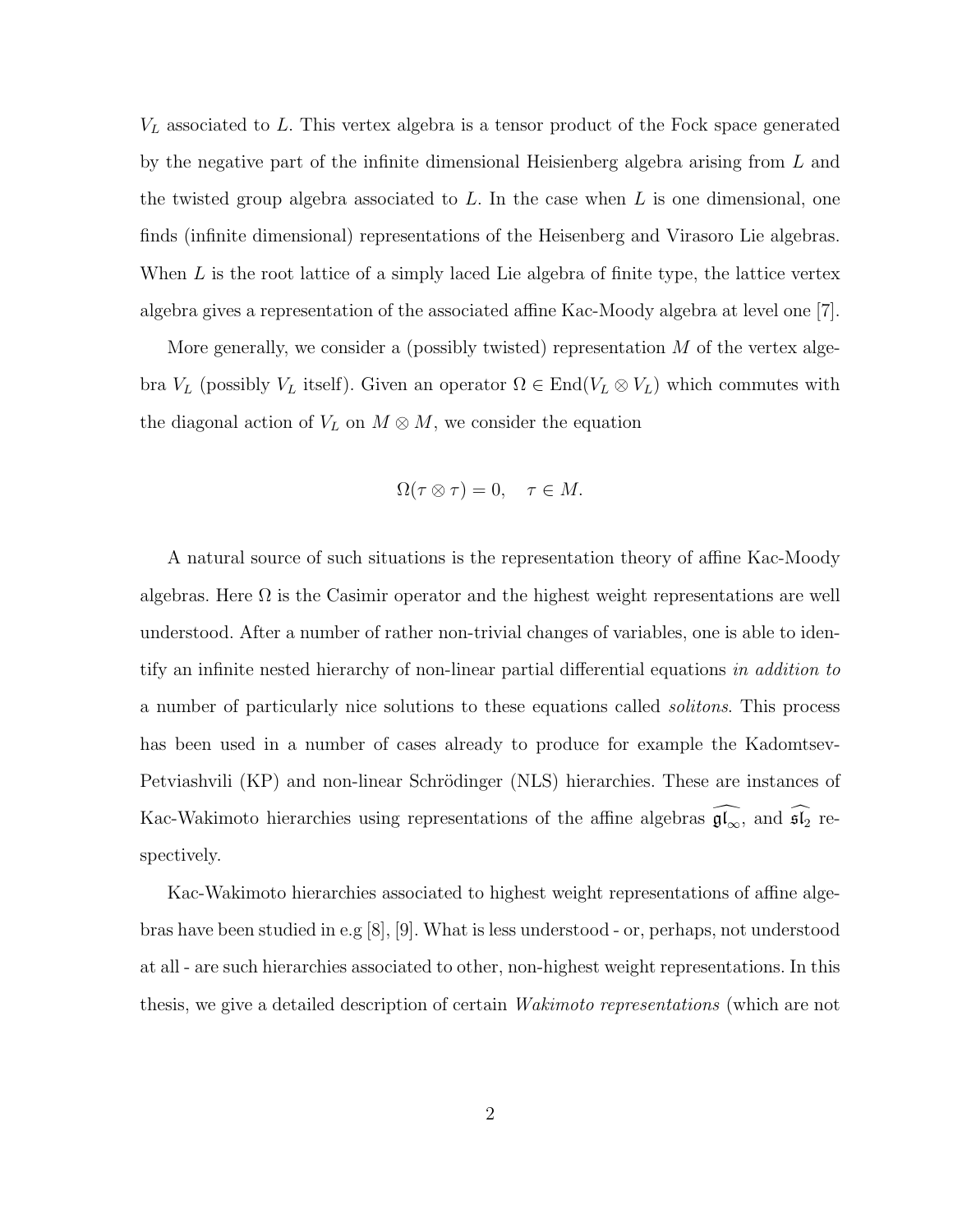highest weight) in terms of Friedan-Martinec-Shenker bosonization [10]. This gives us a unified lattice vertex algebraic treatment of a number of previous results ( [11], [12], [13]) which is both useful and aesthetically appealing. Furthermore we prove a certain uniqueness of these realizations, something which is not clear from the free field realizations.

We then use this bosonization to construct integrable hierarchies associated to representations of  $\widehat{\mathfrak{sl}_2}$  at *arbitrary level* - that is, the level becomes a *parameter* in the equations. This appears to be a new phenomenon in the area, as hitherto all representations used in this process were of a fixed level. Throughout this thesis, we will always work over the field of complex numbers.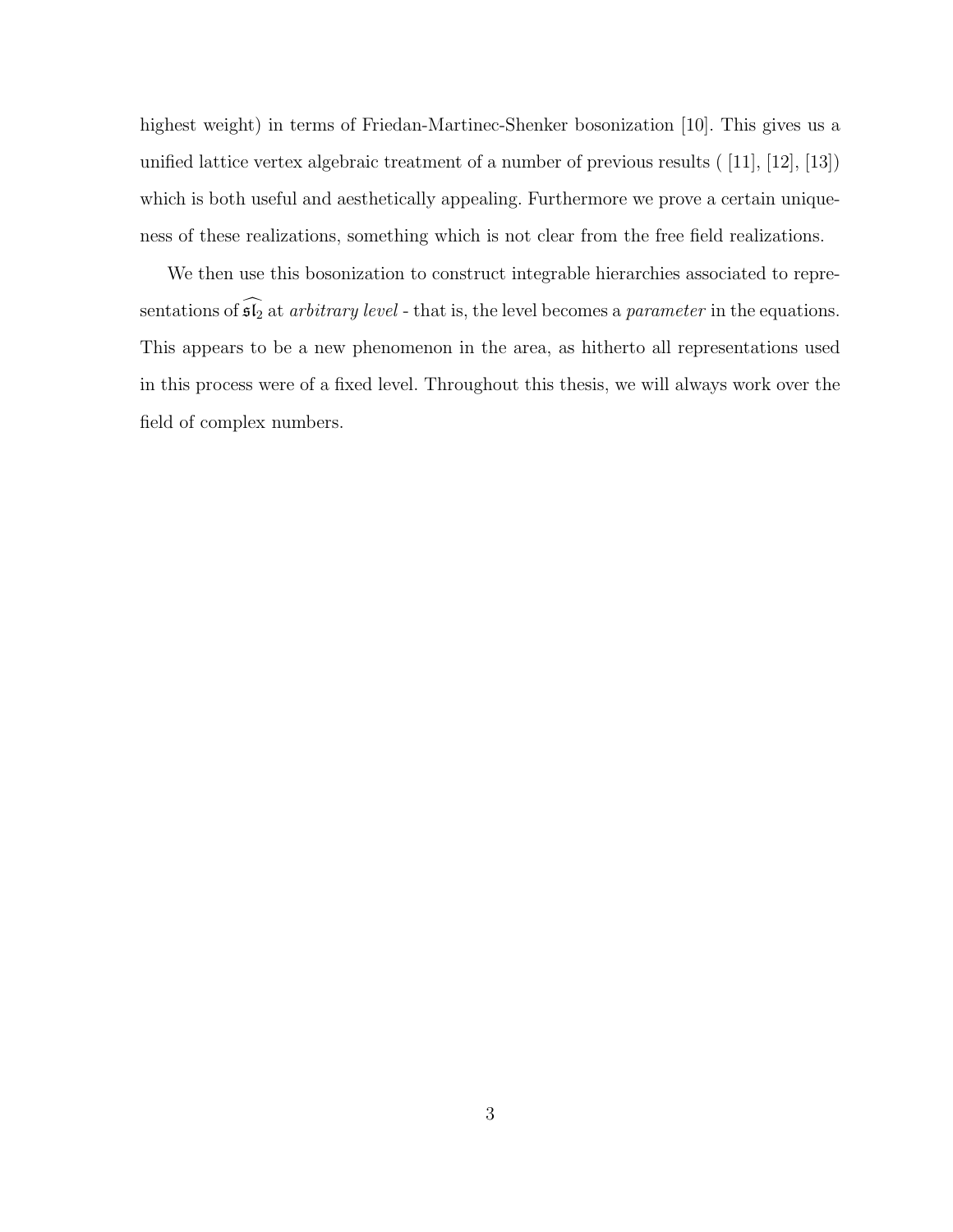## Chapter 2

### Finite and Affine Lie Algebras

#### 2.1 Review of classical Lie theory

We begin with some background, preliminary notions and definitions. One can easily give the definition of a Lie algebra axiomatically and proceed entirely from there, but we find it instructive to briefly mention their origin.

What are today called Lie groups arose in the late nineteenth century through Sophus Lie's study of differential equations with continuous symmetries. In modern terminology, a Lie group is a smooth (or topological) manifold with a compatible group structure - or, alternatively, a group structure in the category of smooth manifolds with smooth maps. Lie groups are manifestly nonlinear objects and their study - in particular, that of their representation theory - highly nontrivial.

It turns out that a great deal of important information about a Lie group is encoded in its "infinitesimal symmetries"; that is, in elements very close to the identity. Elementary differential geometry tells us that these "infinitesimal symmetries" are really the tangent space at the identity. There are a number of ways of constructing this rigorously; for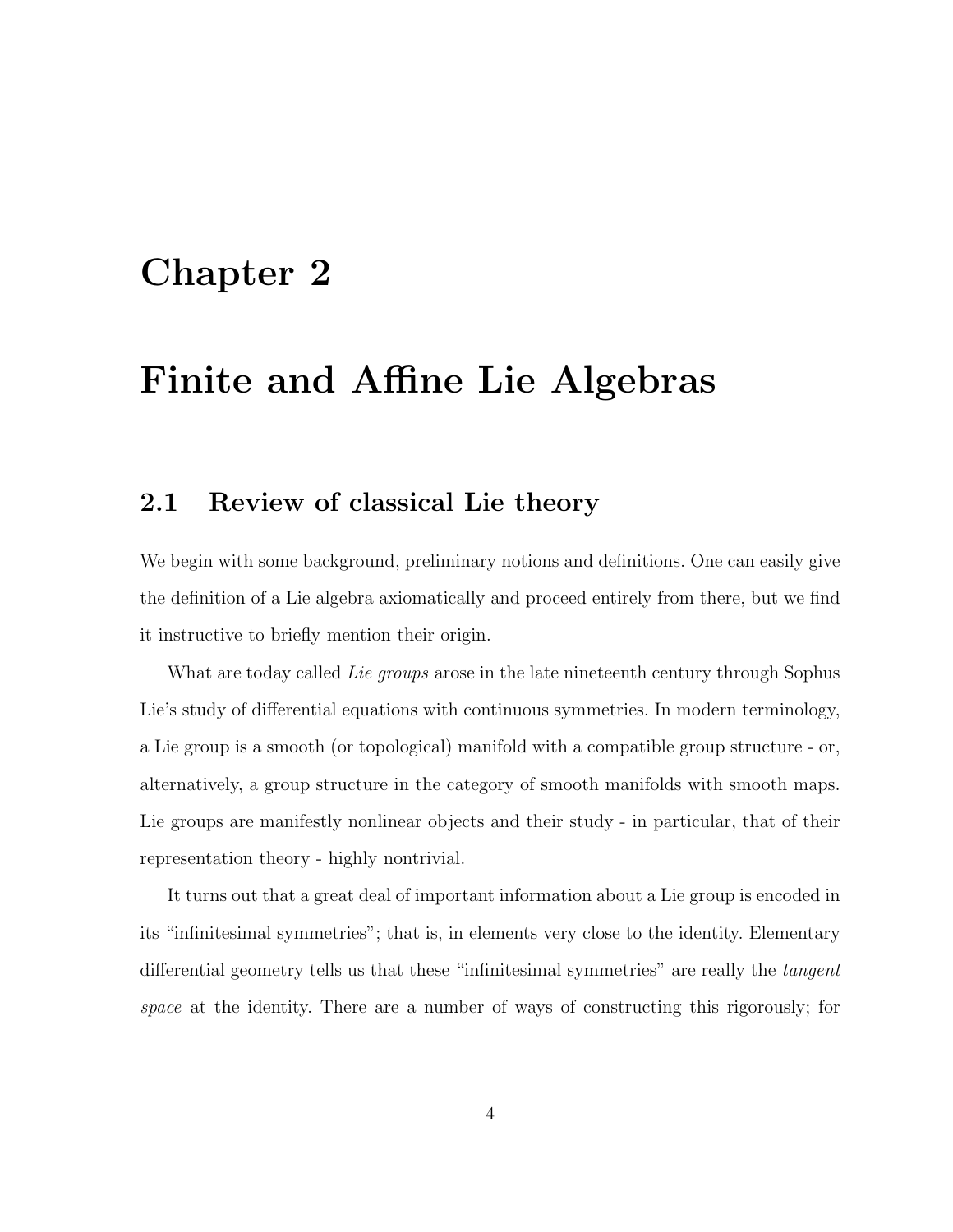example, as the set of left-invariant vector fields on the Lie group, but as background it suffices to merely say that the tangent space of a Lie group at its identity is the associated Lie algebra.

There is a natural product on the Lie algebra, called the *bracket*, which in the concrete case of (left-invariant) vector fields on the Lie group, is just the Lie bracket of vector fields. This product is neither commutative nor associative, and its properties are a direct result of the definition of the Lie bracket. At this point, however, we will move on to a purely axiomatic discussion.

**Definition 2.1.1.** A Lie algebra is a vector space  $\mathfrak g$  over  $\mathbb C$  with a map  $\mathfrak g \times \mathfrak g \to \mathfrak g$  denoted  $[\cdot, \cdot]$ , such that for  $\alpha \in \mathbb{C}$ ;  $x, y, z \in \mathfrak{g}$ ,

- 1.  $[\alpha x + y, z] = \alpha[x, z] + [y, z],$
- 2.  $[x, y] + [y, x] = 0$ , and
- 3.  $[x, [y, z]] + [z, [x, y]] + [y, [z, x]] = 0.$

The first axiom simply means that the bracket is bilinear and the second, that it is skew-symmetric. The third axiom is called the Jacobi identity and is in some sense the most important.

Like with other algebraic objects, one defines substructures of and structure preserving maps in a natural way.

**Definition 2.1.2.** A Lie subalgebra *(or just* subalgebra) of a Lie algebra **g** is a subspace  $\mathfrak{h} \subset \mathfrak{g}$  which is closed under addition, scalar multiplication and the bracket. A Lie algebra homomorphism is a linear map between two Lie algebras  $\phi : \mathfrak{g} \to \mathfrak{k}$  preserving the bracket.

Again, as in other areas of algebra, one is often primarily interested in classifying the the "primary" or "irreducible" Lie algebras.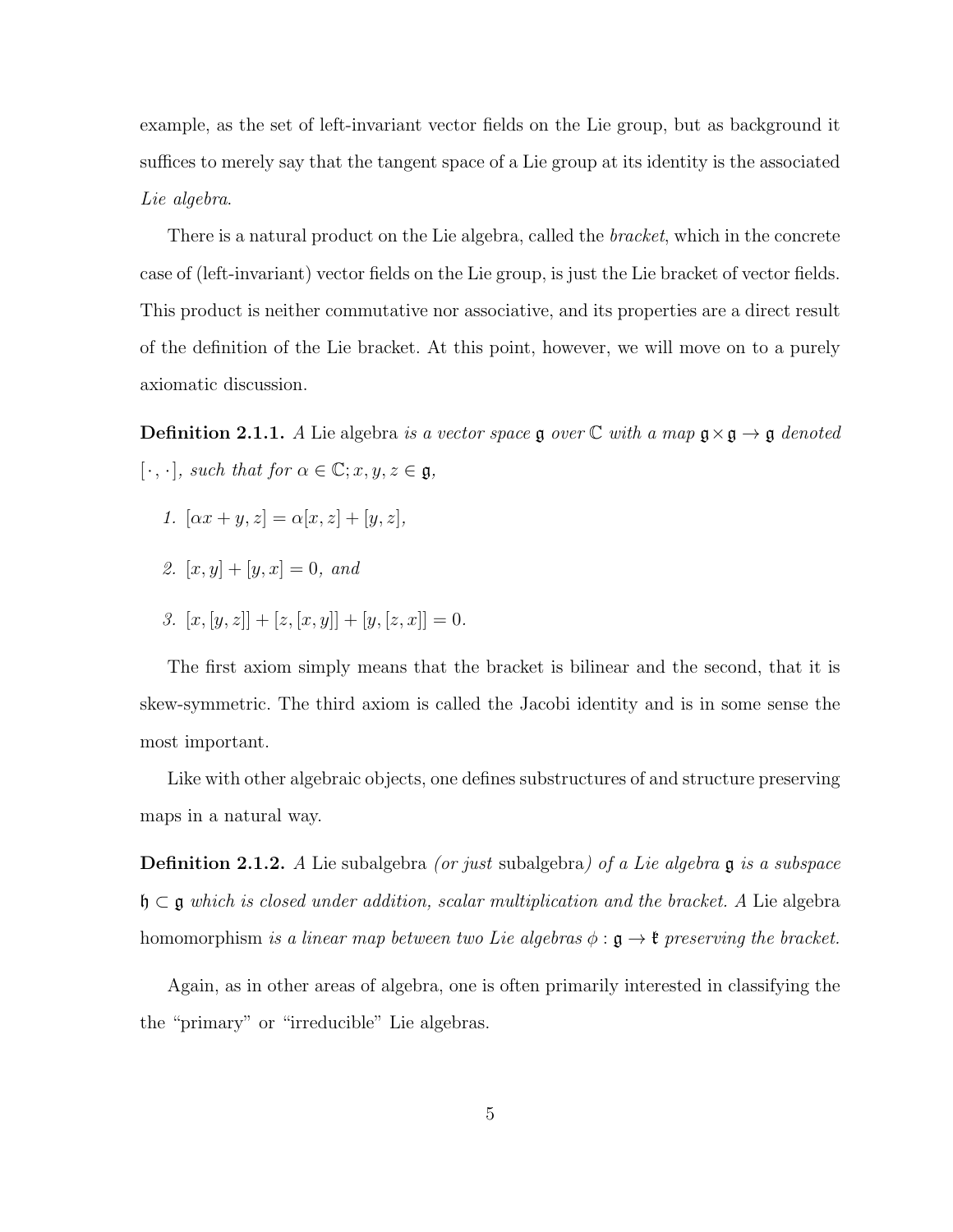**Definition 2.1.3.** An ideal of a Lie algebra  $\mathfrak{g}$  is a subalgebra  $\mathfrak{i} \subset \mathfrak{g}$  such that  $[\mathfrak{i}, \mathfrak{g}] \subset$ i. A simple Lie algebra is one whose only ideals are itself and the trivial ideal,  $\{0\}$ . Furthermore, a semisimple Lie algebra is one which can be written as the direct sum of simple subalgebras.

The classification of simple finite dimensional Lie algebras over C is one of the great mathematical successes of the past 150 years. There is a plethora of wonderful texts describing the classification (see e.g. [14]), so the discussion here will be quite brief so that it will introduce only what we need to proceed to the next part of the thesis.

Let  $\mathfrak g$  be a Lie algebra,  $x \in \mathfrak g$  and ad<sub>x</sub> the linear operator on  $\mathfrak g$  given by  $ad_x(y) = [x, y]$ . This is called the adjoint map; one can formulate the Jacobi identity as the requirement that the map ad :  $\mathfrak{g} \to \text{End}(\mathfrak{g})$  given by  $ad(x) = ad_x$  be a representation of  $\mathfrak{g}$ . Recall that a representation of a Lie algebra is, like with other structures, a (left) g-module - so, the adjoint map gives a representation of  $\mathfrak g$  on  $\mathfrak g$  itself, called the *adjoint representation*.

Let V be a vector space over  $\mathbb C$  and x a linear operator on V. Recall that x is called *nilpotent* if  $x^N = 0$  for some N; recall also that x is called *semisimple* if its minimal polynomial has distinct roots. Since our base field is algebraically closed, this last condition is equivalent to x being diagonalizable. An element  $x \in \mathfrak{g}$  is called adsemisimple if the map  $ad_x$  is semisimple (diagonalizable) as a map on  $\mathfrak{g}$ .

**Definition 2.1.4.** For  $\mathfrak{g}$  a Lie algebra not consisting entirely of ad-nilpotent elements, a toral subalgebra of  $\mathfrak g$  is a subalgebra spanned by semisemimple elements.

It is known (e.g.  $[H]$ ) that such a subalgebra is abelian. We now fix a *maximal* toral subalgebra h - that is, a toral subalgebra not properly contained in any other. It should be noted that since, for the time being, we are only interested in (semi)simple Lie algebras over  $\mathbb{C}$ , when maximal toral subalgebras and *Cartan subalgebras* coincide, we can use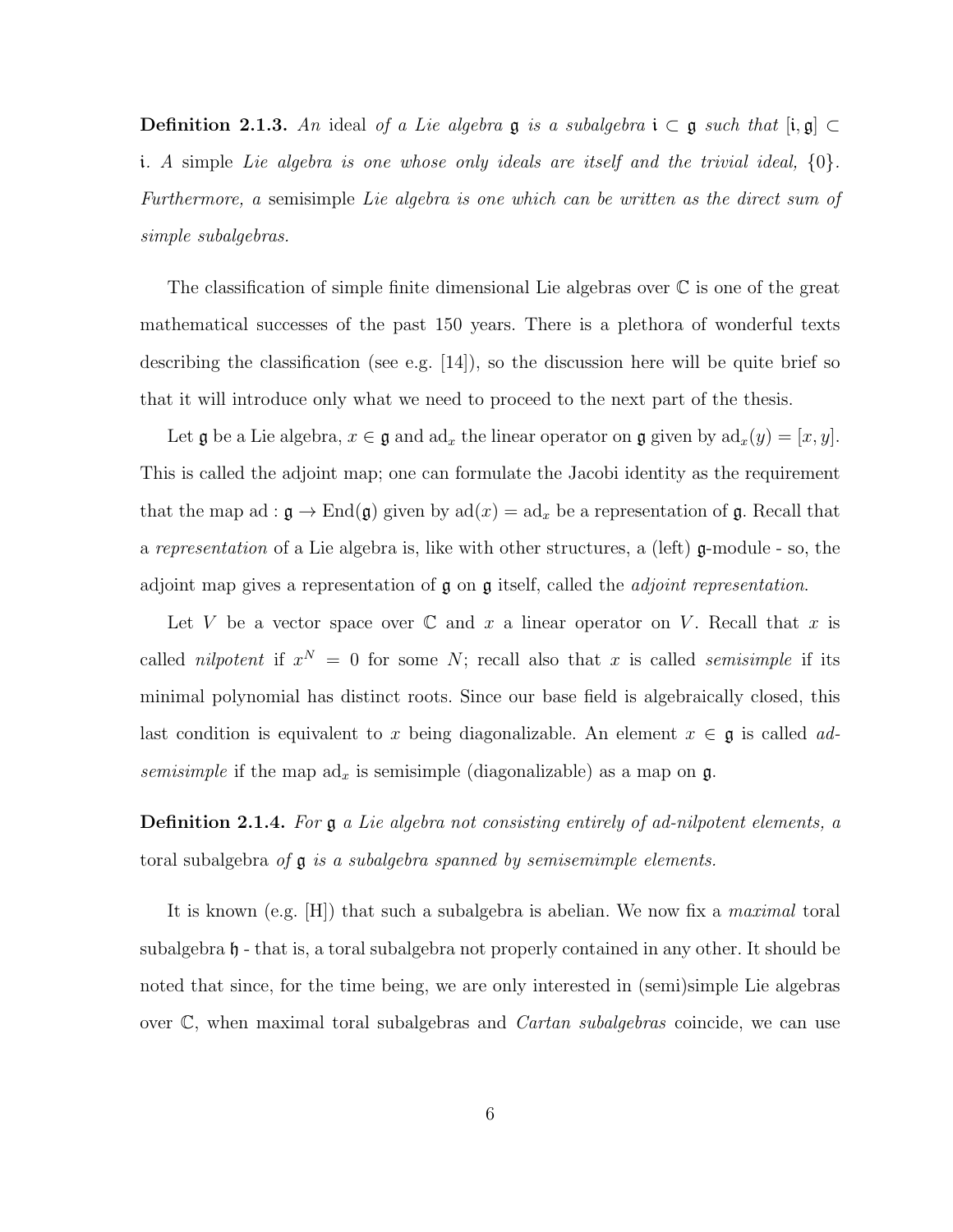the terms interchangeably. (A Cartan subalgebra is a nilpotent subalgebra equal to its normalizer.)

Since  $\mathfrak h$  is abelian, ad<sub> $\mathfrak h$ </sub> is a set of commuting, diagonalizable linear operators on  $\mathfrak g$ , meaning they are simultaneously diagonalizable. To wit, we have the direct sum decomposition,

$$
\mathfrak{g}=\mathfrak{h}\oplus\bigoplus_{\alpha\in\Phi}\mathfrak{g}_{\alpha},
$$

where, for  $\alpha \in \mathfrak{h}^*\setminus\{0\}$ ,  $\mathfrak{g}_{\alpha} = \{x \in \mathfrak{g} | [h, x] = \alpha(h)x$ , for all  $h \in \mathfrak{h}\}$  and  $\Phi$  is the set of all  $\alpha \in \mathfrak{h}^*$  such that  $\mathfrak{g}_{\alpha} \neq \{0\}$ . The elements of the set  $\Phi$  are called *roots* of  $\mathfrak{g}$ .

An important tool is the Killing form, defined by  $\kappa(x, y) = \text{tr}(\text{ad}_x \text{ad}_y)$  for  $x, y \in \mathfrak{g}$ . It is clear from this definition that the Killing form is bilinear and that the properties of the trace function and the Jacobi identity give that it is symmetric and invariant - that is,  $\kappa(x, y) = \kappa(y, x)$  and  $\kappa([x, y], z) = \kappa(x, [y, z])$ . Furthermore, since **g** is (semi)simple, the Killing form is nondegenerate.

We know (from e.g. [14]) that the restriction of the Killing form to h remains nondegenerate. This then lets us construct the canonical isomorphism between  $\mathfrak h$  and  $\mathfrak h^*$ :  $\phi \in \mathfrak{h}^*$  is mapped to  $t_{\phi}$ , where  $\phi(h) = \kappa(t_{\phi}, h)$  for all  $h \in \mathfrak{h}$ . This isomorphism allows us to define the Killing form on  $\mathfrak{h}^*$  in the obvious way,  $(\alpha, \beta) := \kappa(\alpha, \beta) = \kappa(t_\alpha, t_\beta)$ .

Moving to the abstract for the moment, we give a few important definitions. A  $Eu$ *clidean space* is a vector space V with a positive definite, symmetric bilinear form  $(\cdot, \cdot)$ . For  $\alpha, \beta \in V$ , the reflection of  $\beta$  about  $\alpha$  is given by  $\sigma_{\alpha}(\beta) = \beta - \frac{2(\beta,\alpha)}{(\alpha,\alpha)}$  $\frac{2(\beta,\alpha)}{(\alpha,\alpha)}$ .

**Definition 2.1.5.** A root system of V is a finite spanning set  $\Phi \subset V$  such that:

- 1. If  $\alpha \in \Phi$  then the only multiples of  $\alpha$  in  $\Phi$  are  $\pm \alpha$ , in particular,  $0 \notin \Phi$ .
- 2. For all  $\alpha \in \Phi$ , we have  $\sigma_{\alpha}(\Phi) = \Phi$ .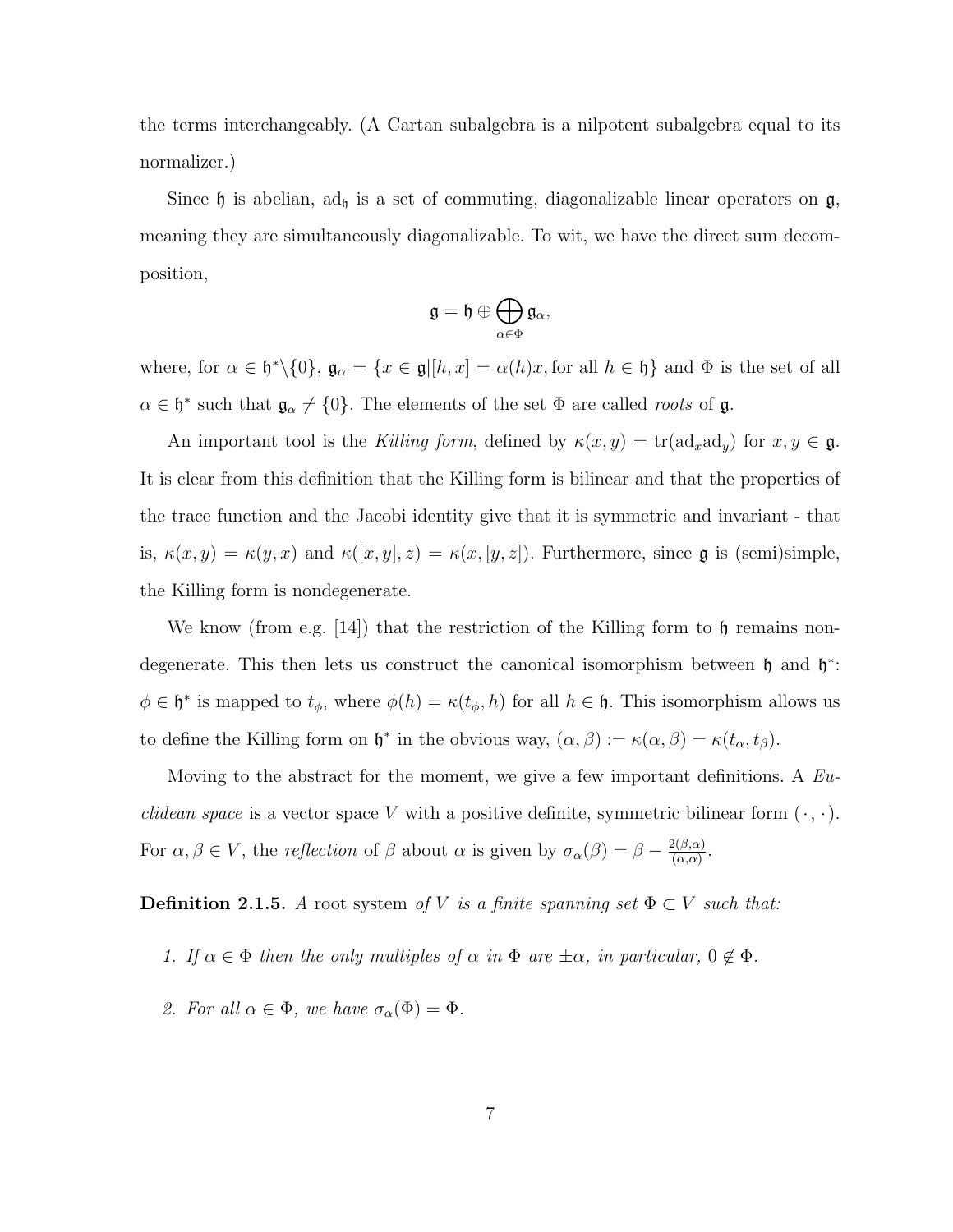3. if  $\alpha, \beta \in \Phi$  then  $\frac{2(\beta,\alpha)}{(\alpha,\alpha)} \in \mathbb{Z}$ .

**Definition 2.1.6.** A base of a root system  $\Phi$  is a subset  $\Delta \subset \Phi$  such that every  $\alpha \in \Phi$ can be written as a linear combination of elements of  $\Delta$  where the coefficients are either entirely positive or negative. The elements of a base are called simple roots. The elements of Φ expressed as a sum of simple roots with positive (resp. negative) coefficients are called the positive (resp. negative) roots, denoted by  $\Phi_{+}$  (resp.  $\Phi_{-}$ ).

**Definition 2.1.7.** The subgroup of  $GL(V)$  generated by the reflections  $\sigma_{\alpha}$  ( $\alpha \in \Phi$ ) is *called the* Weyl group *of*  $\Phi$ .

As it turns out, the classification of simple, finite dimensional Lie algebras (over  $\mathbb{C}$ ) can be reduced to the classification of root systems. We will not cover this in detail, instead giving the necessary data - and only that of the *simply laced* Lie algebras.

For  $N = 1, 2, \ldots$ , the Lie algebra  $A_N$  is most commonly realized as the set of  $N+1$  by  $N+1$  traceless matrices,  $\mathfrak{sl}_{N+1}$ . Defining the elements  $\epsilon_i \in \mathfrak{h}^*$  by  $\varepsilon_i(\text{diag}(a_1, \ldots, a_{N+1}))$  =  $a_i$ , the roots of  $A_N$  are  $\alpha_{i,j} = \varepsilon_i - \varepsilon_j$   $(1 \leq i \neq j \leq N+1)$ ; the simple roots are  $\alpha_i = \alpha_{i,i+1}$  $(1 \leq i \leq N+1)$ . The Weyl group is then simply  $S_{N+1}$ , the symmetric group on acting by permutations of  $\{\epsilon_1, \ldots, \epsilon_{N+1}\}.$ 

For  $N = 4, 5, \ldots$ , the Lie algebra  $D_N$  is commonly realized as the set of 2N by 2N skew-symmetric matrices,  $\mathfrak{so}_{2N}$ . The roots of  $D_N$  are given by  $\pm \alpha_i \pm \alpha_j$   $(1 \leq i < j \leq N)$ , where the signs are independent of each other.

Since it is the algebra we will be most concerned with in this thesis, we review explicitly the algebra  $A_1 = \mathfrak{sl}_2$ . As a vector space,  $\mathfrak{sl}_2 = \text{span}_{\mathbb{C}}\{e, f, h\}$ . It can be realized explicitly by  $2 \times 2$  matrices,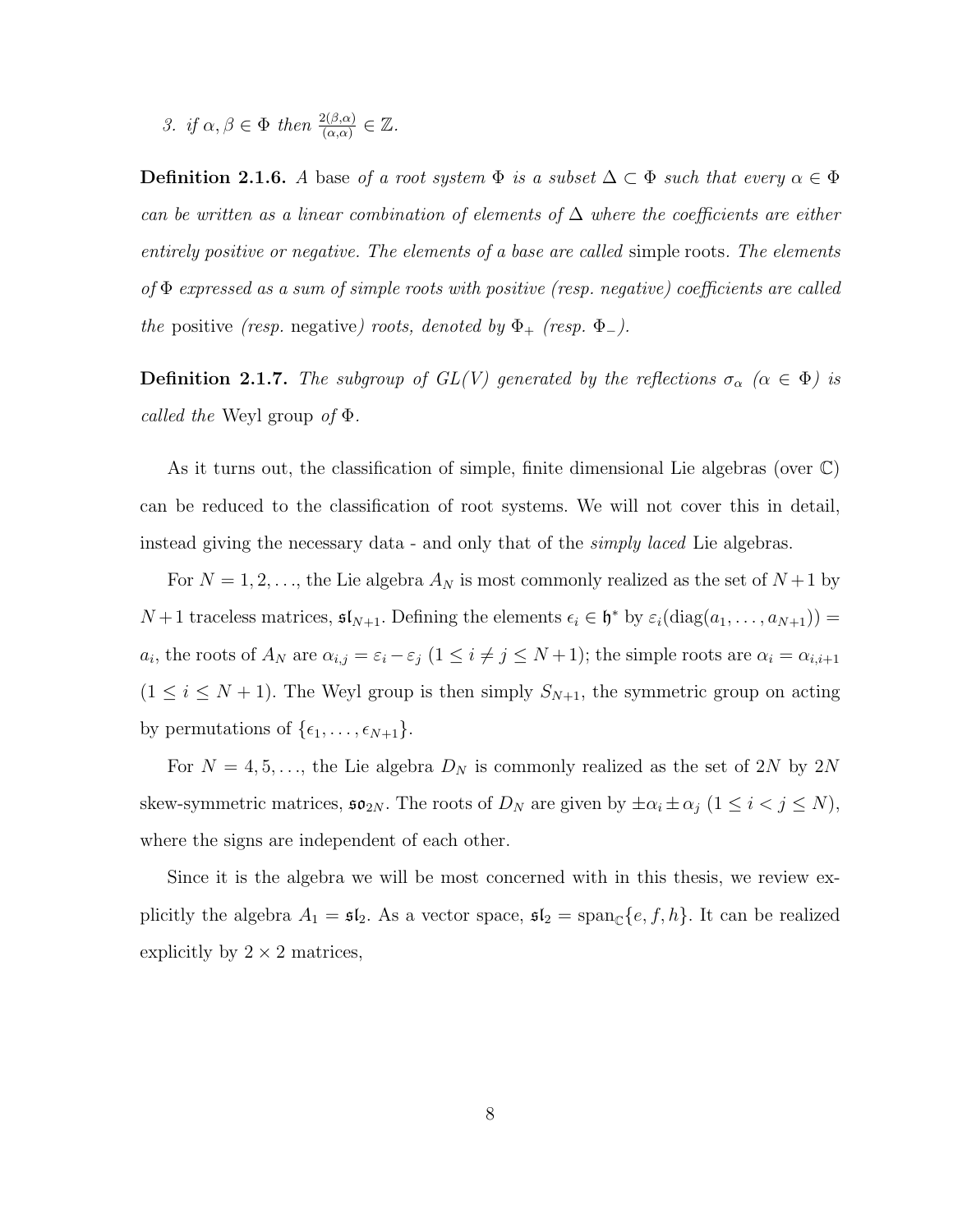$$
e = \left(\begin{array}{cc} 0 & 1 \\ 0 & 0 \end{array}\right), \quad f = \left(\begin{array}{cc} 0 & 0 \\ 1 & 0 \end{array}\right), \quad h = \left(\begin{array}{cc} 1 & 0 \\ 0 & -1 \end{array}\right)
$$

and the bracket is given by the commutator  $[x, y] = xy - yx$ . One can easily check the commutation relations

$$
[h, e] = 2e
$$
,  $[h, f] = -2f$ ,  $[e, f] = h$ .

The root system of  $\mathfrak{g} = \mathfrak{sl}_2$  is rank-1:  $\Phi = {\alpha, -\alpha}$  and we have the *triangular* decomposition,

$$
\mathfrak{g}=\mathfrak{g}_{-\alpha}\oplus\mathfrak{h}\oplus\mathfrak{g}_{\alpha}.
$$

**Definition 2.1.8.** Given a Lie algebra  $\mathfrak{g}$ , the universal enveloping algebra  $\mathcal{U}(\mathfrak{g})$  is the quotient of the tensor algebra of  $\mathfrak{g}$ ,

$$
T(\mathfrak{g})=\mathbb{C}\oplus\mathfrak{g}\oplus(\mathfrak{g}\otimes\mathfrak{g})\oplus(\mathfrak{g}\otimes\mathfrak{g}\otimes\mathfrak{g})\oplus\ldots,
$$

by the two-sided ideal generated by

$$
x \otimes y - y \otimes x - [x, y], \quad (x, y \in \mathfrak{g}).
$$

It is clear that there is an equivalence between  $\mathcal{U}(\mathfrak{g})$ -modules and  $\mathfrak{g}$ -modules: products of elements in  $\mathcal{U}(g)$  simply act successively - precisely, the categories of  $\mathcal{U}(\mathfrak{g})$ -modules and g-modules are isomorphic.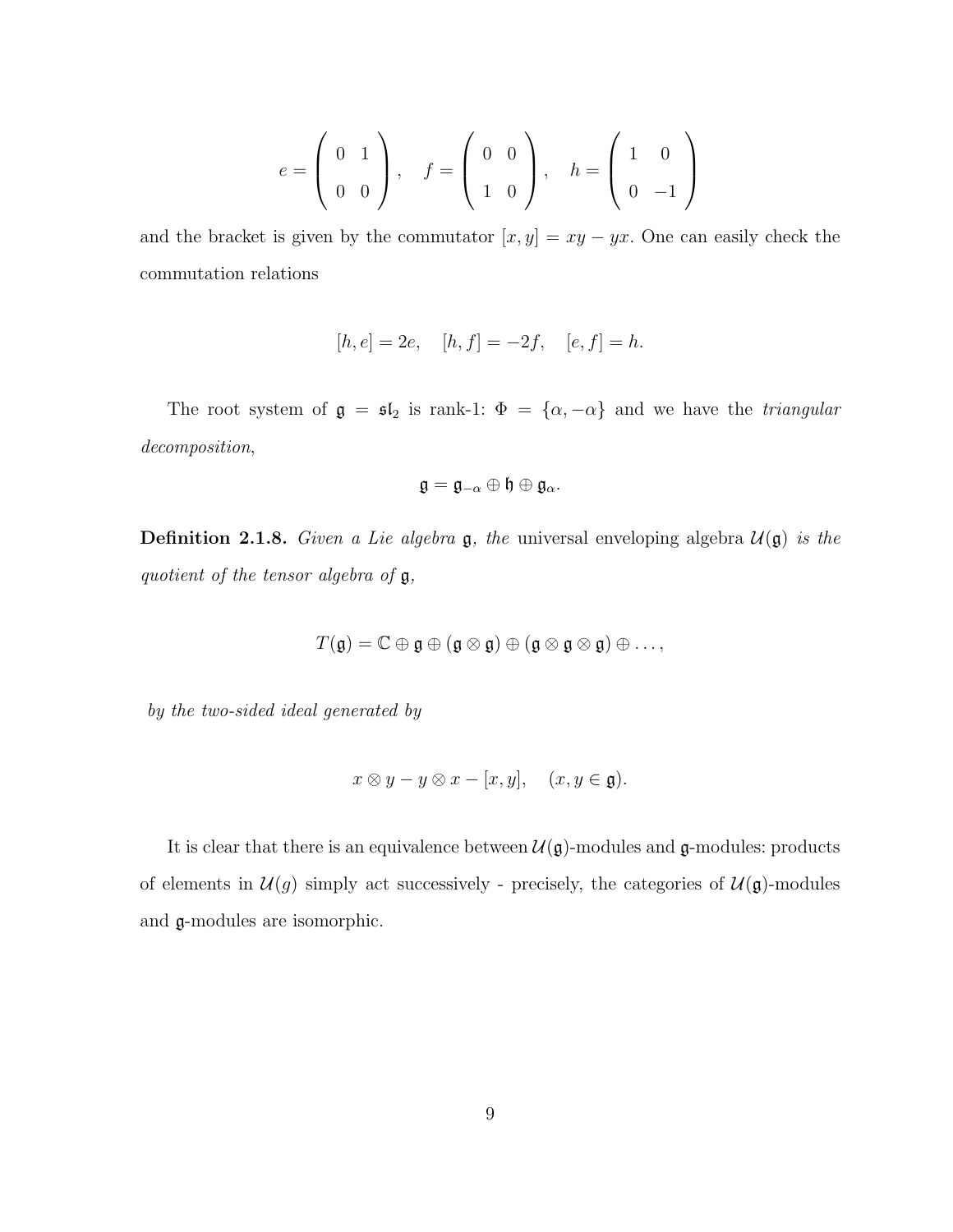### 2.2 Affine Kac-Moody algebras

There are two equivalent ways of defining *(untwisted)* affine Kac-Moody algebras. One can give the notion of a generalized Cartan matrix and break them down into (three) cases, of which one is the affine. Alternatively, one can give an affine algebra as the central extension of the loop algebra of a simple Lie algebra of finite type. We will use the latter definition, as it is explicit and more suggestive of later constructions.

**Definition 2.2.1.** Let  $\mathfrak{g}$  be a Lie algebra. The algebra  $\widetilde{\mathfrak{g}} := \mathfrak{g} \otimes \mathbb{C}[t, t^{-1}]$  is called the loop algebra. A typical element of  $\widetilde{\mathfrak{g}}$  is of the form  $a \otimes t^n$  which we write as  $a_n$ , and the bracket is given by  $[a_n, b_m] = [a, b]_{n+m}$ .

It is well known that the loop algebra  $\tilde{\mathfrak{g}}$  of a Lie algebra  $\mathfrak{g}$  has a one-dimensional central extension

$$
\bar{\mathfrak{g}} = \mathfrak{g} \otimes \mathbb{C}[t, t^{-1}] \oplus \mathbb{C}K,
$$

and bracket of this new Lie algebra is given by

$$
[x_n + aK, y_m + bK] = [x, y]_{m+n} + m\delta_{m,-n}(x|y)K,
$$

where  $(\cdot|\cdot)$  is a symmetric, invariant bilinear form (e.g. the Killing form). Adjoining the degree operator d which  $[d, x_n] = nx_n$ , we can now make the final definition.

Definition 2.2.2. The Lie algebra

$$
\widehat{\mathfrak{g}} = \mathfrak{g} \otimes \mathbb{C}[t, t^{-1}] \oplus \mathbb{C}K \oplus \mathbb{C}d
$$

is called the affine Kac-Moody algebra associated to  $\mathfrak{g}$  [15].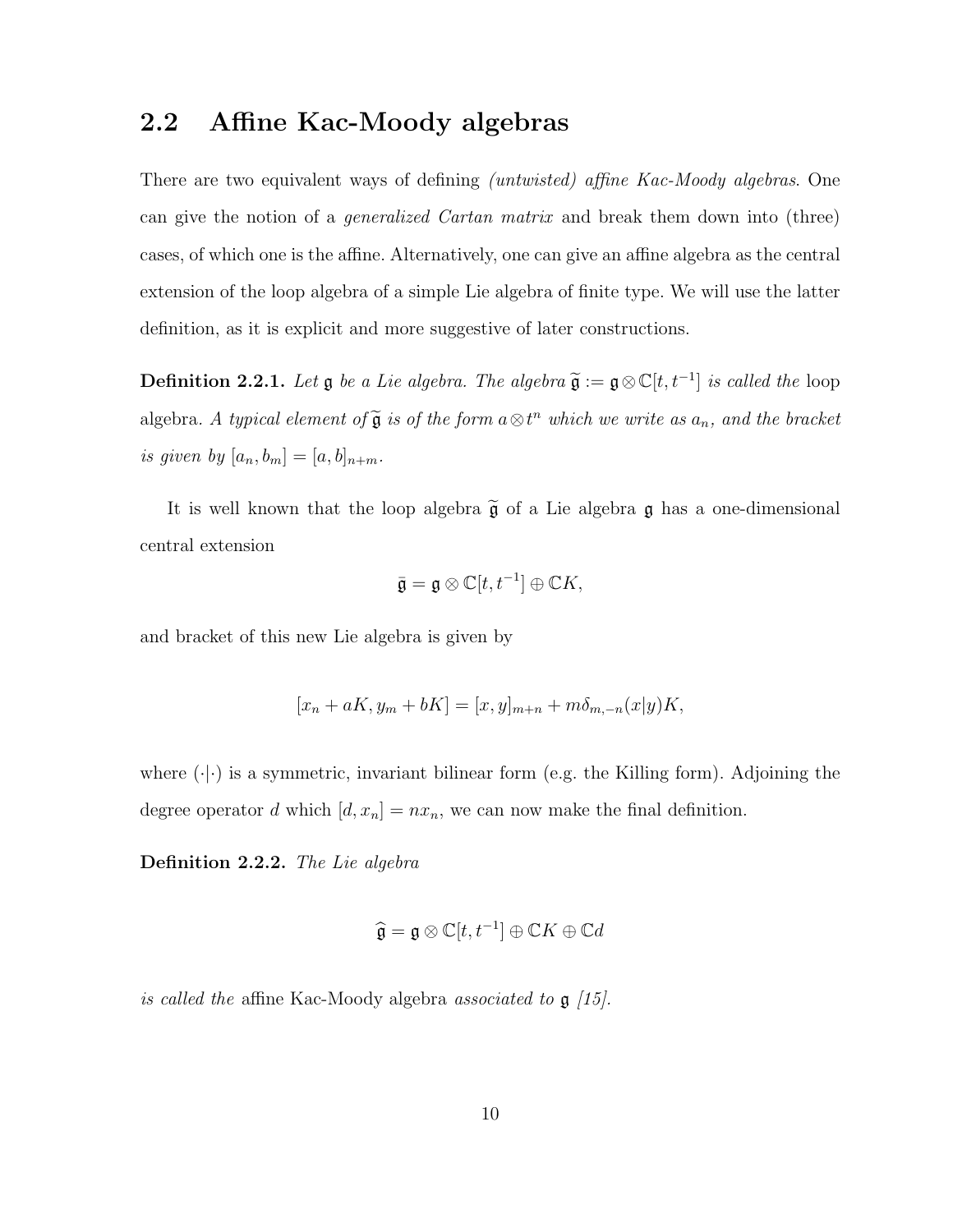Returning to the relevant example of  $sI_2$ , we describe explicitly its associated affine algebra.

Recall the decomposition of the finite algebra  $\mathfrak{sl}_2$  above,

$$
\mathfrak{g} = \mathfrak{g}_{-\alpha} \oplus \mathfrak{h} \oplus \mathfrak{g}_{\alpha} = \text{span}\{f\} \oplus \text{span}\{h\} \oplus \text{span}\{e\}.
$$

There is an analogous decomposition of the affine algebra  $\mathfrak{g}$ ,

$$
\widehat{\mathfrak{g}}=\hat{\mathfrak{n}}_-\oplus\hat{\mathfrak{h}}\oplus\hat{\mathfrak{n}_+},
$$

where

$$
\hat{\mathbf{n}}_{-} = t^{-1} \mathbb{C}[t^{-1}] \otimes \text{span}\{e, h\} + \mathbb{C}[t^{-1}] \otimes \text{span}\{f\}
$$
  

$$
\hat{\mathbf{h}} = h + \mathbb{C}K + \mathbb{C}d
$$
  

$$
\hat{\mathbf{n}}_{+} = t\mathbb{C}[t] \otimes \text{span}\{f, h\} + \mathbb{C}[t] \otimes \text{span}\{e\}
$$

The representation theory of affine algebras is exceedingly rich. One of the most important representations of affine algebras are Verma modules.

**Definition 2.2.3.** Let  $\lambda \in \widehat{\mathfrak{h}}^*$  be a weight (linear functional) and  $F_{\lambda}$  be the 1-dimensional module where  $\hat{\mathfrak{h}}$  acts as multiplication by  $\lambda$  and  $\hat{\mathfrak{n}}_+$  acts trivially. We define the Verma module  $M_{\lambda}$  to be the induced module

$$
M_{\lambda} = \mathcal{U}(\hat{\mathfrak{g}}) \otimes_{\mathcal{U}(\hat{\mathfrak{n}}_+ \oplus \hat{\mathfrak{h}})} F_{\lambda}.
$$

By the Poincaré -Birkhoff-Witt theorem (see e.g.  $[14]$ ), we know then that this module is isomorphic as a vector space to  $\mathcal{U}(\hat{\mathfrak{n}}_{-}).$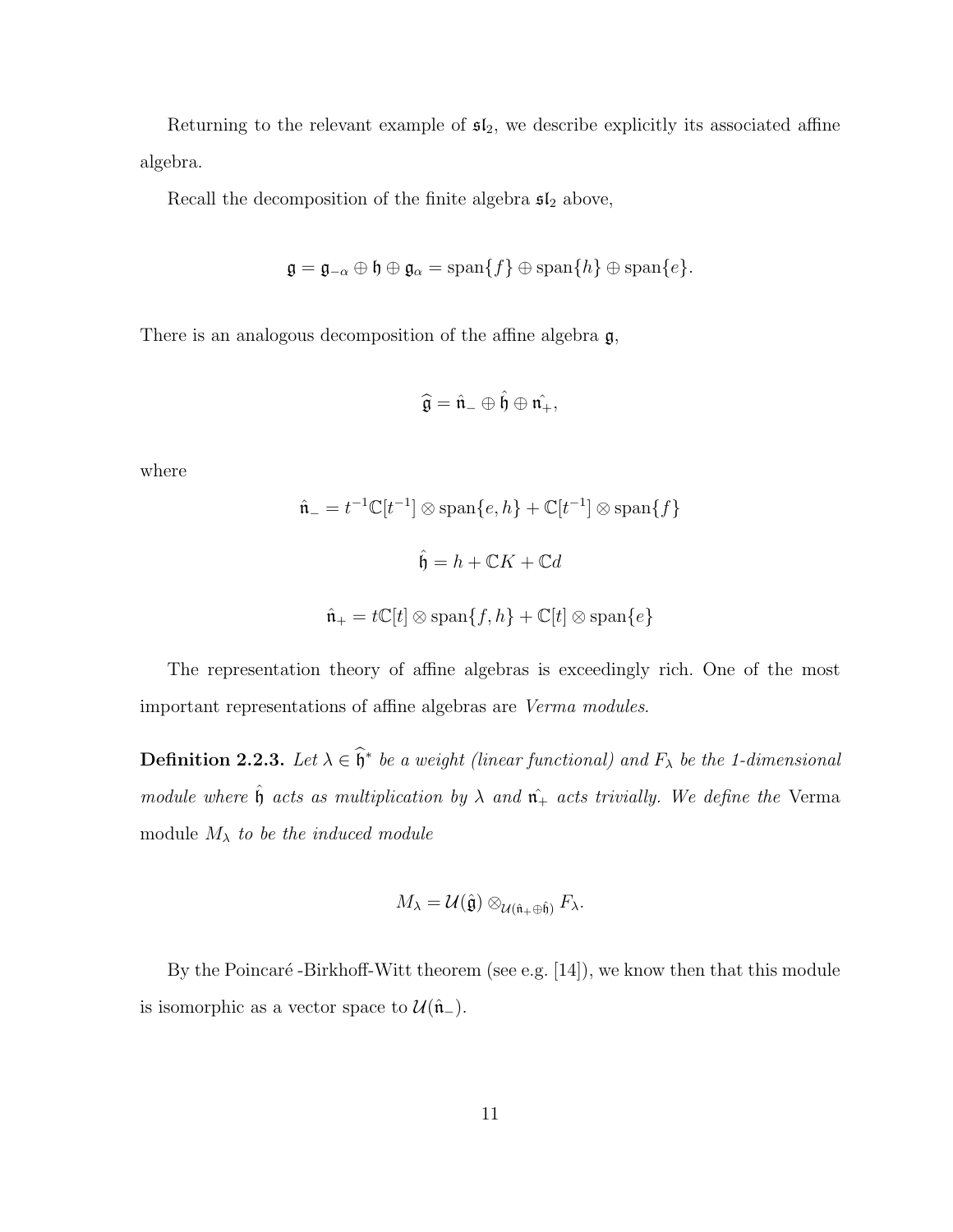Verma modules are an example of induced modules. Essentially, an induced module is one for which there is already an action of some given submodule, and then the rest of the module is made to act by left multiplication (concatenation). There is a more general construction, that of a generalized Verma module which are essential for later constructions. We give the definition in general.

Definition 2.2.4. For an affine Kac-Moody algebra  $\widehat{\mathfrak{g}}$ , the generalized Verma module  $V_k(\widehat{\mathfrak{g}})$  is the induced module

$$
\mathop{\operatorname{Ind}}\nolimits^{\widehat{\mathfrak{g}}}_{\mathfrak{g}[t]+\mathbb{C} K}1,
$$

where the action of  $\mathfrak{g}[t]$  is trivial and K acts as multiplication by  $k \in \mathbb{C}$  on the 1dimensional vector space spanned by 1. The rest of  $\widehat{\mathfrak{g}}$  acts by left multiplication.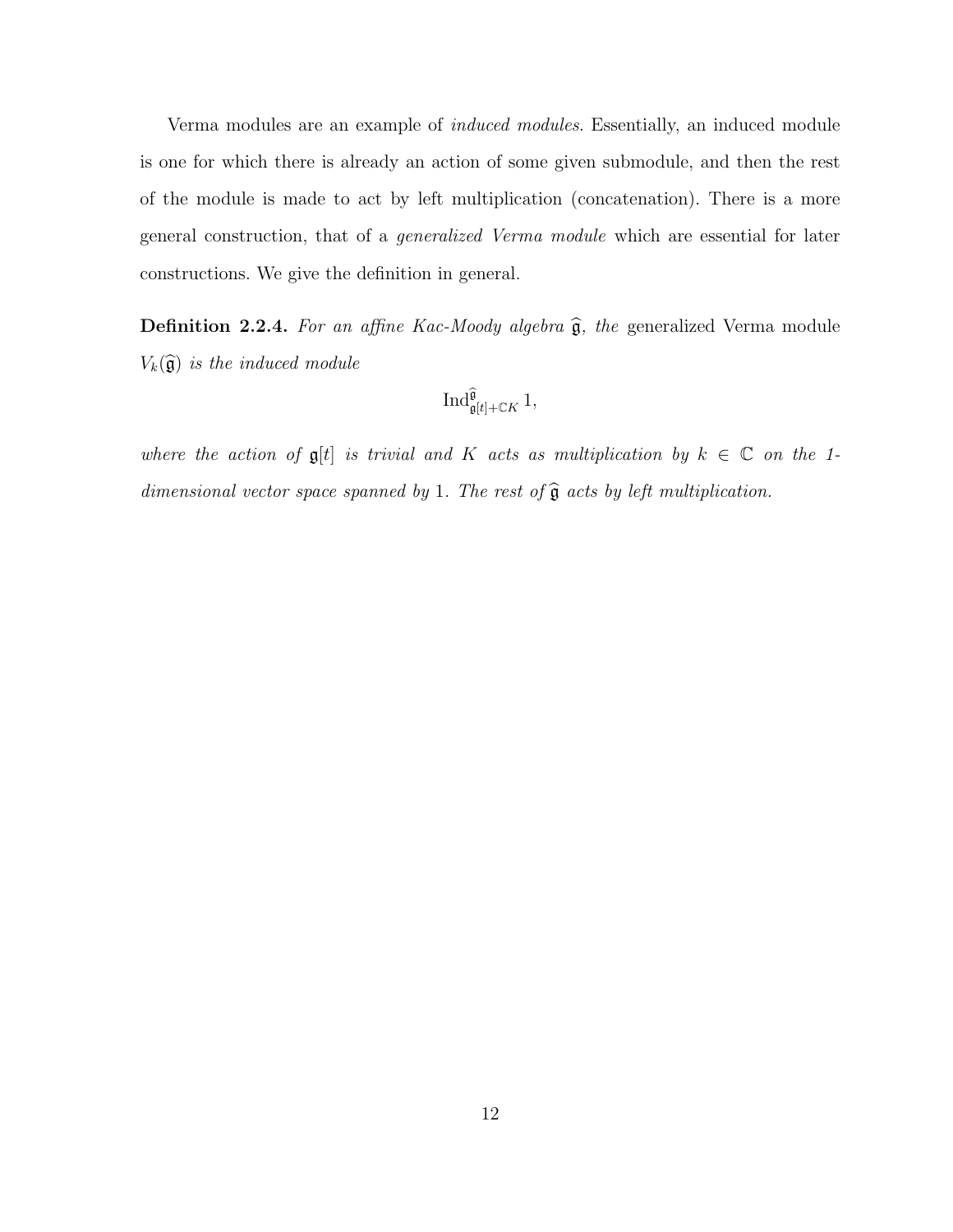# Chapter 3

## Vertex algebras

The notion of a *vertex operator* dates back to the dual resonance model of string theory in the late 1960s. They made their appearance on the mathematical stage in a series of papers on the representation theory of infinite dimensional Lie algebras, notably in [5], [4], [7] to name a few. At some point thereafter if became apparent that these constructions were related to the monstrous moonshine conjectures  $(c.f. [16])$ . The axiomatic definition of a vertex algebra was given by Borcherds in his famous 1986 paper [6], which he then used several years later to prove the monstrous moonshine conjectures.

Since this breakthrough, vertex (operator) algebras have been tied and indispensable to many areas of mathematics and physics. Notably in the latter field, in [17] it became clear that vertex algebras were very closely related to 2-dimensional conformal quantum field theory. The clearest application of vertex algebras is to that area out of which they were born: the representation theory of infinite dimensional Lie algebras, and it is precisely this application which we shall exploit to generate hierarchies of integrable PDEs.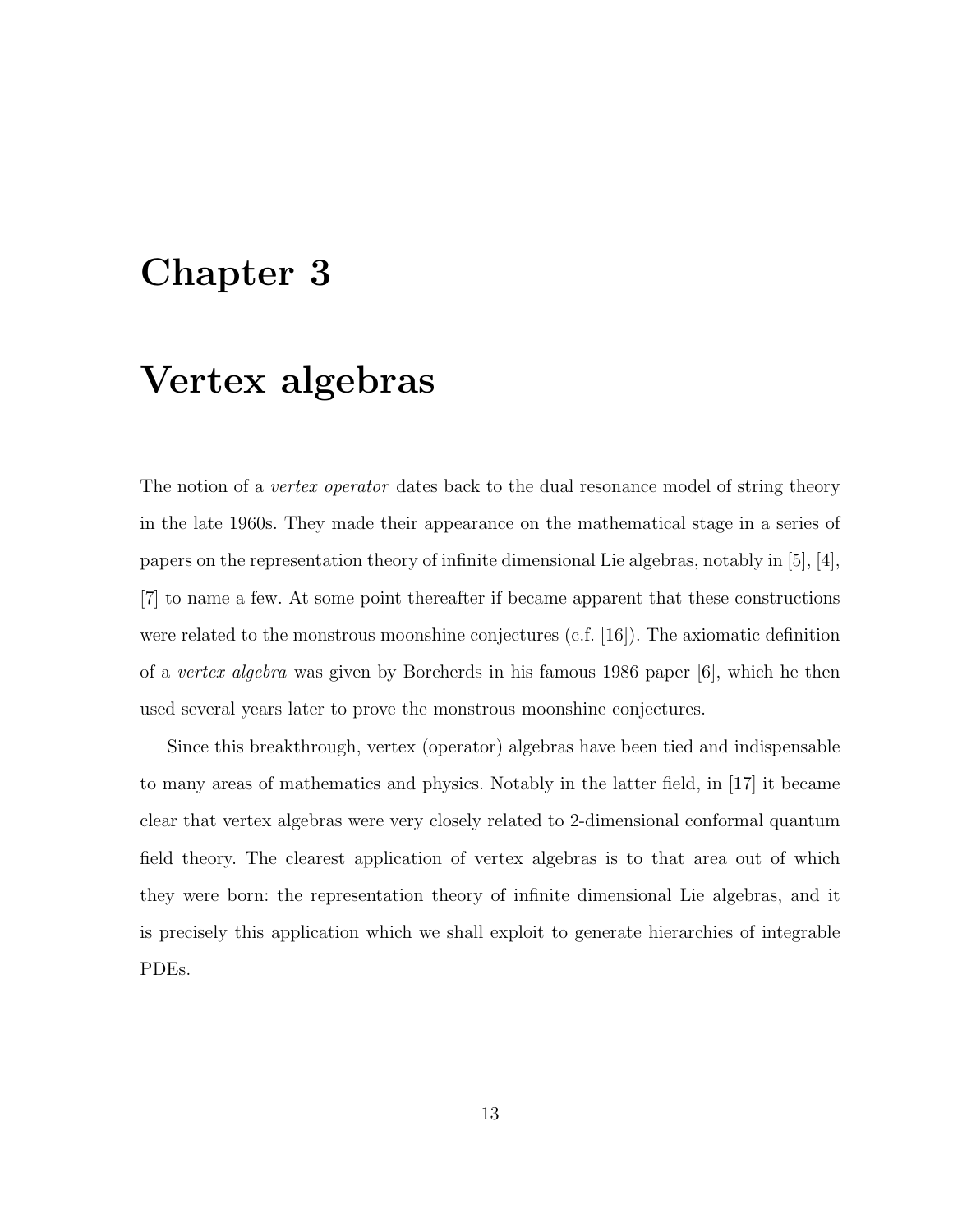### 3.1 Introduction and examples

Consider the affine algebra  $\hat{\mathfrak{g}}$ . Given  $a \in \mathfrak{g}$  we call the formal power series

$$
a(z) = \sum_{n \in \mathbb{Z}} a_n z^{-n-1}
$$

the *current* associated to  $a \in \mathfrak{g}$  (*z* is a formal variable).

Now, given  $a, b \in \mathfrak{g}$ , we can write all of the commutation relations between the  $a_m$ and  $b_n$  succinctly; it is not difficult to show that

$$
[a(z), b(w)] = \delta(z - w)[a, b](w) + \partial_w \delta(z - w)(a|b)K
$$

where

$$
\delta(z - w) = \sum_{n \in \mathbb{Z}} z^n w^{-n-1}
$$

is the formal delta function. An important fact about the delta function is that

$$
(z-w)^{n+1}\partial_w^n \delta(z-w) = 0.
$$

This fact immediately implies that for  $a, b \in \mathfrak{g}$ ,

$$
(z-w)^{2}[a(z),b(w)] = 0.
$$

Whenever two currents satisfy this property for sufficiently large powers of  $z - w$ , we say that they are *mutually local*. This definition allows us to give the definition of a vertex algebra.

Definition 3.1.1. A vertex (super)algebra consists of the following data: a vector (su-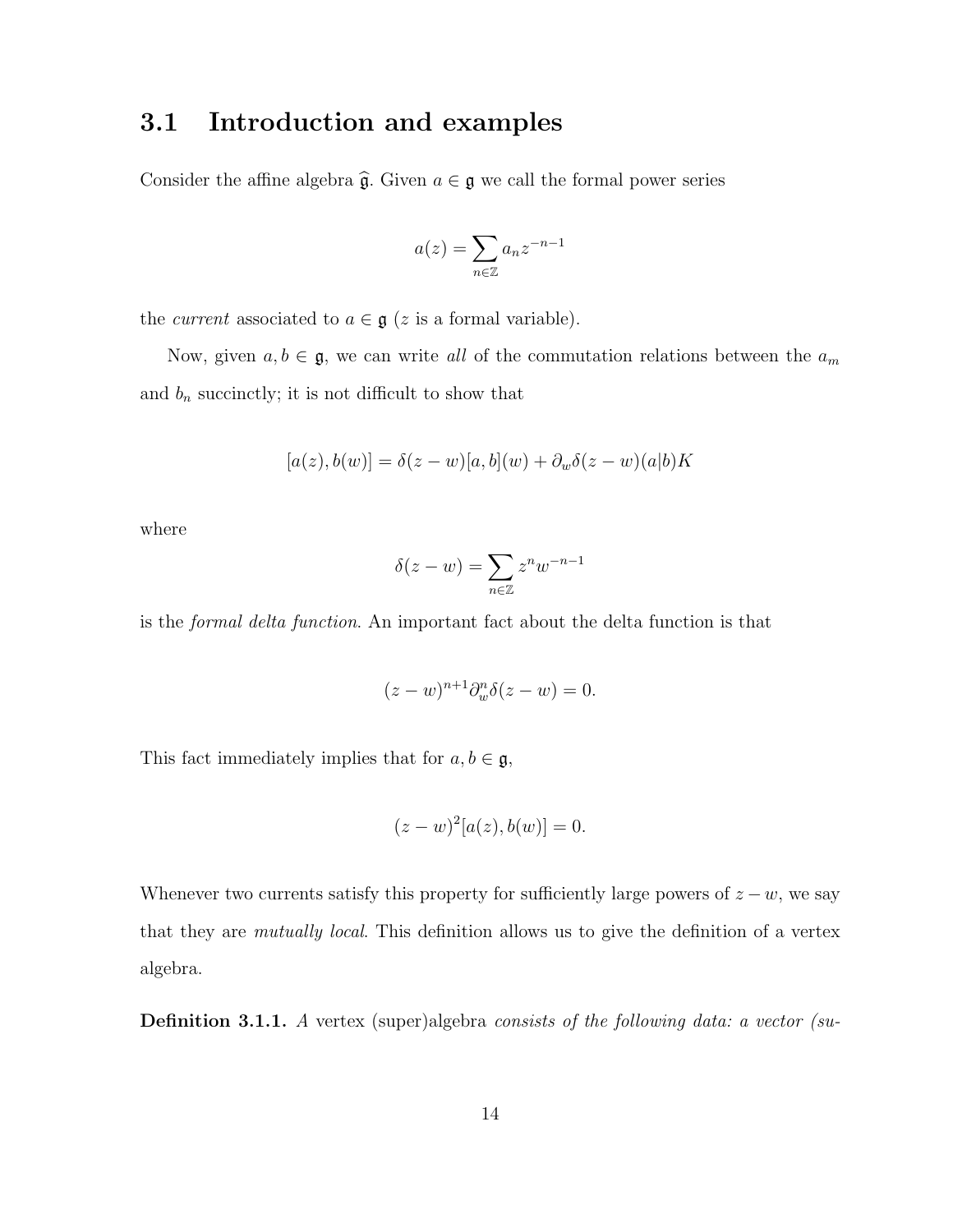per)space V called the space of states, a linear map  $Y(\cdot, z): V \to End(V)[z, z^{-1}]$  called the state-field correspondence,  $a(n \text{ even})$  vector  $|0\rangle$  called the vacuum vector and an (even) endomorphism  $T: V \rightarrow V$  called the infinitesimal translation operator. These data are subject to the following requirements:

$$
Y(a, z)b \in V((z)) = V[[z]][z^{-1}],
$$
  

$$
[T, Y(a, z)] = \partial_z Y(a, z),
$$
  

$$
Y(|0\rangle, z) = Id_V, \quad Y(a, z)|0\rangle|_{z=0} = a,
$$

and for  $a, b \in V$ ,  $a(z)$  and  $b(z)$  are mutually local.

In general, elements of  $U[z, z^{-1}]$  are called *formal distributions* with coefficients in U. Also, the requirement that

$$
Y(a, z)b \in V((z)),
$$

means that  $a_{(n)}b = 0$  for  $n \gg 0$ . Such formal distributions are called *fields*.

Before proceeding to some other very important examples, we introduce some (physically suggestive) notation. If we consider  $z$  and  $w$  as complex numbers, we can express

$$
\frac{1}{z-w}
$$

as two different geometric series in the domains  $|z| > |w|$  and  $|w| < |z|$ ,

$$
\frac{1}{z}\left(1+\frac{w}{z}+\frac{w^2}{z^2}+\ldots\right)
$$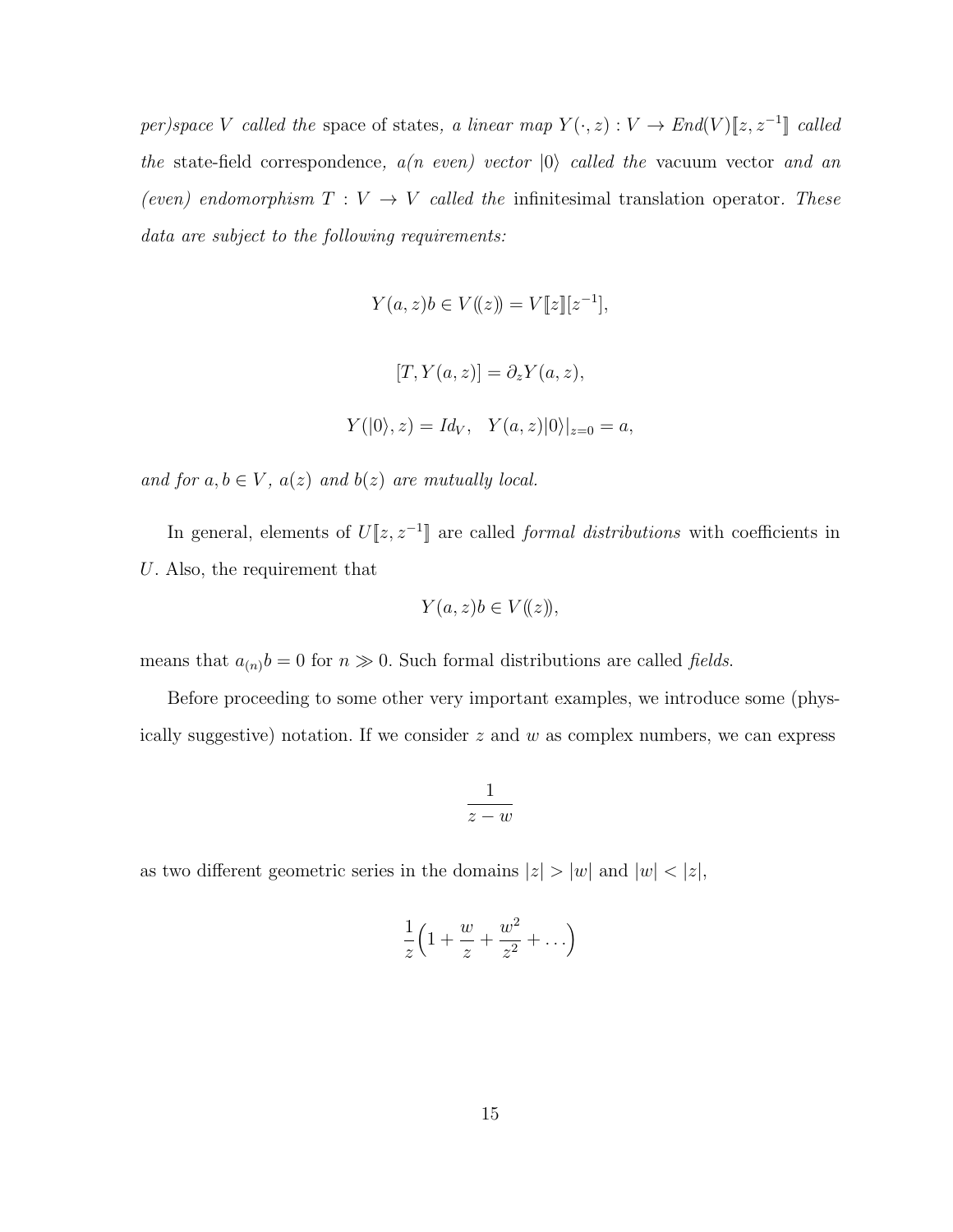and

$$
-\frac{1}{w}\left(1+\frac{z}{w}+\frac{z^2}{w^2}+\ldots\right)
$$

respectively. Observe that the difference of these two expressions is none other than the the formal delta function  $\delta(z - w)$ , so we can write

$$
\delta(z-w) = \iota_{z,w}\left(\frac{1}{z-w}\right) - \iota_{w,z}\left(\frac{1}{z-w}\right),\,
$$

where  $\iota_{z,w}f(z,w)$  denotes the power series expansion of f over the domain  $|z| > |w|$ . It is then also clear that taking divided derivatives, we have the general formula,

$$
\partial_w^{(j)} \delta(z - w) = \iota_{z,w} \left( \frac{1}{(z - w)^{j+1}} \right) - \iota_{w,z} \left( \frac{1}{(z - w)^{j+1}} \right),
$$

where  $\partial_w^{(j)} = \frac{\partial_w^j}{j!}$ .

Another important notion is that of normal ordering. The idea allows many sums which would otherwise not be well defined to be utilized in a mathematically consistent manner.

**Definition 3.1.2.** Given two fields  $a(z)$  and  $b(z)$ , we define their normally ordered product to be

$$
:a(z)b(z):=a(z)_+b(z)+b(z)a(z)_-,
$$

where

$$
a(z)_+ = \sum_{j<0} a_{(j)} z^{-j-1}
$$

and

$$
a(z)_{-} = \sum_{j \geq 0} a_{(j)} z^{-j-1}
$$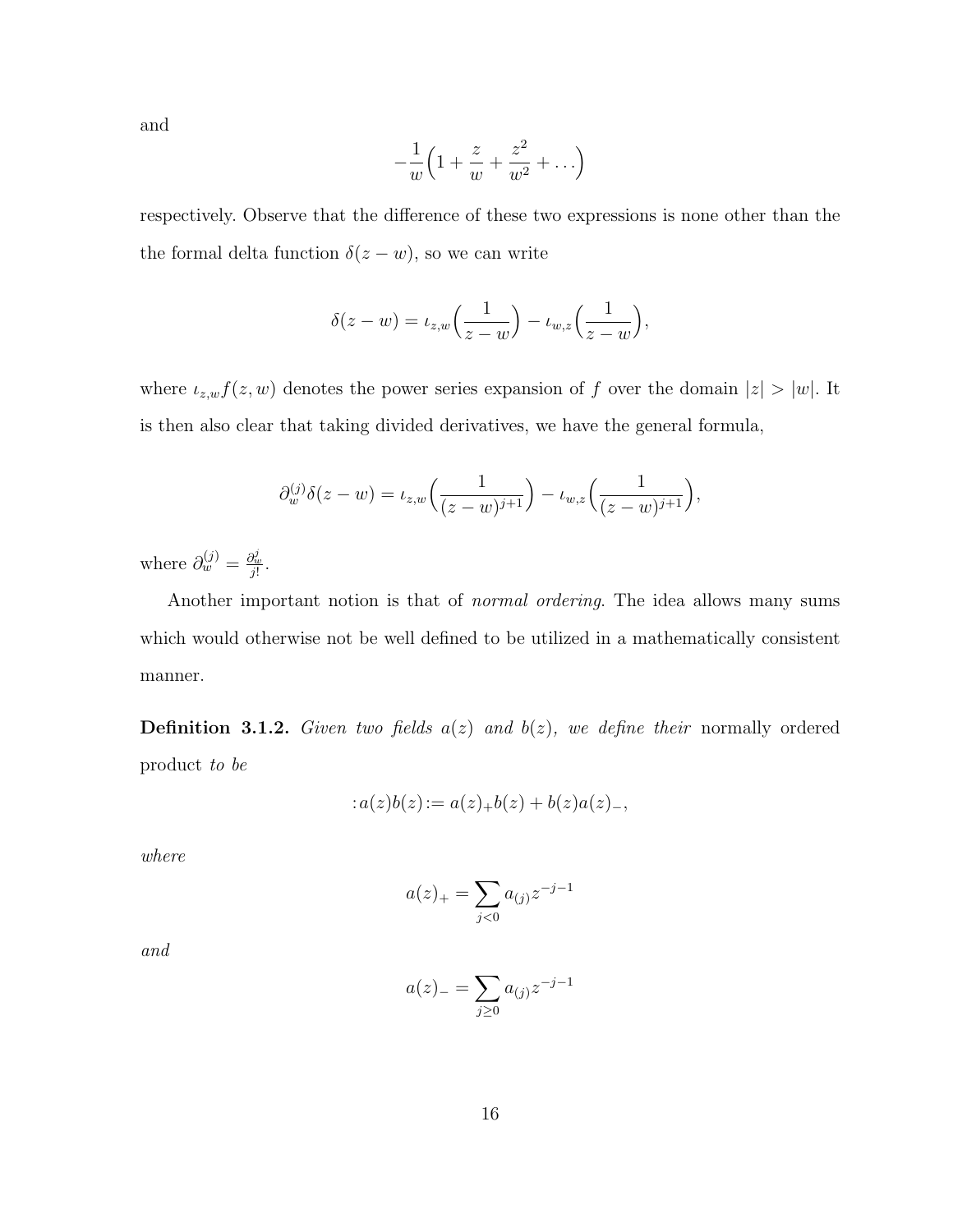The vertex algebraic analogue of the bracket in a Lie algebra can again be simply thought of as a "bracket" of fields,

$$
[a(z), b(w)] = \sum_{m,n} [a_{(m)}, b_{(n)}] z^{-m-1} w^{-n-1}.
$$

This is not the the easiest notation for computation, nor is the one most commonly used by physicists. The more common notation requires a bit of mind-bending and abuse of notation, so for the sake of brevity, we introduce it by fiat.

**Definition 3.1.3.** The operator product expansion *(OPE)* of two fields  $a(z)$ ,  $b(w)$  is,

$$
a(z)b(w) = \sum_{j=0}^{N-1} \frac{c^j(w)}{(z-w)^{j+1}} + :a(z)b(w):,
$$

where  $c^{j}(w)$  are some other fields. Furthermore, we write

$$
a(z)b(w) \sim \sum_{j=0}^{N-1} \frac{c^j(w)}{(z-w)^{j+1}},
$$

for the singular part of the OPE.

Then, for local fields  $a(z)$ ,  $b(z)$ , we have ([18]),

$$
[a(z), b(w)] = \sum_{j=0}^{N-1} c^{j}(w) \partial_{w}^{(j)} \delta(z - w).
$$

A vertex algebra even simpler than the affinization of a simple Lie algebra g is the affinization of a 1-dimensional (even) vector space,  $\mathfrak{s}$ , with inner product  $(\cdot | \cdot)$ , thought of as an abelian Lie algebra. This is called the oscillator algebra or Heisenberg algebra and is of central importance.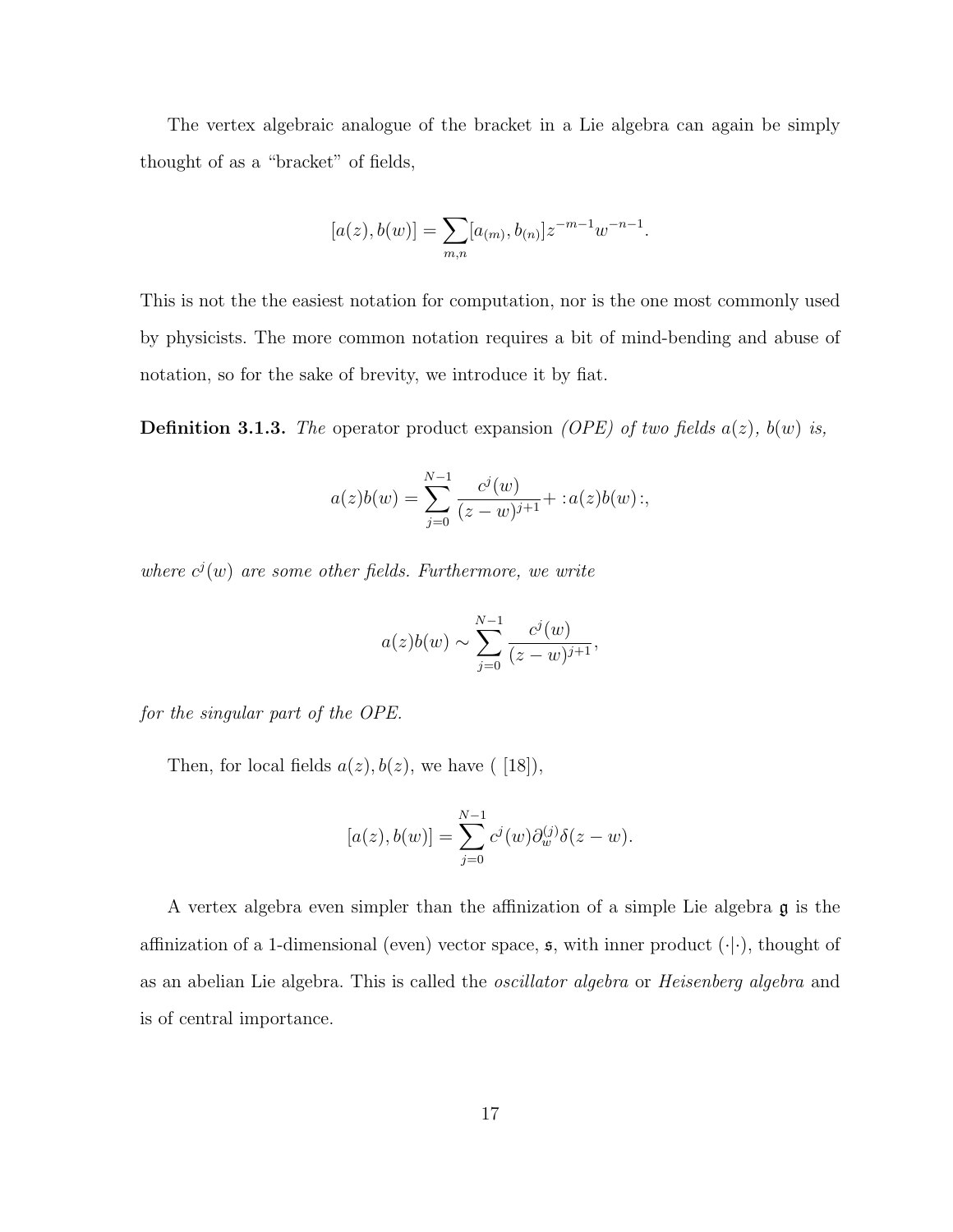Let  $\alpha$  be an element spanning  $\mathfrak{s}$  and  $\widehat{\mathfrak{s}} = \mathfrak{s}[t, t^{-1}] \oplus \mathbb{C}K$  the affinization of  $\mathfrak{s}$ . It is clear from above that we have

$$
[\alpha(z), \alpha(w)] = (\alpha|\alpha)\partial_w \delta(z-w)K,
$$

since the bracket of  $\alpha$  with itself is zero. Alternatively, in our new notation, we have

$$
\alpha(z)\alpha(w) \sim \frac{(\alpha|\alpha)K}{(z-w)^2}.
$$

A field with this OPE is called a free boson.

An important vertex algebra which can be built from the Heisenberg algebra is the Virasoro algebra. Let  $\alpha(z)$  be a Heisenberg field (equivalently, free boson) with  $(\alpha|\alpha) = 1$ and define  $L(z)$  to be the field  $\frac{1}{2}$ :  $\alpha(z)^2$ :. It is an easy exercise to show that the OPE of  $L(z)$  with itself is

$$
L(z)L(w) \sim \frac{\partial L(w)}{z-w} + \frac{2L(w)}{(z-w)^2} + \frac{\frac{1}{2}}{(z-w)^4}.
$$

It is also fairly clear that this is equivalent to the commutation relations of the Virasoro (Lie) algebra.

The Virasoro algebra is often regarded as the *stress-energy tensor* of a given conformal field theory, and as such, one expects any reasonable theory to contain it. Hence, we have the following definition.

**Definition 3.1.4.** We call a vector  $\nu$  in a vertex algebra V a conformal vector if its corresponding field  $Y(\nu, z)$  is a Virasoro field. Such a vertex algebra V with a conformal vector is called a conformal vertex algebra.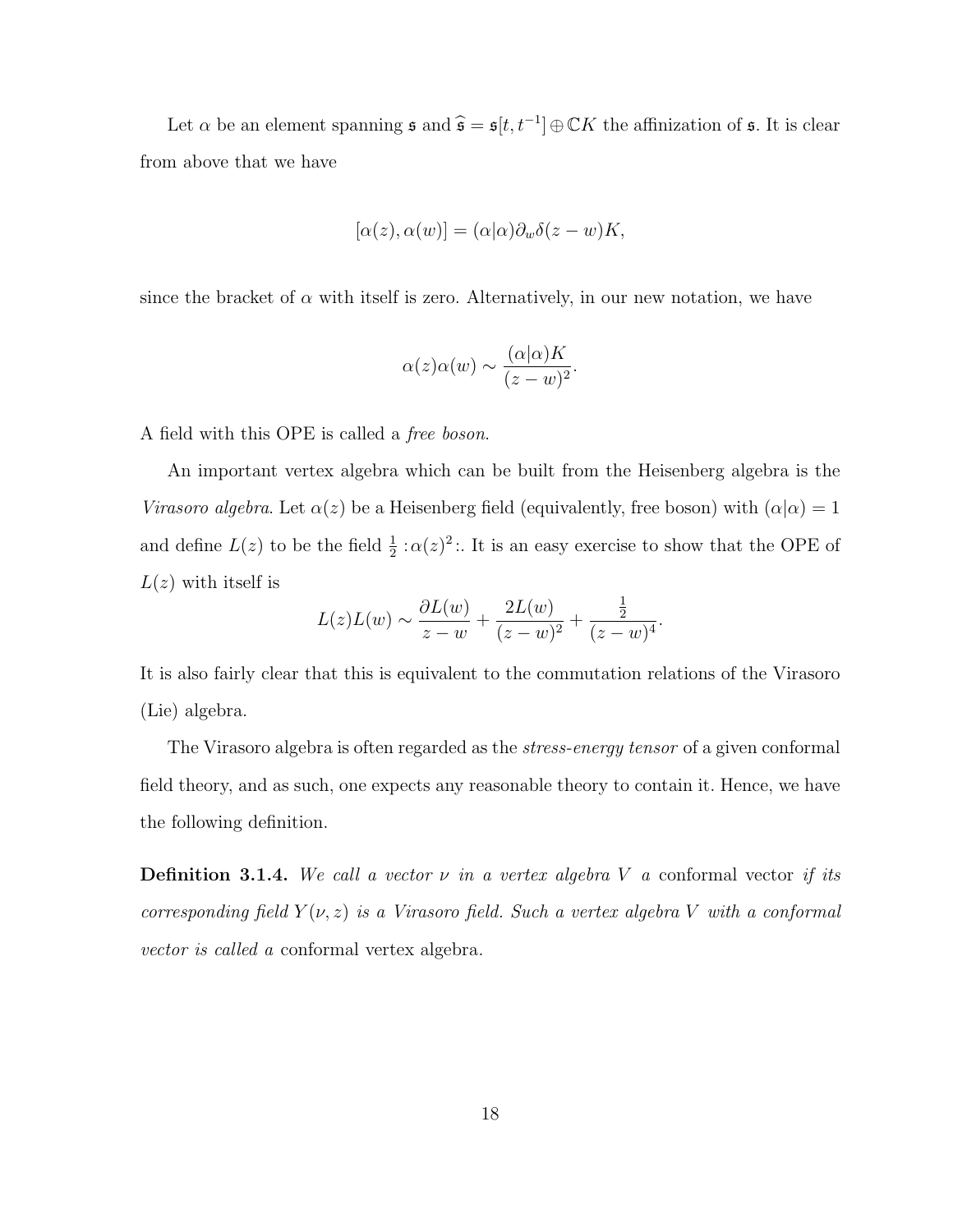#### 3.2 Lattice vertex algebras

One of the most important examples of vertex algebras is the *lattice vertex algebra*, which dates back to Borcherds's original paper [6].

Recall that a *lattice* is a free abelian group L with inner product  $(\cdot | \cdot)$ . We say L is integral (resp. even) if for all  $x, y \in L$  we have  $(x|y) \in \mathbb{Z}$  (resp.  $(x|x) \in 2\mathbb{Z}$ ).

Let  $L$ ,  $(\cdot | \cdot)$  be an even integral lattice. Let  $\mathfrak{h} = L \otimes_{\mathbb{Z}} \mathbb{C}$  be its complexification and  $\hat{\mathfrak{h}}$  the affinization of  $\mathfrak h$  as an abelian Lie algebra. We call  $S(\mathfrak{h}[t^{-1}]t^{-1}]$  the *bosonic Fock* space associated to L. Next we define  $\mathbb{C}_{\varepsilon}[Q] = \text{span}_{\mathbb{C}}\{e^{\alpha}|\alpha \in Q\}$  - the  $\varepsilon$ -twisted group algebra, with  $e^{\alpha}e^{\beta} = \varepsilon(\alpha, \beta)e^{\alpha+\beta}$ , where  $\varepsilon: Q \times Q \to {\pm 1}$  is a bimultiplicative map with  $\varepsilon(\alpha,\alpha) = (-1)^{(\alpha|\alpha)/2}$ . Now we can give the formal definition.

**Definition 3.2.1.** Given an integral lattice  $L$ , the lattice vertex algebra,  $V_L$ , associated to L is given as follows. The space of states is  $V_L = S(\mathfrak{h}[t^{-1}]t^{-1}]) \otimes \mathbb{C}_{\varepsilon}[Q]$  and the state-field correspondence is given by

$$
Y((h_1t^{-n_1-1})(h_2t^{-n_2-1})\ldots \otimes e^{\alpha},z)=:\partial^{(n_1)}h_1(z)\partial^{(n_2)}h_2(z)\cdots e^{\alpha}(z):,
$$

for  $h_1, h_2, \ldots \in \mathfrak{h}, n_1, n_2, \ldots \geq 0, \alpha \in L$  and where  $e^{\alpha}(z)$  is the vertex operator given by

$$
e^{\alpha}(z) = e^{\alpha} z^{\alpha_0} \exp\left(\sum_{j<0} \frac{z^{-j}}{-j} \alpha_j\right) \exp\left(\sum_{j>0} \frac{z^{-j}}{-j} \alpha_j\right)
$$

The OPEs in a lattice vertex algebra are given by ( [18])

$$
h(z)h'(w) \sim \frac{(h|h')}{(z-w)^2},
$$
  

$$
h(z)e^{\alpha}(w) \sim \frac{(h|\alpha)e^{\alpha}(w)}{z-w},
$$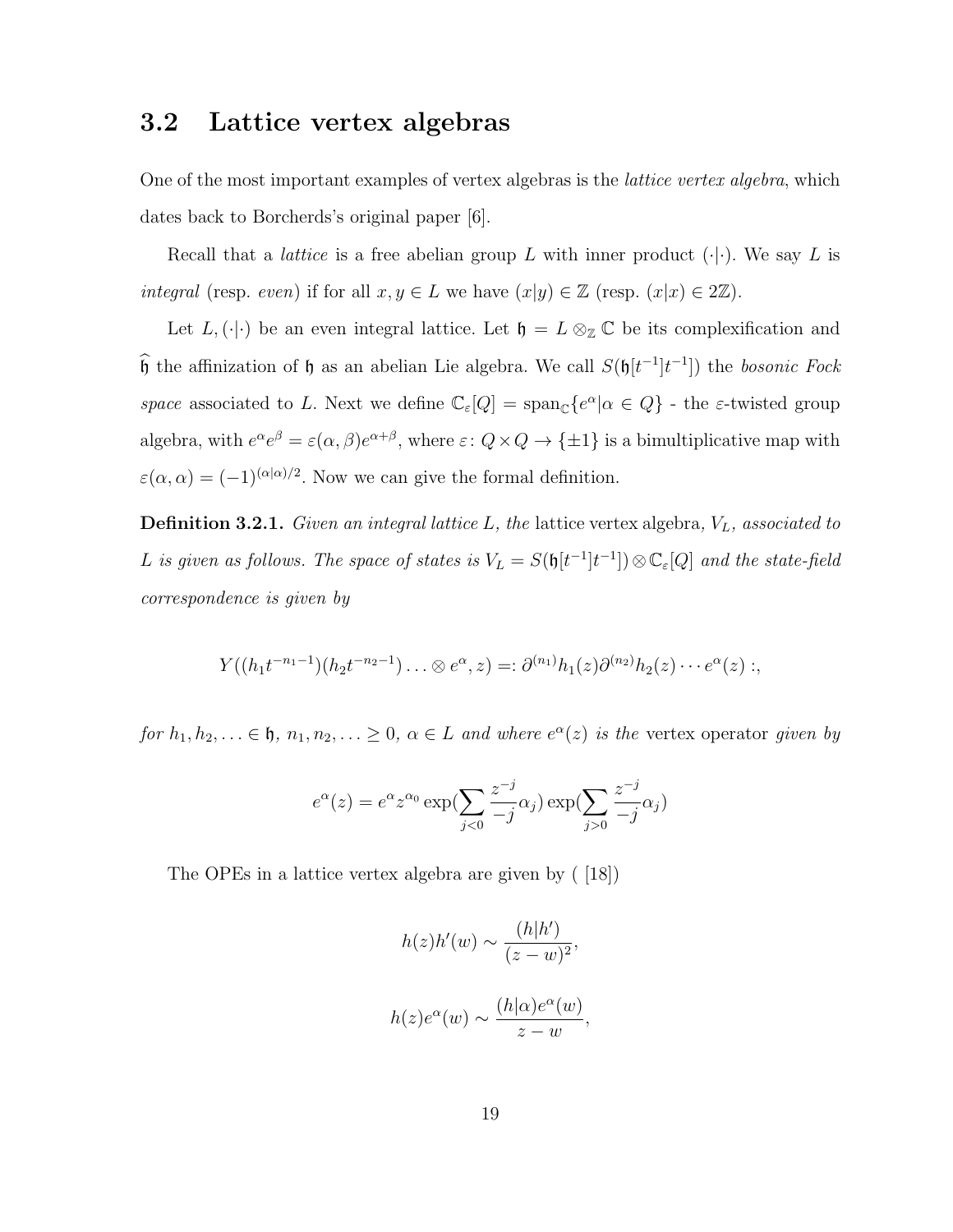$$
e^{\beta}(z)h(w) \sim \frac{-(h|\beta)e^{\alpha}(w)}{z-w},
$$

and

$$
e^{\alpha}(z)e^{\beta}(w) \sim \sum_{n \in \mathbb{Z}_+} \sum_{\substack{k_1 + 2k_2 + \ldots = n \\ k_i, n \in \mathbb{Z}_+}} \sum_{\substack{(z-w)^{n+(\alpha|\beta)} \\ \in (\alpha, \beta) \frac{z-w^{n+(\alpha|\beta)}}{(1!)^{k_1}k_1!(2!)^{k_2}k_2!\ldots}} \, : \alpha(w)^{k_1}(\partial \alpha(w))^{k_2} \ldots e^{\alpha+\beta}(w):
$$

More generally, for a (possibly non-even) integral lattice  $L$ , one can define a vertex superalgebra  $V_L$  with parities

$$
p(e^{\alpha}) = |\alpha|^2 \mod 2\mathbb{Z}.
$$

### 3.3 Boson-fermion and

#### boson-boson correspondences

One of the most elegant and powerful results in the representation theory of infinite dimensional Lie algebras is the *boson-fermion correspondence*. Within the language of Lie algebras, the result somewhat difficult to understand; when we switch to the language of vertex algebras, however, the result is rather beautiful: it is simply the isomorphism between two vertex algebras.

Let  $V_L$  be the lattice vertex algebra associated to the simplest possible lattice  $L=\mathbb{Z}\alpha$ with  $(\alpha|\alpha) = 1$ . One easily checks the following OPEs,

$$
e^{\pm \alpha}(z)e^{\pm \alpha}(z) \sim 0
$$
,  $e^{\pm \alpha}(z)e^{\mp \alpha}(z) \sim \frac{1}{z-w}$ ,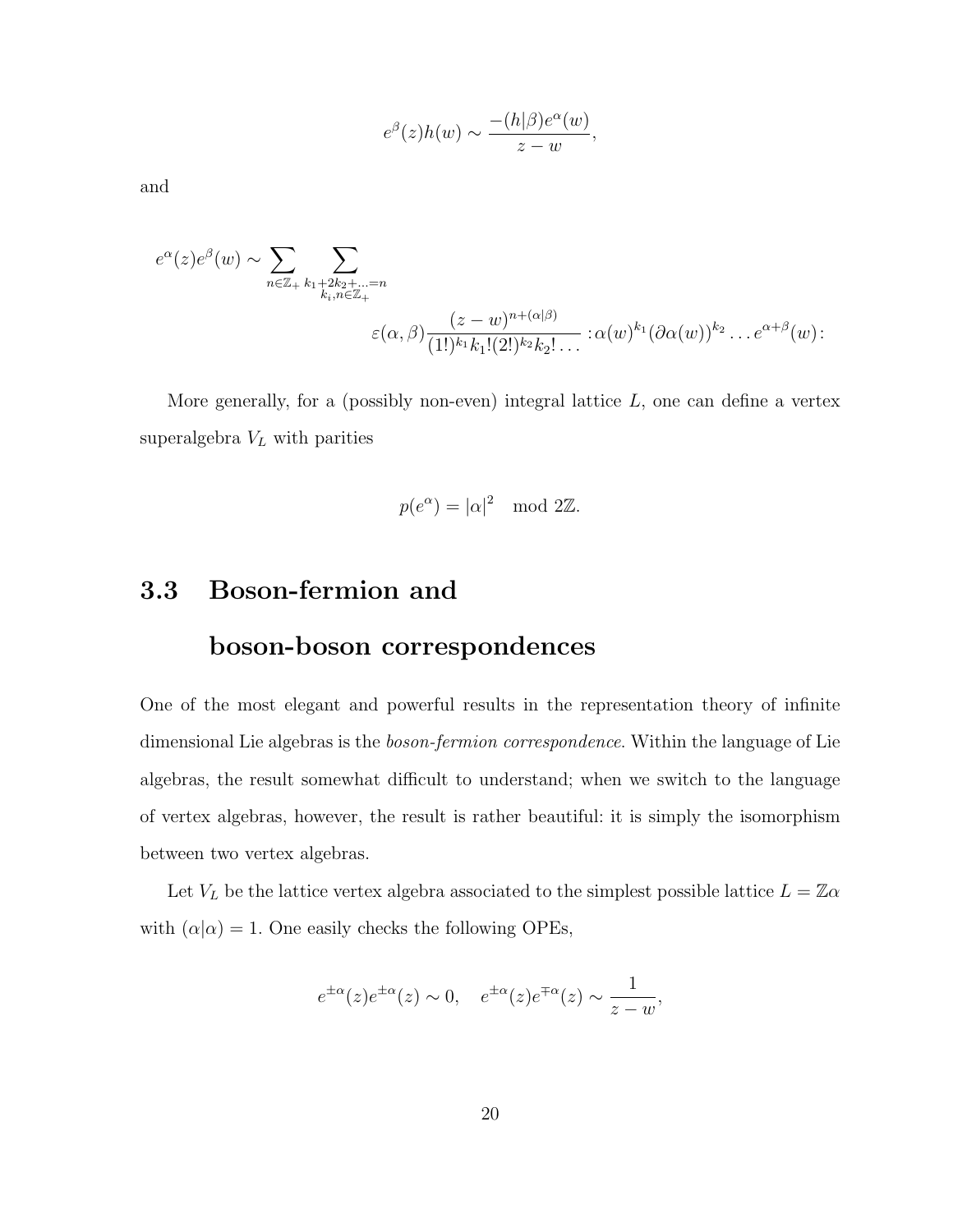which means that these are charged free fermions. It is also straightforward to check that

$$
:e^{\alpha}(z)e^{-\alpha}(z):=\alpha(z).
$$

What these two statements together provide is an expression of the charged free fermions in terms of free bosons and vice-versa: this is the essence of the boson-fermion correspondence [18].

The boson-boson correspondence originates from an important paper of Friedan-Martinec-Shenker [10], and we will often refer to it simply as *FMS-bosonization*. Unlike the boson-fermion correspondence, it is not an isomorphism of vertex algebras. Instead, it is a homomorphism from the vertex algebra generated by a pair of charged free bosons into a lattice vertex algebra: it is a bosonization (embedding into a lattice vertex algebra) of the charged free bosons.

The charged free bosons are a pair of even fields  $a^+(z)$ ,  $a^-(z)$  with OPEs

$$
a^+(z)a^-(w) \sim \frac{1}{z-w}
$$
,  $a^{\pm}(z)a^{\pm}(w) \sim 0$ .

Consider the lattice  $L = \mathbb{Z}\alpha + \mathbb{Z}\beta$  with  $(\alpha|\beta) = 0$  and  $(\alpha|\alpha) = -(\beta|\beta) = 1$  [19] [20]. The following lemma is clear from direct computation.

Lemma 3.3.1. The map given by

$$
a^+(z) \mapsto e^{\alpha+\beta}(z), \quad a^-(z) \mapsto -\alpha(z)e^{-\alpha-\beta}(z)
$$
:

gives a realization of a pair of charged free bosons in the lattice vertex algebra  $V_L$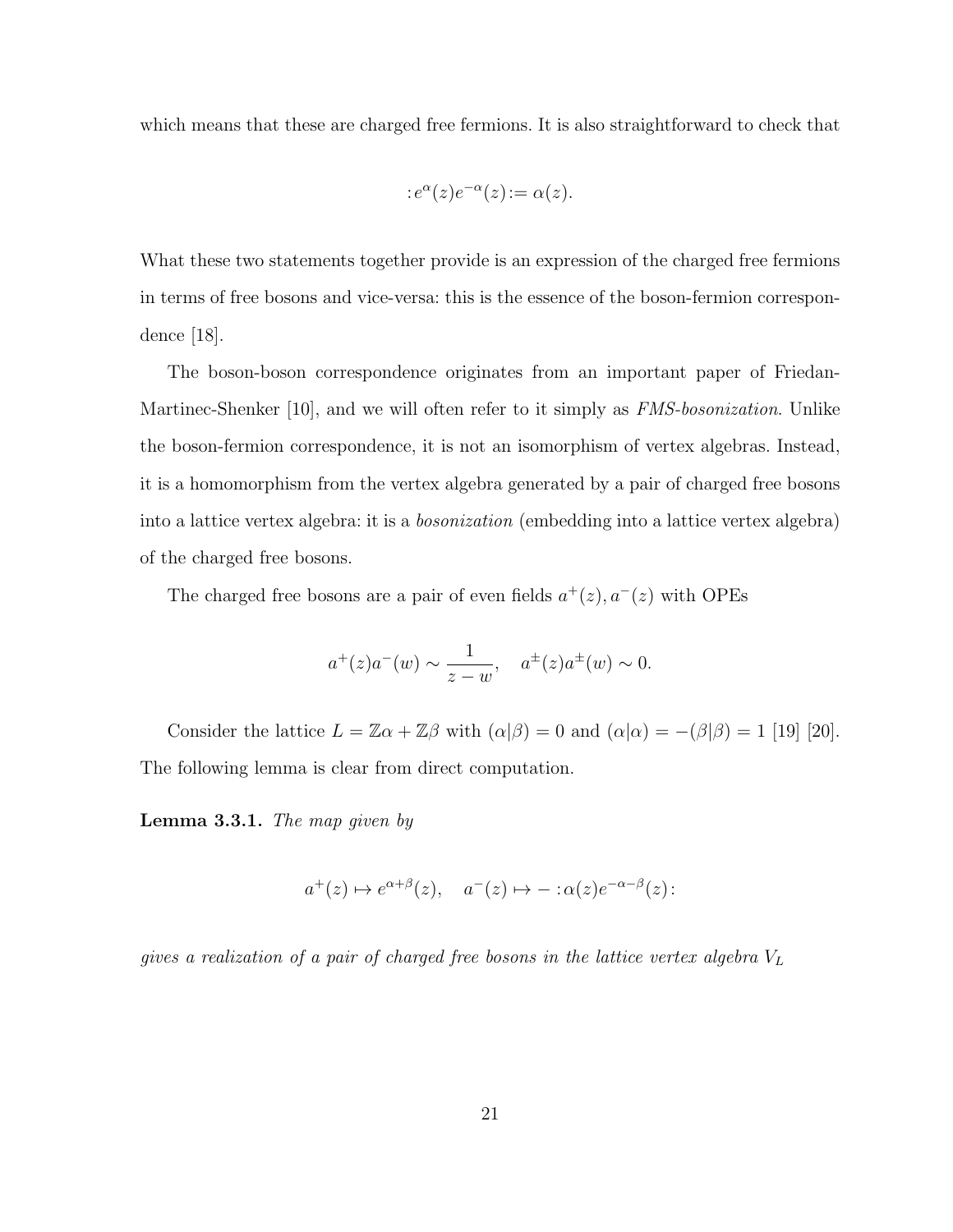Proof. Note that,

$$
a^+(z)a^+(w) \sim 0,
$$

is trivial, since  $\alpha+\beta$  is isotropic, so we only need to verify the non-trivial OPEs,

$$
a^+(z)a^-(w) \sim \frac{1}{z-w}
$$
,  $a^-(z)a^-(w) \sim 0$ .

We have

$$
a^+(z)a^-(w) = e^{\alpha+\beta}(z)(- \alpha(w)e^{-\alpha-\beta}(w))
$$

$$
\sim \frac{(\alpha+\beta|\alpha)}{z-w} + \text{h.o.t.} = \frac{1}{z-w},
$$

where "h.o.t." stands for "higher order terms in  $z - w$ ," and

$$
a^{-}(z)a^{-}(w) = (:\alpha(z)e^{-\alpha-\beta}(z)):(\alpha(w)e^{-\alpha-\beta}(w))
$$

$$
\sim \left(\frac{(\alpha|-\alpha-\beta)\alpha(w)-(-\alpha-\beta|\alpha)\alpha(z)}{z-w} + \frac{(\alpha|\alpha)-(\alpha|-\alpha-\beta)(-\alpha-\beta|\alpha)}{(z-w)^{2}}\right)e^{-2(\alpha+\beta)} + \text{h.o.t.}
$$

$$
= 0
$$

as desired.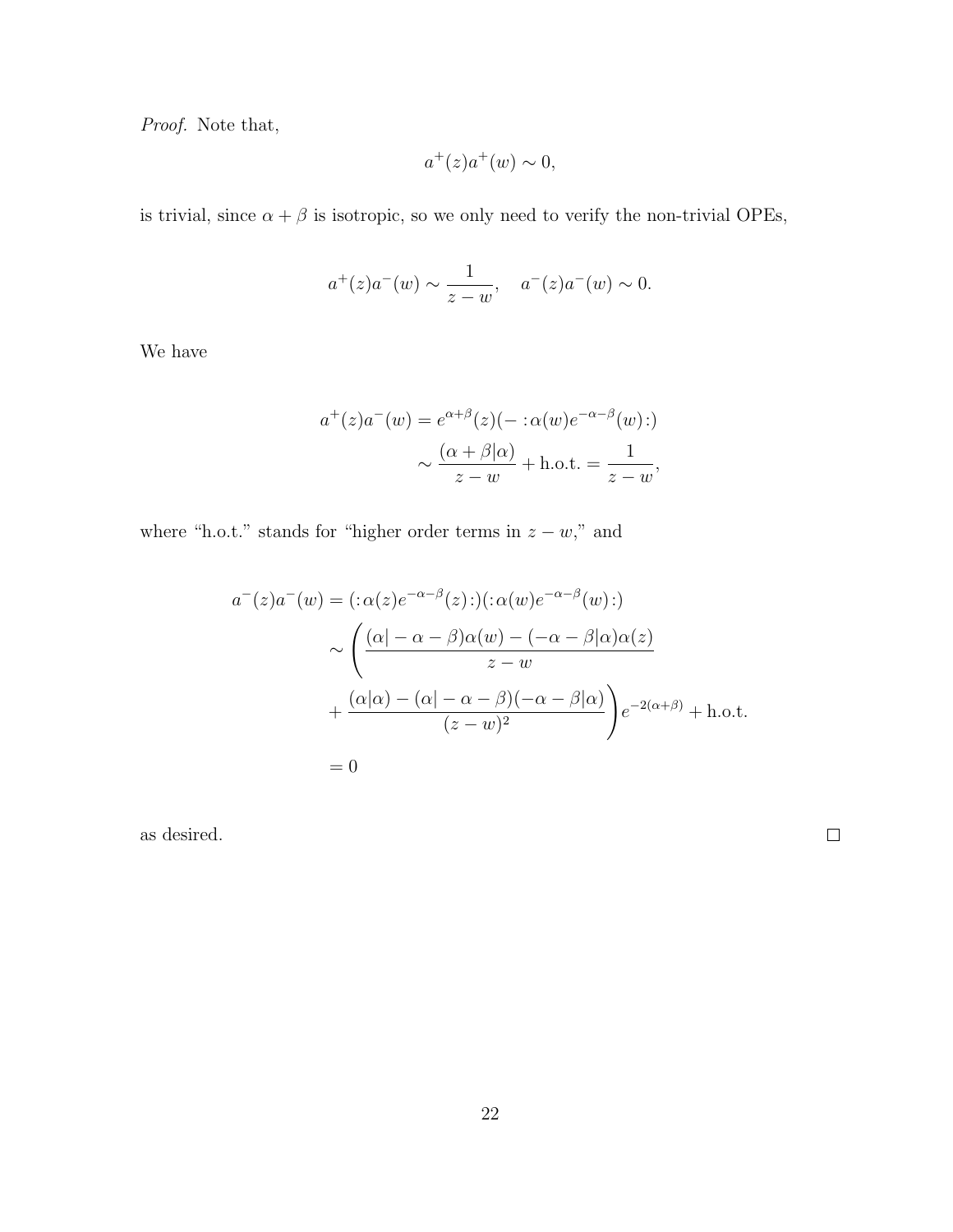# Chapter 4

## Bosonic lattice realizations of sl  $\mathfrak{sl}_N$ and  $\tilde{\mathfrak{so}}$  $\mathfrak{so}_{2N}$

### 4.1 Motivation

We review the Wakimoto realization of  $\widehat{\mathfrak{sl}_2}$  at level k given in [11] in the notation of [21]. Assume that we have a pair of charged free bosons  $a^+, a^-$  and a free boson b with non-zero OPEs given by

$$
a^+(z)a^-(w) \sim \frac{1}{z-w}
$$
,  $b(z)b(w) \sim \frac{2k}{(z-w)^2}$ .

Then we have a representation of  $\widehat{\mathfrak{sl}_2}$  at level k given by

 $e(z) = a^{-}(z),$ 

$$
h(z) = -2 :a^{+}(z)a^{-}(z): +b(z),
$$
  

$$
f(z) = -2 :a^{+}(z)^{2}a^{-}(z): +k\partial_{z}a^{+}(z) + :a^{+}(z)b(z);
$$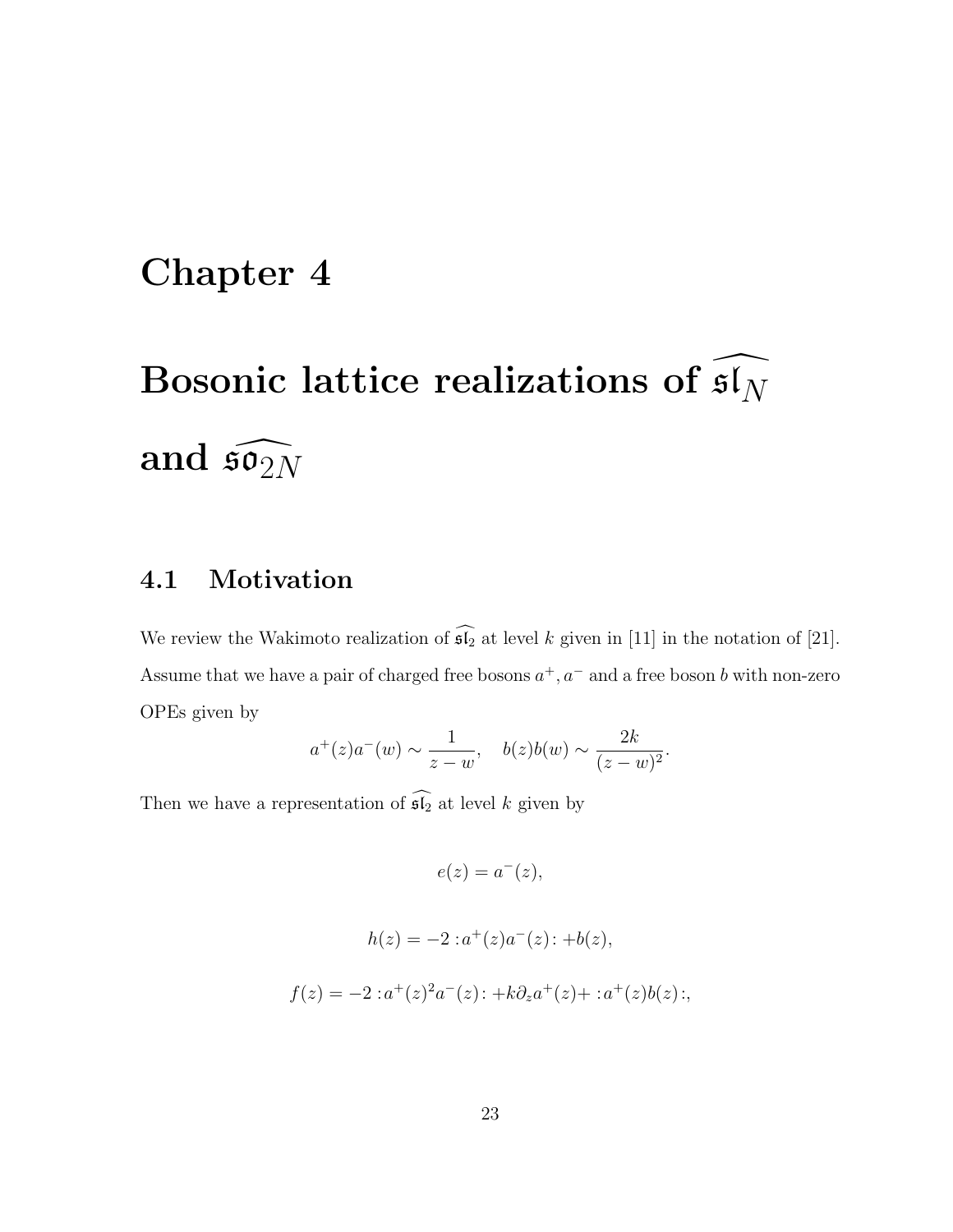where the normal ordering of several terms is from the right. To construct (interesting) integrable PDEs from these representations, one can apply FMS-bosonization to give these fields a representation in terms of vertex operators. Doing so produces formulas of the general form

$$
e(z) = A(z)e^{\delta}(z);
$$
  
\n
$$
h(z) = B(z),
$$
  
\n
$$
f(z) =: C(z)e^{-\delta};
$$

where  $|\delta|^2 = 0$  and  $A(z)$ ,  $B(z)$ ,  $C(z)$  are Heisenberg fields. This is interesting when we consider the restrictions the notion of *conformal weight* has on the possible forms of the fields  $e(z)$  and  $f(z)$ .

Definition 4.1.1. Let H be a diagonalizable derivation of a vertex algebra V called a Hamiltonian. We say a field (or formal distribution)  $a(z)$  has conformal weight  $\Delta$  if

$$
(\mathrm{ad}_H - \Delta - z\partial_z)a(z) = 0.
$$

We know from Proposition 5.5 in [18] that in a lattice vertex algebra, a Heisenberg field  $h(z)$  have conformal weight 1, and a vertex operator  $e^{\alpha}(z)$  has conformal weight 1  $\frac{1}{2}(\alpha|\alpha)$ . Recall also Proposition 2.6, which tells us that given two fields  $a(z)$ ,  $b(z)$  of conformal weights  $\Delta, \Delta'$  respectively, that :  $a(z)b(w)$  : has conformal weight  $\Delta + \Delta'$ . Furthermore, in the OPE of  $a(z)b(w)$ , the coefficient of the  $\frac{1}{(z-w)^{j+1}}$  term has conformal weight  $\Delta + \Delta' - j - 1$ .

Now, a vertex algebra giving a representation of  $\widehat{\mathfrak{sl}_2}$  at level k has as one of its defining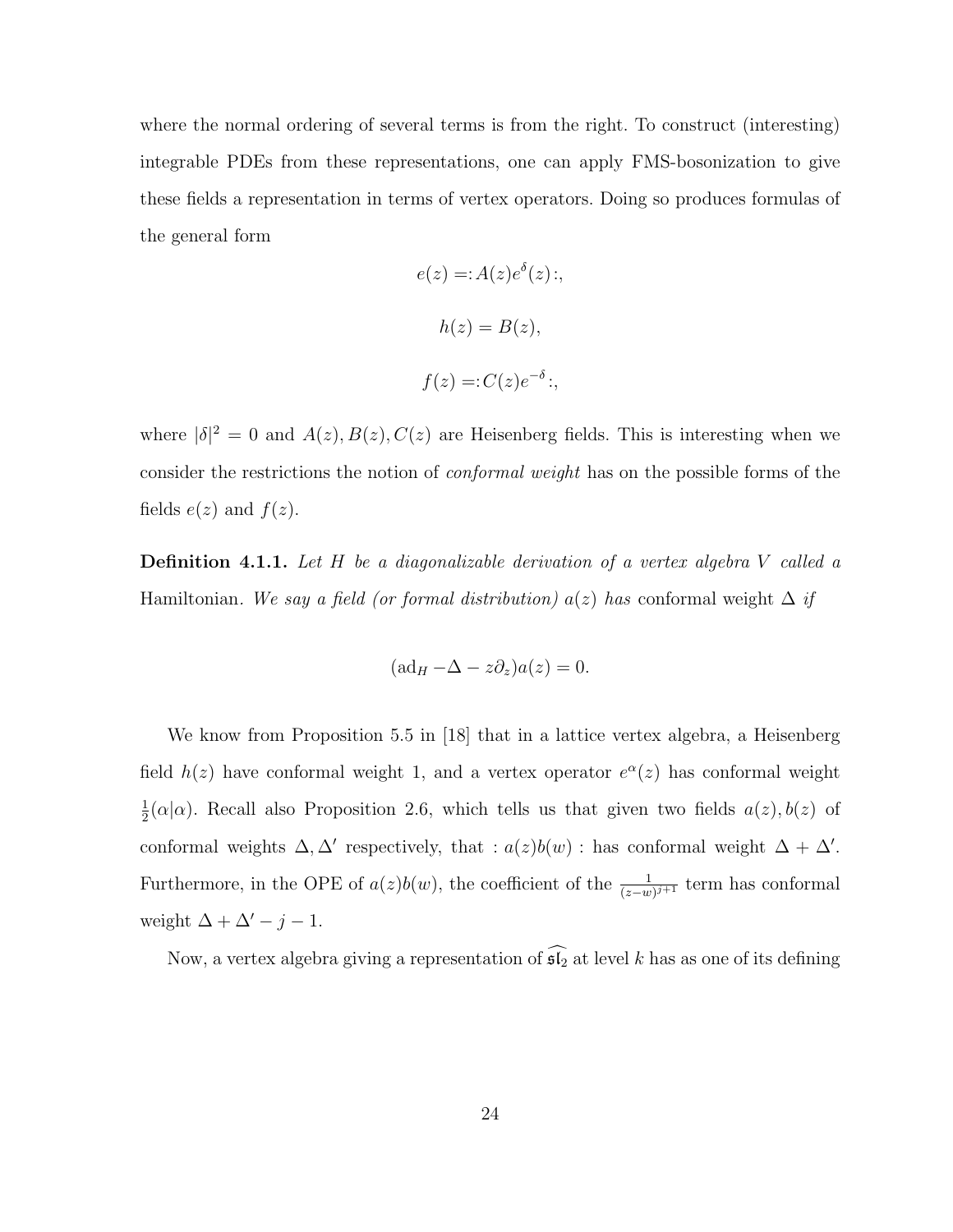OPEs,

$$
e(z)f(w) \sim \frac{h(w)}{z-w} + \frac{k}{(z-w)^2}.
$$

Looking at the conformal weights of each side of this, we deduce,

$$
\Delta(e) + \Delta(f) = 2.
$$

Let Q be a root system of a simply laced (type  $ADE$ ) finite dimensional Lie algebra. The Frenkel-Kac construction [7] tells us that the lattice vertex algebra  $V_Q$  gives a representation of the associated affine algebra at level  $k = 1$ . The Chevalley generators can be written easily as

$$
e_i(z) = e^{\alpha_i}(z), \quad f_i(z) = e^{-\alpha_i}(z), \quad h_i(z) = \alpha_i(z),
$$

where *i* ranges over the rank (number of simple roots) of the algebra.

For the relevant case of  $\widehat{\mathfrak{sl}_2}$  this has the form

$$
e(z) = e^{\alpha}(z), \quad h(z) = \alpha(z), \quad f(z) = e^{-\alpha}(z).
$$

We see that all of the Chevalley generators of  $\widehat{\mathfrak{sl}_2}$  in both the Wakimoto and Frenkel-Kac realizations have conformal weight 1, but what is different about them is, in the fields  $e(z)$  and  $f(z)$  how this comes about. In the Frenkel-Kac construction,

$$
\Delta(e(z)) = \Delta(e^{\alpha}(z)) = \frac{1}{2}(\alpha|\alpha) = 1,
$$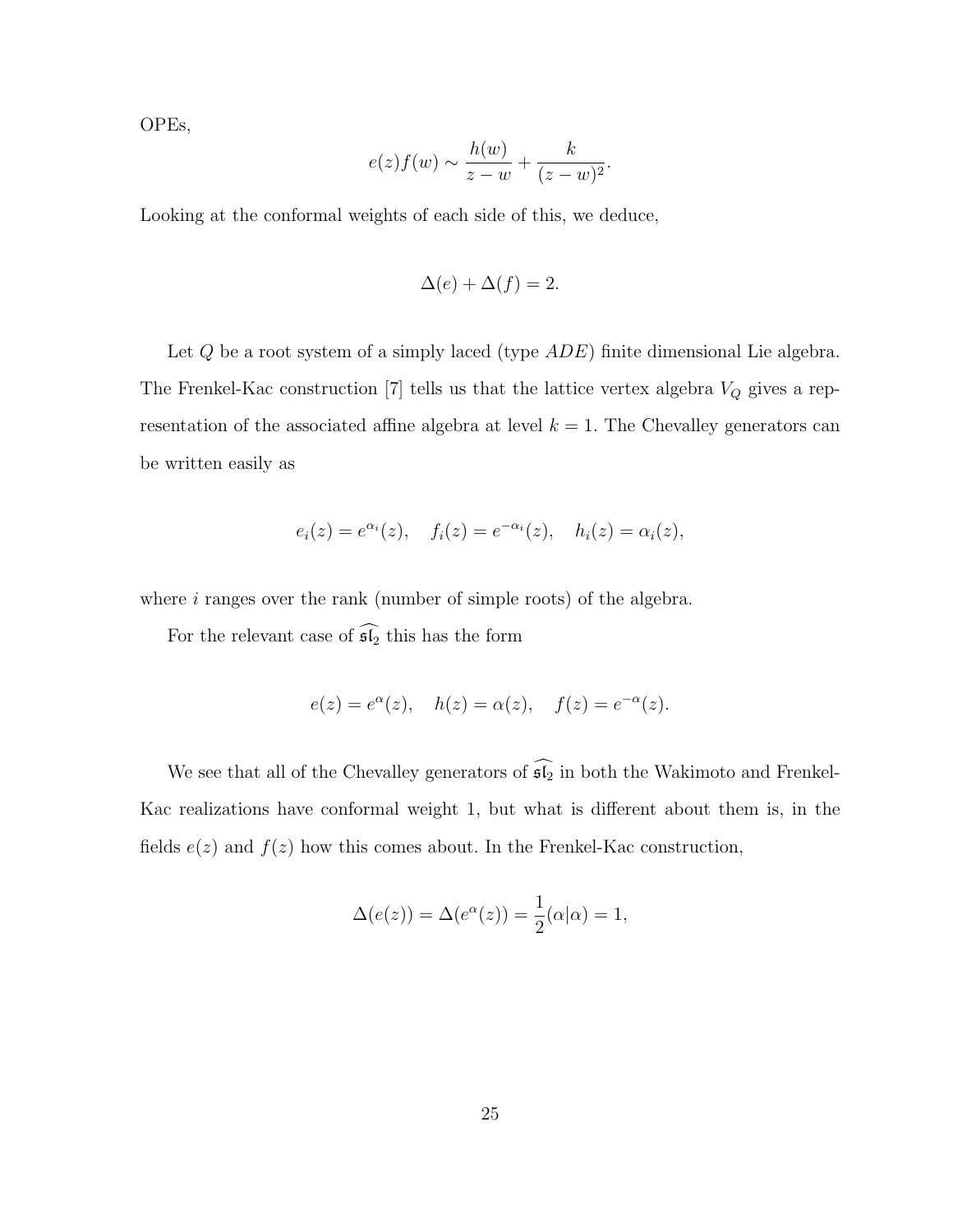and in the Wakimoto realization,

$$
\Delta(e(z)) = \Delta(\mathbf{A}(z)e^{\delta}(z)) = \Delta(\mathbf{A}(z)) + \Delta(e^{\delta}(z)) = 1 + 0.
$$

So we see that in this sense, the Wakimoto, "square-length zero" case is a natural analogue of the Frenkel-Kac, "square-length one" construction. This leads to a very natural question: what other "square-length zero" constructions are there and can we give some sort of classification?

### 4.2 Bosonic  $\widehat{\mathfrak{sl}_2}$

We now consider the "square-length 0" case for  $\widehat{\mathfrak{sl}_2}$ . We consider a lattice L of rank 3 containing an element  $\delta$  with  $(\delta|\delta) = 0$  such that

$$
\mathbb{C} \otimes_{\mathbb{Z}} L = \mathfrak{h} = \text{span}\{\delta, \chi, \gamma\}.
$$

We wish to classify embeddings of the affine Kac-Moody algebra  $\widehat{\mathfrak{sl}_2}$  into the lattice vertex algebra  $V_L$  of the form

$$
e(z) \mapsto \chi(z)e^{\delta}(z);
$$
  

$$
f(z) \mapsto \chi(z)e^{-\delta}(z);
$$

and  $h \in \mathfrak{h}$ .

**Theorem 4.2.1.** The above embedding fixes the lattice  $L$ , whose inner products are given by,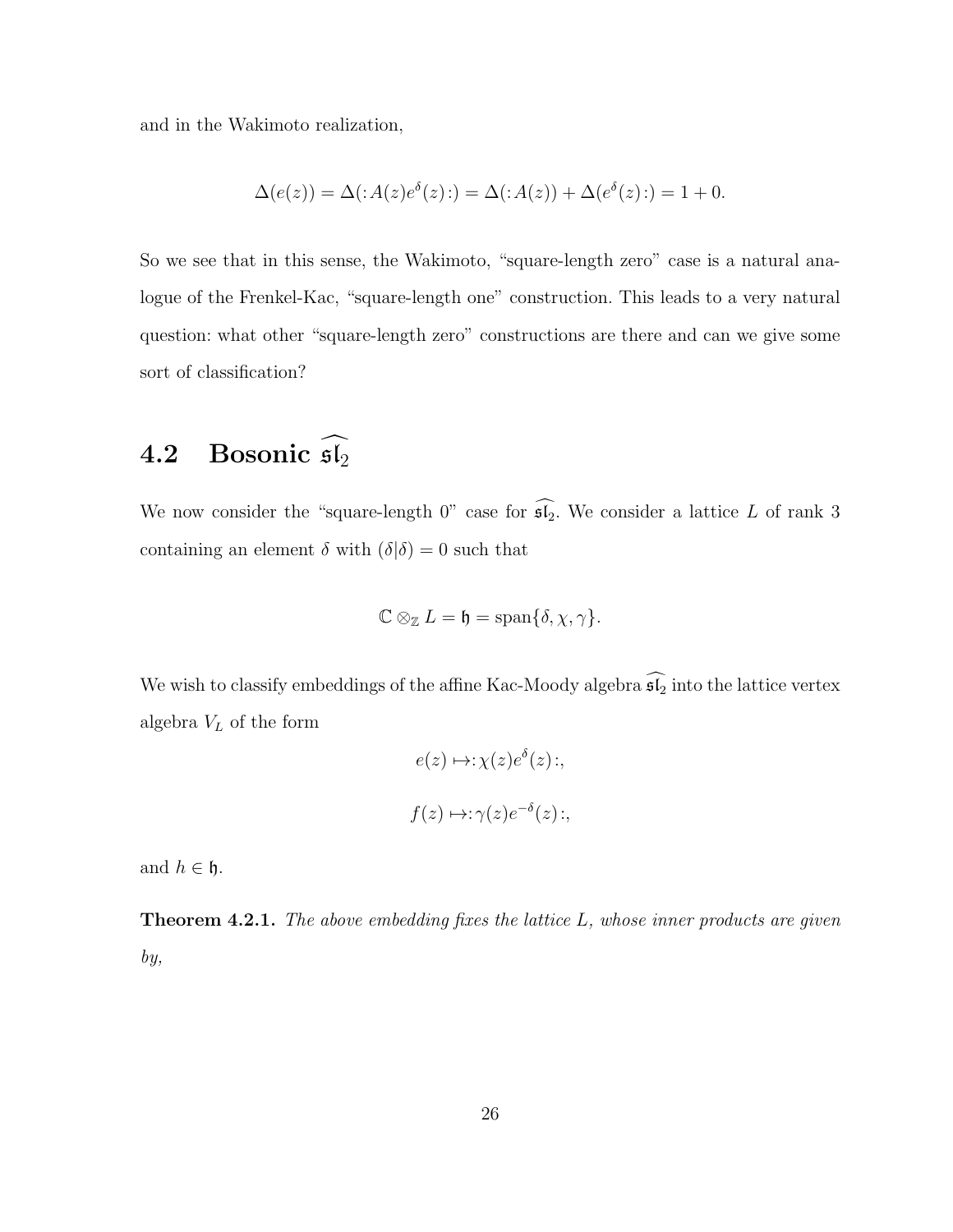|          | $\delta$ | $\chi$ |       |
|----------|----------|--------|-------|
| $\delta$ | 0        | 1      | - 1   |
| $\chi$   |          | 1      | $k+1$ |
|          | -1       | $k+1$  |       |

That is, there is a unique lattice L with inner products given above for every choice of  $k \in \mathbb{C}$ , whose associated lattice vertex algebra gives a representation of  $\widehat{sl_2}$  at level k. Furthermore, h is also determined by the OPEs and we have

$$
h = k\delta + \chi - \delta.
$$

Proof. We prove the theorem by direct computation. We compute the OPEs

$$
e(z)f(w) \sim \frac{h(w)}{z-w} + \frac{k}{(z-w)^2},
$$
  
\n
$$
h(z)e(w) \sim \frac{2e(w)}{z-w},
$$
  
\n
$$
h(z)f(w) \sim \frac{-2f(w)}{z-w},
$$
  
\n
$$
e(z)e(w) \sim 0,
$$
  
\n
$$
f(z)f(w) \sim 0.
$$

Then,

$$
e(z)f(w) =: \chi(z)e^{\delta}(z) :: \gamma(w)e^{-\delta}(w):
$$
  
\n
$$
\sim \left(\frac{-(\chi|\delta)\gamma(w) - (\gamma|\delta)\chi(z)}{z - w} + \frac{(\chi|\gamma) + (\delta|\chi)(\delta|\gamma)}{(z - w)^2}\right)
$$
  
\n
$$
\cdot (1 + (z - w)\delta(w) + \text{h.o.t.})
$$
  
\n
$$
\sim \frac{((\chi|\gamma) + (\delta|\chi)(\delta|\gamma))\delta(w) - (\chi|\delta)\gamma(w) - (\gamma|\delta)\chi(w)}{z - w}
$$
  
\n
$$
+ \frac{(\chi|\gamma) + (\delta|\chi)(\delta|\gamma)}{(z - w)^2}
$$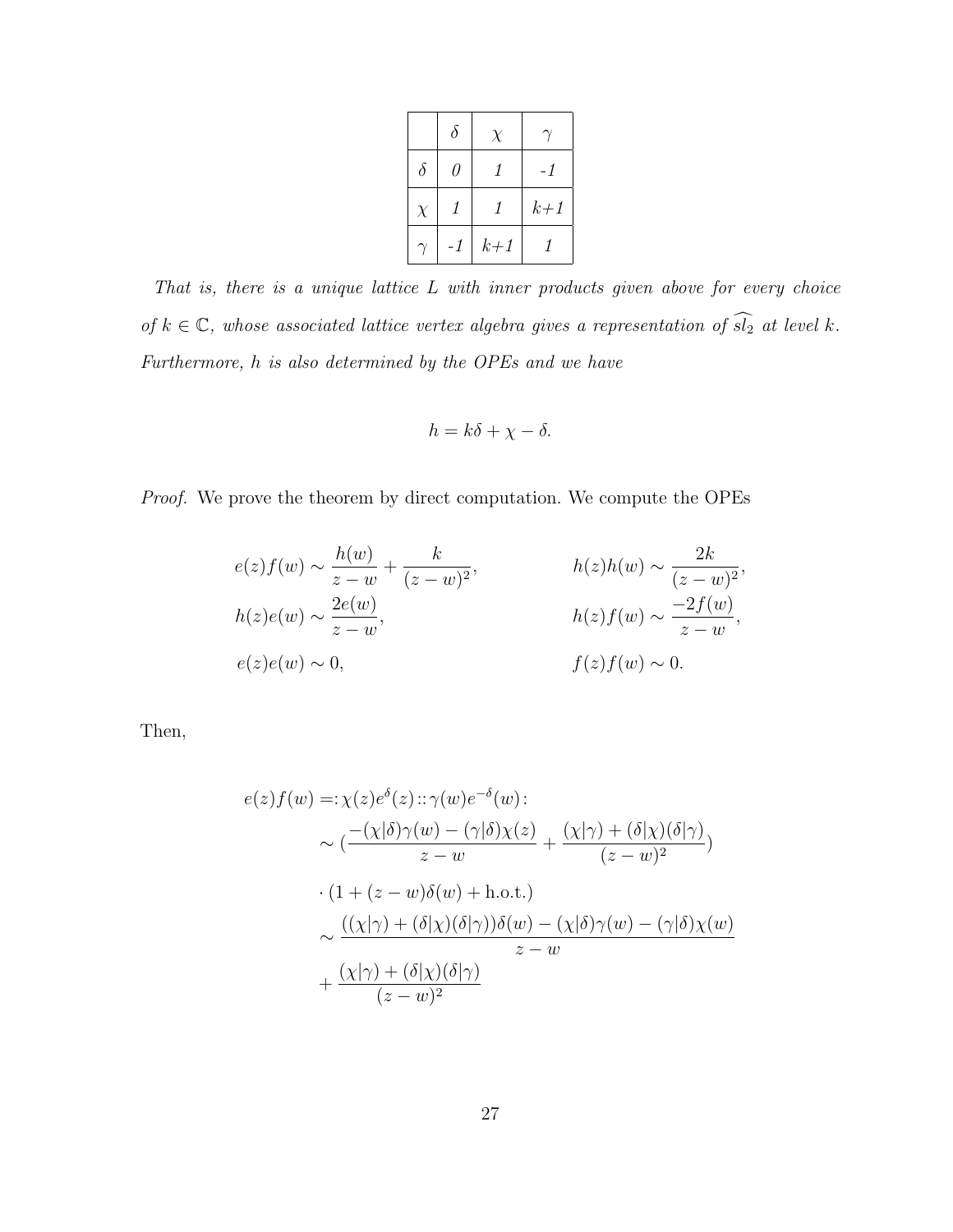implies that

$$
k = (\chi|\gamma) + (\delta|\chi)(\delta|\gamma)
$$

and

$$
h = k\delta(z) - (\chi|\delta)\gamma - (\gamma|\delta)\chi.
$$

Similar computations for  $e(z)e(w)$  and  $f(z)f(w)$  give

$$
(\chi|\chi) = (\delta|\chi)^2, \quad (\gamma|\gamma) = (\delta|\gamma)^2.
$$

Now,

$$
h(z)e(w) = h(z) : \chi(w)e^{\delta}(w):
$$

$$
\sim \frac{(h|\delta) : \chi(w)e^{\delta}(w) :}{z-w} + \frac{(h|\chi)}{(z-w)^2},
$$

which tells us that

$$
(h|\delta) = 2, \quad (h|\chi) = 0.
$$

A nearly identical computation for  $h(z)f(w)$  gives

 $(h|\gamma) = 0.$ 

Then,

$$
(h|h) = (h|k\delta - (\chi|\delta)\gamma - (\gamma|\delta)\chi) = k(h|\delta) = 2k,
$$

as required.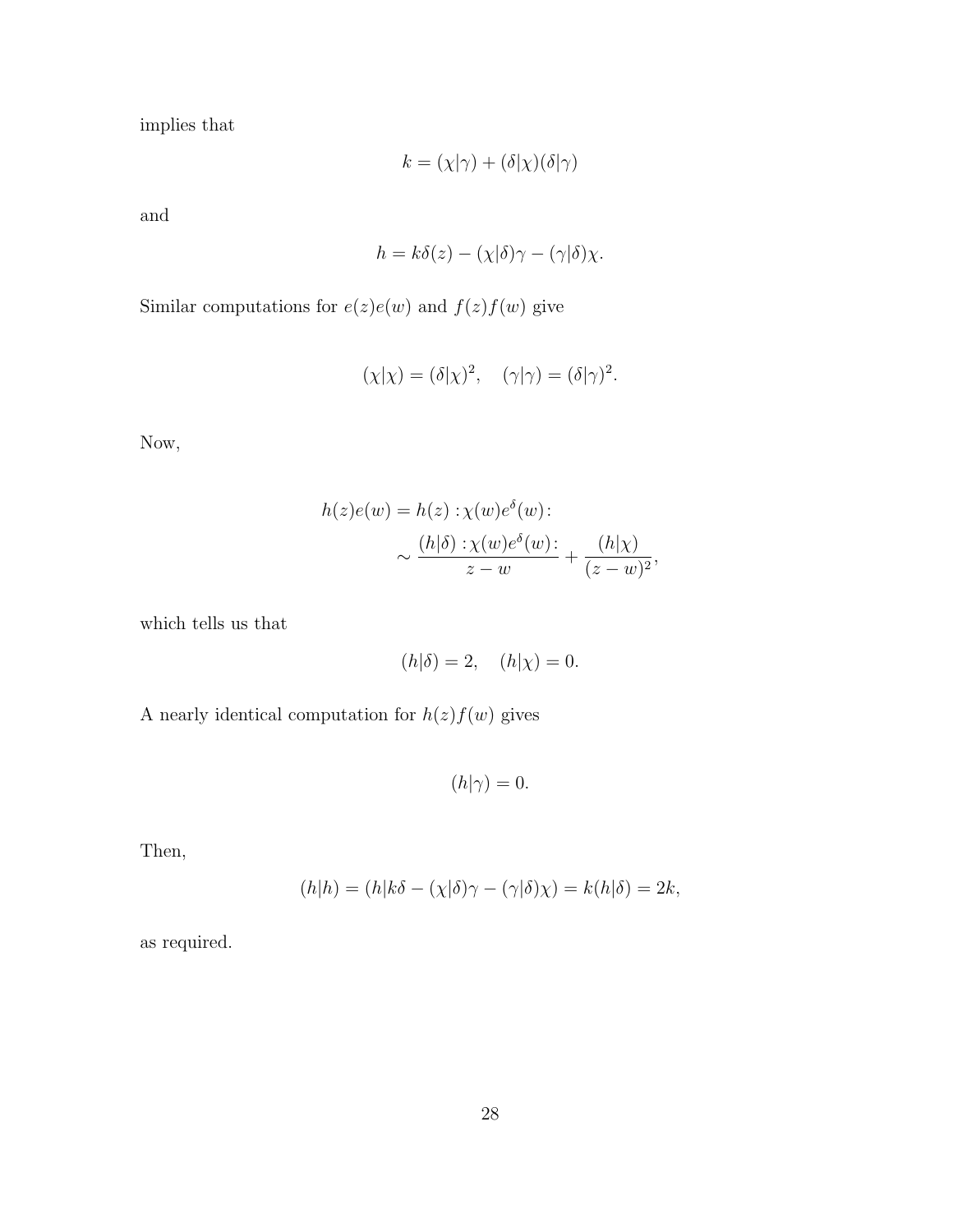Expanding  $(h|\delta) = 2$  gives

$$
2 = (h|\delta)
$$
  
=  $(k\delta - (\delta|\chi)\gamma - (\delta|\gamma)\chi|\delta)$   
=  $-2(\delta|\chi)(\delta|\gamma)$ ,

which implies

$$
(\delta|\chi)(\delta|\gamma) = -1.
$$

Similarly, from  $(h|\chi) = 0$ , we obtain

$$
0 = (h|\chi)
$$
  
=  $(k\delta - (\delta|\chi)\gamma - (\delta|\gamma)\chi|\chi)$   
=  $k(\delta|\chi) - (\delta|\chi)(\gamma|\chi) - (\delta|\gamma)(\chi|\chi)$   
=  $(\delta|\chi)(k + 1 - (\chi|\gamma)),$ 

which gives

$$
(\chi|\gamma) = k + 1.
$$

Gathering all the lattice equations so far obtained,

$$
(\delta|\chi)(\delta|\gamma) = -1, \quad (\chi|\gamma) = k + 1,
$$
  

$$
(\chi|\chi) = (\delta|\chi)^2, \quad (\gamma|\gamma) = (\delta|\gamma)^2,
$$

we notice that we are free to rescale  $\chi \mapsto c\chi$  and  $\gamma \mapsto \frac{1}{c}\gamma$ , which allows us to fix  $(\delta|\chi) = 1$ . This then immediately fixes all the other inner products and we obtain the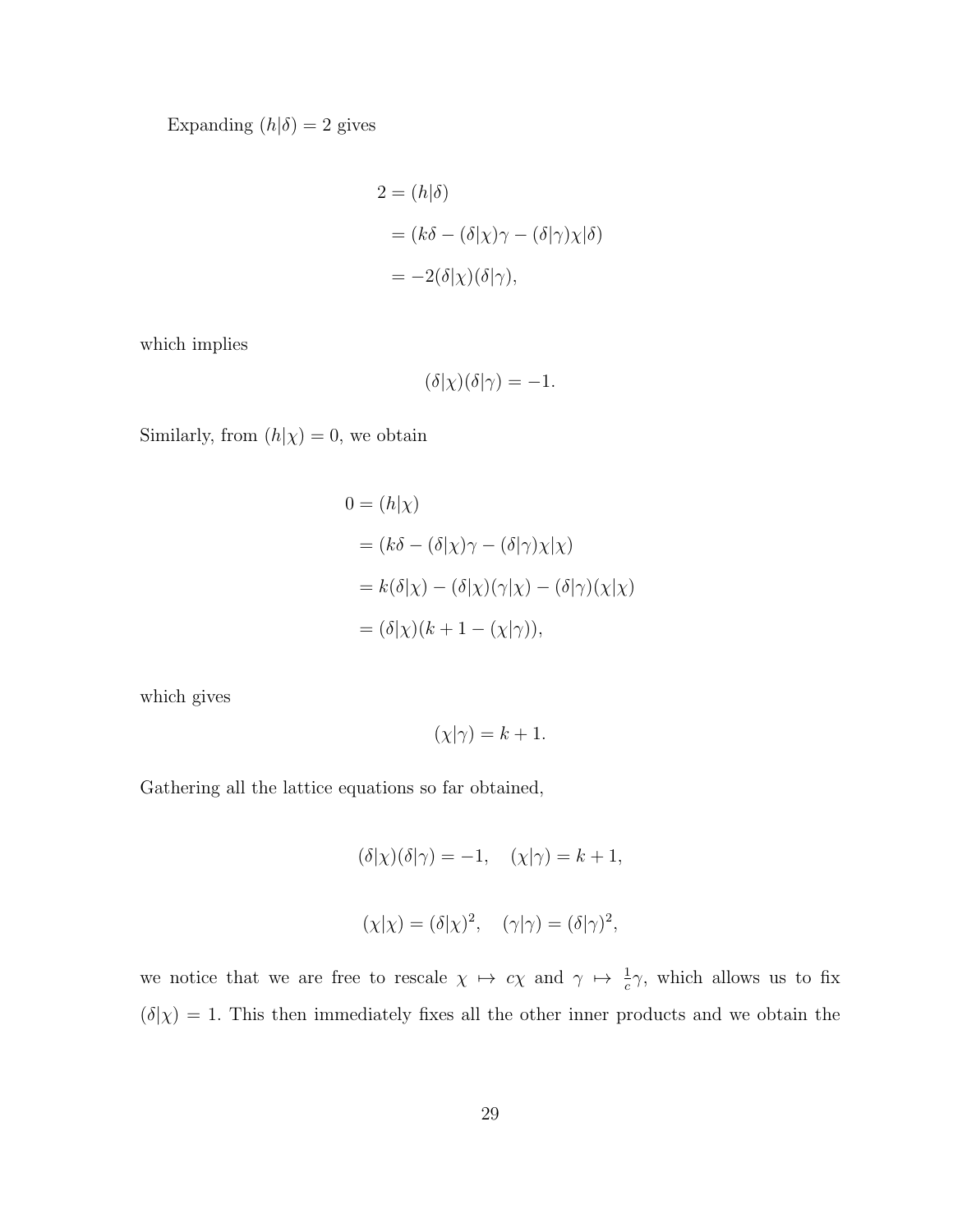desired result.

Note that the Gramm matrix associated to this lattice has determinant  $-2k - 4$ , so that when the level is critical (i.e.  $k = -2$ ) the Gramm matrix is singular and the rank of the lattice is then two. In this case, we can set  $\gamma = -\chi$ .

Furthermore, one should note that since this embedding into a lattice of rank 3 is unique and so it is equivalent to FMS-bosonization of the modules described in [11], though the form we give is somewhat more aesthetically appealing and easier to compute with.

### 4.3 Bosonic  $\widehat{\mathfrak{sl}_N}$

This square-length zero ansatz extends to affine vertex algebras associated to some higher rank affine algebras, though as we will see the level is no longer free. Let L now be the lattice

$$
L = \bigoplus_{i=1}^{N-1} \mathbb{Z} \delta_i \oplus \bigoplus_{i=1}^{N-1} \mathbb{Z} \chi_i \oplus \bigoplus_{i=1}^{N-1} \mathbb{Z} \gamma_i,
$$

with  $(\delta_i|\delta_j)=0$  for all  $i, j$ , and consider the embedding of the affine Kac-Moody algebra  $\widehat{sl_N}$  ( $N \geq 3$ ) into the lattice vertex algebra  $V_L$  of the form

$$
e_i(z) \mapsto \chi_i(z) e^{\delta_i}(z) \, ;
$$

$$
f_i(z) \mapsto \gamma_i(z) e^{-\delta_i}(z) \colon,
$$

and  $h_i \in \mathfrak{h}$ , where  $\{e_i, f_i, h_i\}$  are the Chevalley generators of  $\mathfrak{sl}_N$  We begin with the next simplest case after  $\mathfrak{sl}_2$ .

**Theorem 4.3.1.** The above lattice in the case of  $N = 3$  gives a representation of the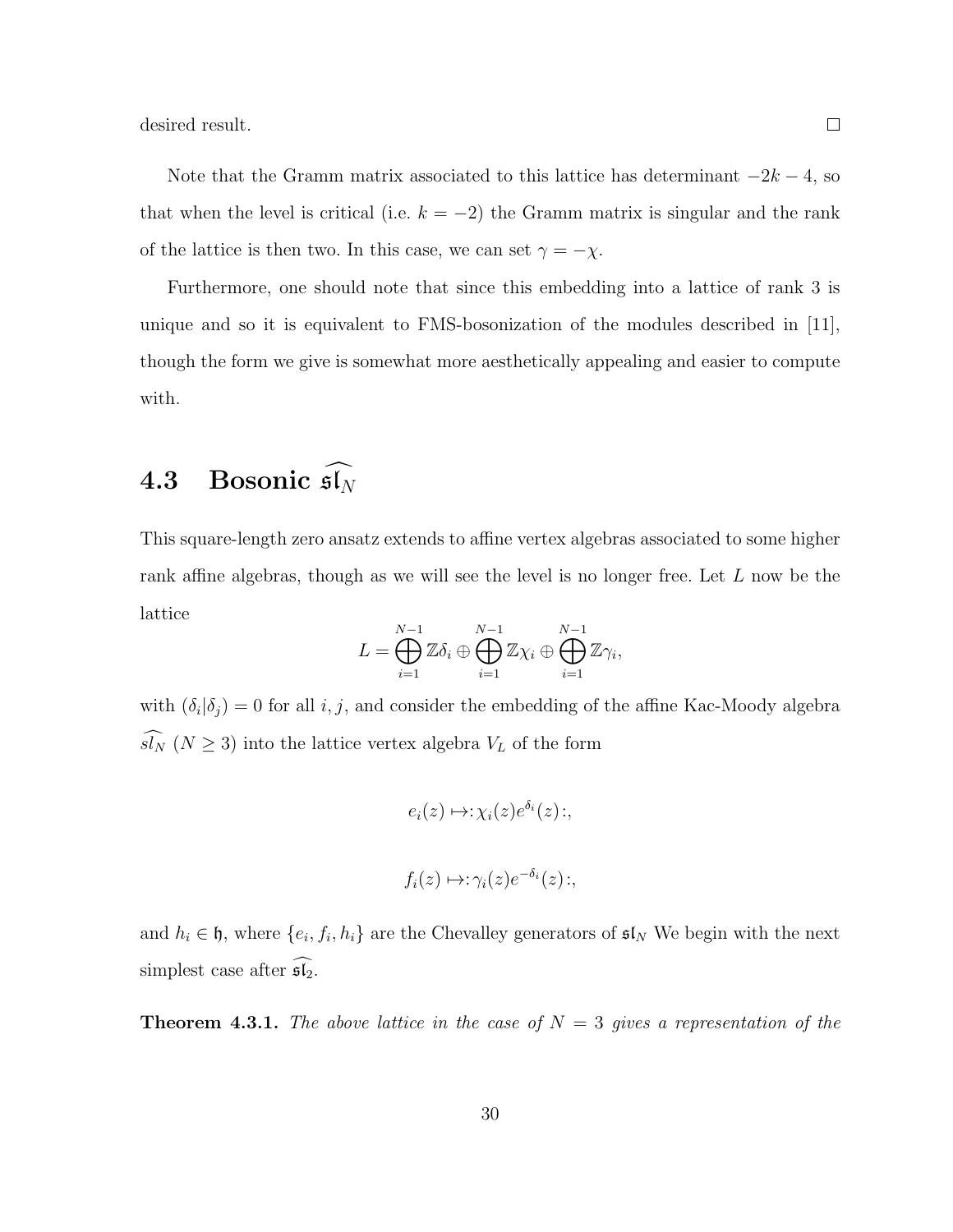algebra  $\widehat{sl}_3$  at level  $k = -1$ . In particular, this embedding is unique, the lattice is of rank 5 and has inner products given by

|            | $\delta_1$ | $\chi_1$ | $\gamma_1$ | $\delta_2$ | $\gamma_2$ |
|------------|------------|----------|------------|------------|------------|
| $\delta_1$ | $\theta$   | $\it 1$  | -1         | $\theta$   | $\theta$   |
| $\chi_1$   | $\it 1$    | $\it 1$  | $\theta$   | $\theta$   | $\theta$   |
| $\gamma_1$ | $-1$       | $\theta$ | $\it 1$    | 1          | $\theta$   |
| $\delta_2$ | $\theta$   | $\theta$ | 1          | $\theta$   | $-1$       |
| $\gamma_2$ | 0          | 0        | 0          | -1         | 1          |

and  $\chi_2 = \gamma_1$ .

Proof. First we should note the rather conspicuous fact that the ansatz calls for a lattice of rank 6 and the theorem states that the lattice is rank 5. As we shall see shortly, one of the lattice elements in the ansatz becomes superfluous.We know from the previous theorem that each triple  $\{e_i(z), h_i(z), f_i(z)\}$  gives a representation of  $\widehat{sl_2}$  at level k. This takes care of most of the values of the inner product - we need only determine the crossterms, viz.  $(\delta_i|\chi_j)$ , $(\delta_i|\gamma_j)$ , $(\chi_i|\gamma_j)$ , $(\chi_i|\chi_j)$ , $(\gamma_i|\gamma_j)$  with  $i \neq j$ . We consider first the two OPEs

$$
e_1(z)f_2(w) \sim 0,
$$
  

$$
e_2(z)f_1(w) \sim 0.
$$

These computations are identical to those in the previous theorem and from them we obtain four equations,

$$
(\delta_1|\gamma_2)\chi_1 + (\delta_2|\chi_1)\gamma_2 = 0,
$$
  

$$
(\delta_2|\chi_1)(\delta_1|\gamma_2) + (\chi_1|\gamma_2) = 0,
$$
  

$$
(\delta_2|\gamma_1)\chi_2 + (\delta_1|\chi_2)\gamma_1 = 0,
$$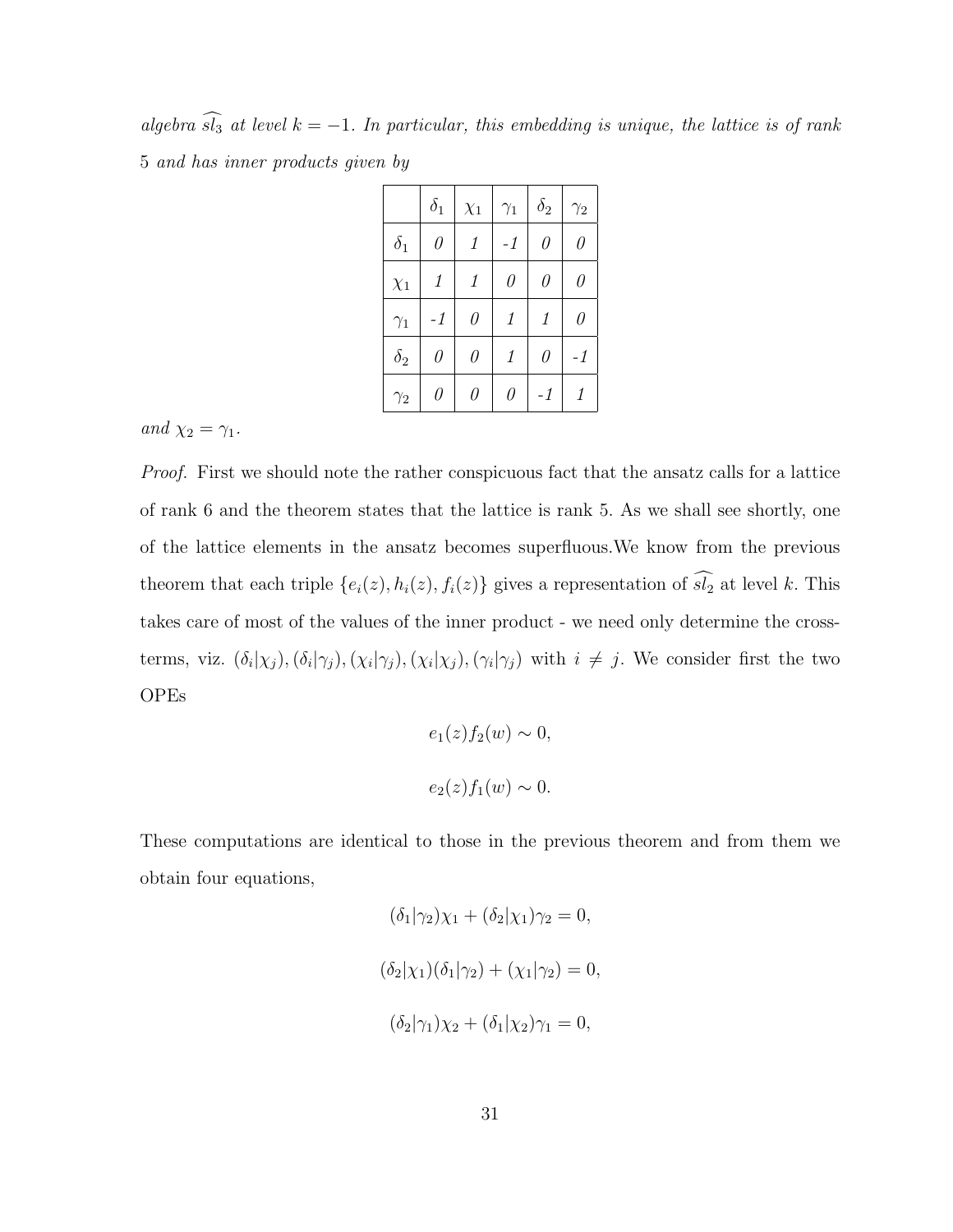$$
(\delta_1|\chi_2)(\delta_2|\gamma_1) + (\chi_2|\gamma_1) = 0.
$$

The first and third equations taken together allow us to consider a number of possible cases. Let us consider first the case where all the elements  $\chi_i, \gamma_j$  are linearly independent, so that  $(\delta_i|\gamma_j) = (\delta_i|\chi_j) = 0$  for all  $i \neq j$ . Consider now the OPEs,

$$
h_1(z)e_2(w) \sim \frac{-e_2(w)}{z-w}, \quad h_2(z)e_1(w) \sim \frac{-e_1(w)}{z-w},
$$

whence we get the lattice equations,

$$
(h_1|\delta_2) = -1 = (h_2|\delta_1).
$$

Substituting in the forms of  $h_i$  we know from the case of  $\widehat{\mathfrak{sl}_2}$ , namely

$$
h_i = k\delta_i + \chi_i - \gamma_i
$$

we find

$$
(\delta_2|\gamma_1) - (\delta_2|\chi_1) = 1,
$$
  

$$
(\delta_1|\gamma_2) - (\delta_1|\chi_2) = 1,
$$

which clearly cannot hold if all the terms are zero. Hence we know that there is at least one dependency in the previous equations. Assume then that there are two dependencies, that is,

$$
\chi_1 = c_1 \gamma_2, \quad \chi_2 = c_2 \gamma_1.
$$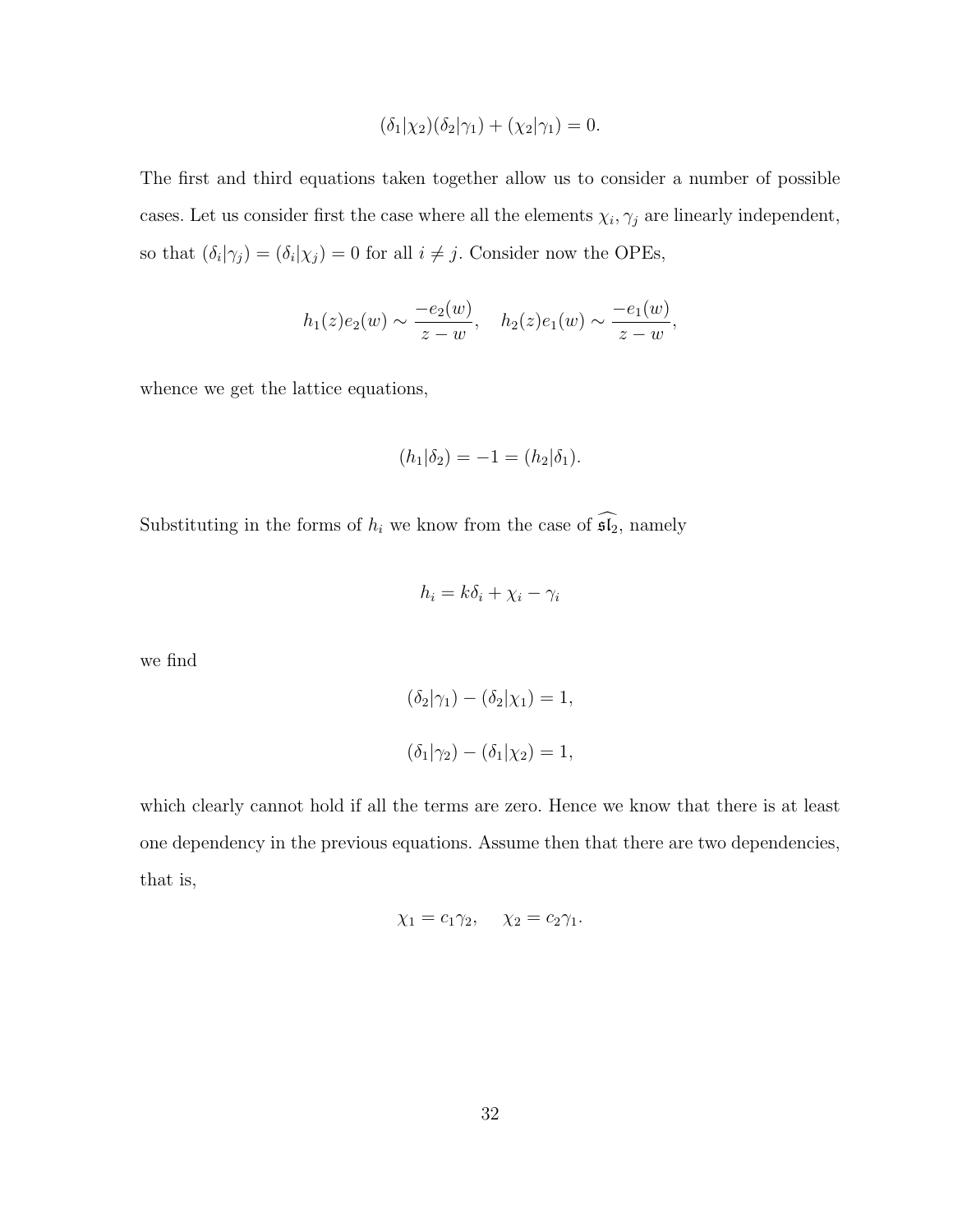Substituting these into the previous equations we obtain

$$
c_1 + \frac{1}{c_2} = c_2 + \frac{1}{c_1} = 1,
$$

which imply that at least one  $c_i$  is zero. We have shown that both of them cannot be, so we deduce that precisely one is. By symmetry we are allowed to choose  $c_2 = 0$ , so  $\chi_2 = \gamma_1$ - hence the reduction in the rank of the lattice - which then allows us to determine all of the other inner products from the equations above. In particular, note that the OPE,

$$
e_1(z)e_2(w) \sim \frac{e_{\alpha_1+\alpha_2}(w)}{z-w},
$$

not only gives us the precise form of  $e_{\alpha_1+\alpha_2}(w)$ , but also,

$$
(\chi_1|\chi_2) + (\delta_1|\chi_2)(\delta_2|\chi_1) = 0,
$$

which gives,

$$
(\chi_1|\gamma_1)=0,
$$

and so  $k = -1$  as was stated.

This result generalizes to the case of  $\widehat{\mathfrak{sl}}_N$  in a rather straightforward manner.

**Theorem 4.3.2.** There is a unique representation of  $\widehat{\mathfrak{sl}_N}$  at level  $k = -1$  in the lattice

 $\Box$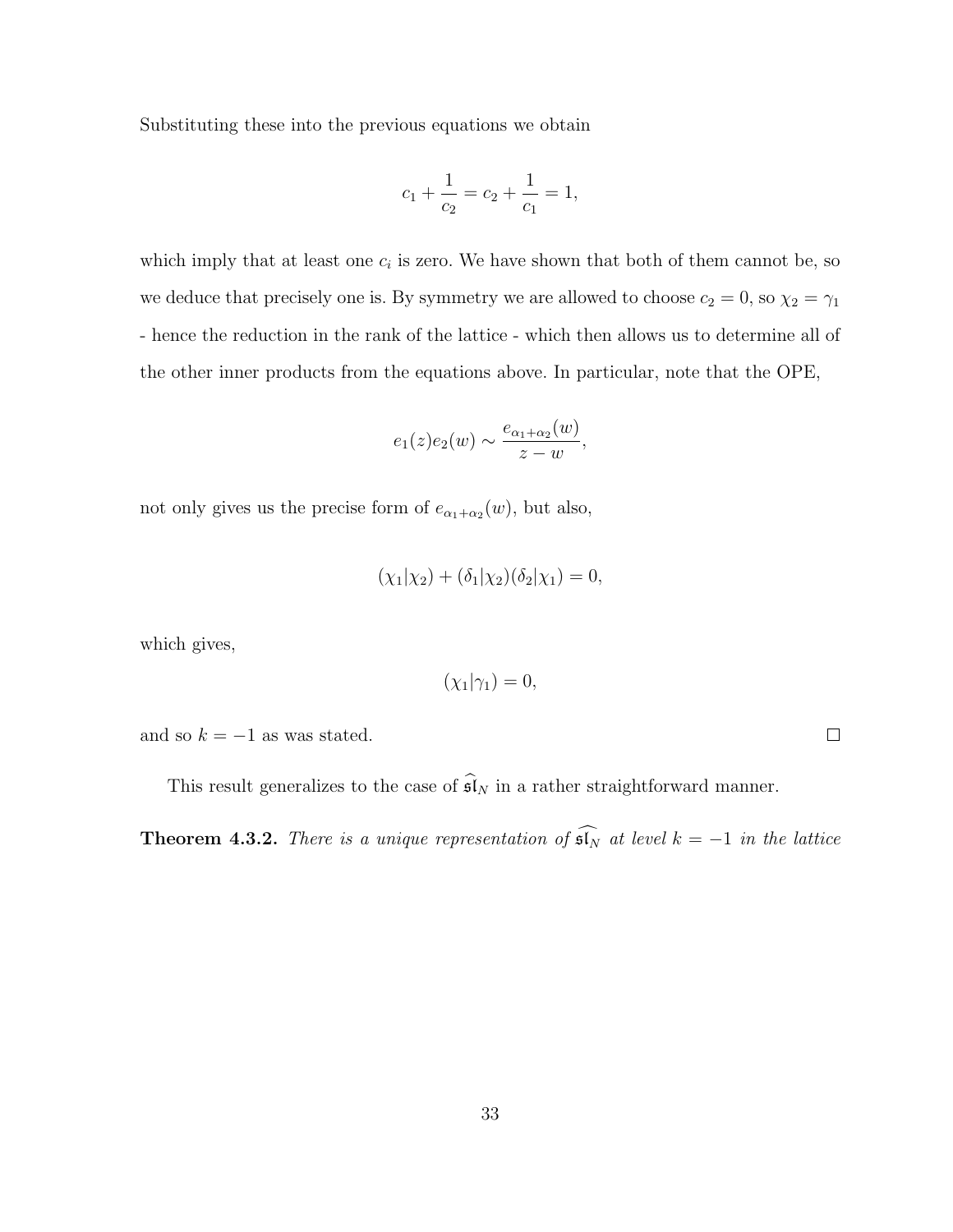vertex algebra associated to the rank- $(2N-1)$  lattice given by

$$
(\delta_i|\delta_j) = 0, \quad (\chi_i|\chi_j) = \delta_{ij}, \quad (\delta_i|\chi_j) = \begin{cases} 1, & j = i \\ -1, & j = i + 1 \\ 0, & otherwise. \end{cases}
$$

*Proof.* We first consider the case of  $\widehat{\mathfrak{sl}_4}$ . The unreduced lattice from the original ansatz is spanned by  $\{\delta_i, \chi_i, \gamma_i\}_{i=1,2,3}$ . It can be thought of as a copy of  $\mathfrak{sl}_3$  attached to a copy of  $\mathfrak{sl}_2$ , whose underlying lattices are whose lattice is  $\{\delta_i, \chi_i, \gamma_i\}_{i=1,2}$  and whose lattice is  $\{\delta_i, \chi_i, \gamma_i\}_{i=3}$ , respectively.

We know from the previous theorem that since there is an  $\widehat{\mathfrak{sl}_3}$  subalgebra, the level must again be −1 and that  $\chi_2 = \gamma_1$ . The question now is, if we divide  $\widehat{\mathfrak{sl}_4}$  up differently, and consider the copy of  $\mathfrak{sl}_3$  whose underlying lattice is  $\{\delta_i, \chi_i, \gamma_i\}_{i=2,3}$ , are we free to choose either  $\chi_3 = \gamma_2$  or  $\chi_2 = \gamma_3$ ?

Assume then that  $\chi_2 = \gamma_3$ . Combining this with  $\chi_2 = \gamma_1$ , we have  $\gamma_1 = \gamma_3$ . This poses a problem, as we see

$$
e_1(z)f_3(w) \sim 0
$$

implies

$$
(\delta_1|\gamma_3)\chi_1 + (\delta_2|\chi_1)\gamma_3 = 0,
$$
  

$$
(\delta_2|\chi_1)(\delta_1|\gamma_3) + (\chi_1|\gamma_3) = 0.
$$

Substituting  $\gamma_1$  in for  $\gamma_3$  in the first equation, we have

$$
(\delta_1|\gamma_1)\chi_1 + (\delta_2|\chi_1)\gamma_1 = 0,
$$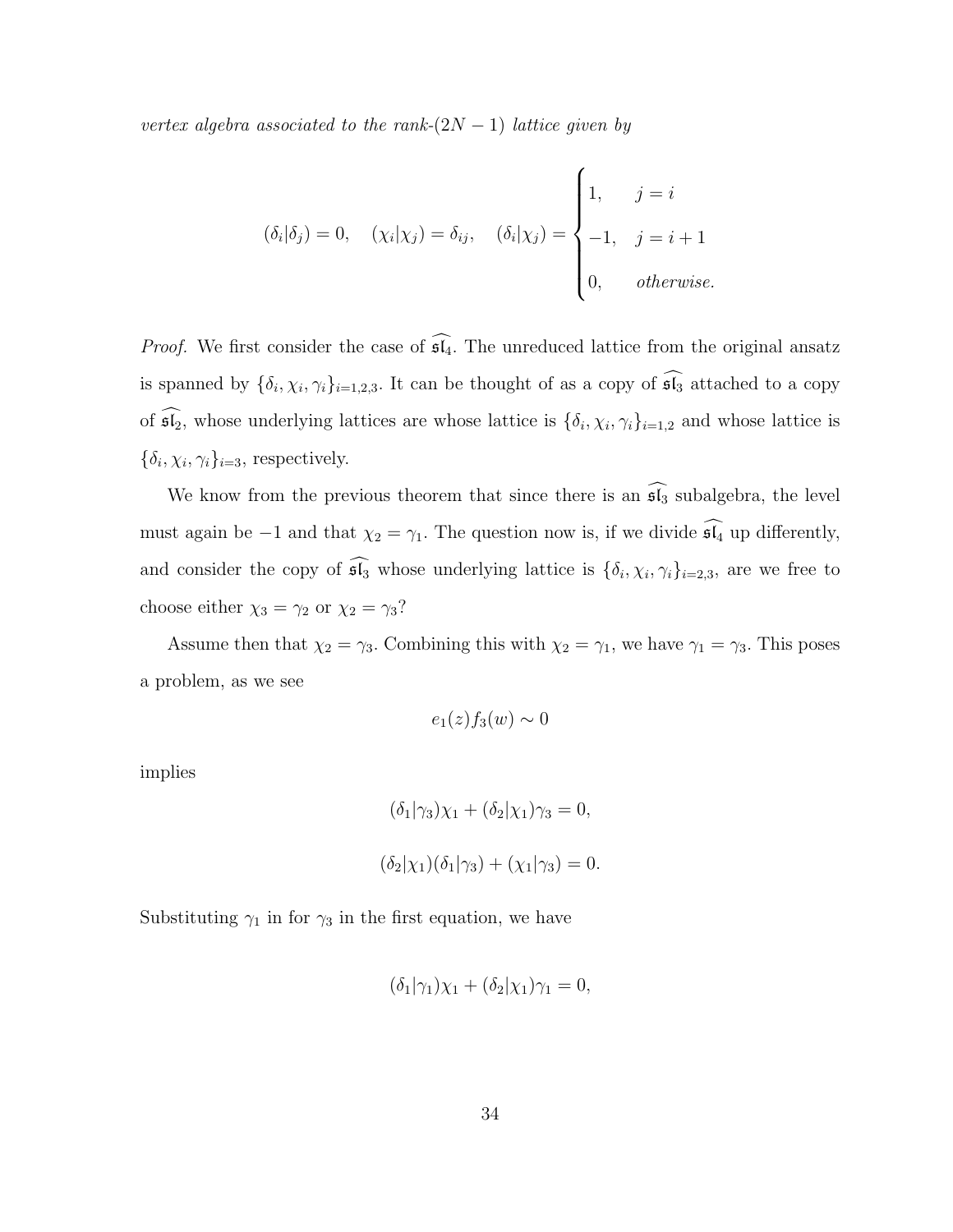which implies  $\chi_1 = 0$ , which is impossible. We then understand that once we choose  $\chi_2 = \gamma_1$ , this fixes all of the later equalities between the  $\chi$  and  $\gamma$ . The general case of  $\mathfrak{sl}_N$  follows immediately from this algorithm, where nodes are added one at a time in the above process.

 $\Box$ 

4.4 Bosonic 
$$
\widehat{\mathfrak{so}_{2N}}
$$

Now we turn our attention to the case of  $\widehat{\mathfrak{so}_{2N}}$ . In this case, the original ansatz is insufficient and we must allow for the possibility that the fields  $e_i(z)$ ,  $f_i(z)$  be sums of the form

$$
e_j(z) = \sum_{i=1}^N : \chi_{j,i}(z)e^{\delta_{j,i}}(z) : , \quad f_j(z) = \sum_{i=1}^N : \gamma_{j,i}(z)e^{-\delta_{j,i}}(z) : .
$$

The reason for this is that unlike in the case of  $\widehat{\mathfrak{sl}_N}$  where there are in a sense two "interacting" copies of  $\widehat{\mathfrak{sl}_3}$  interacting at a time, here we have three copies:

We do not prove that this is the only such realization of  $\widehat{\mathfrak{so}_{2N}}$ , nor do we proceed directly from a more general ansatz. Instead, we simply recall the result found in [12], [13] and perform FMS bosonization to see that the result is of the form above.

First, we modify the notation of FMS bosonization slightly. Let  $a^+(z)$ ,  $a^-(z)$  be a pair of charged free bosons. We replace  $\alpha + \beta$  with  $\delta$  and  $\alpha$  with x, so that the bosonization is

$$
a^+(z) \mapsto e^{\delta}(z),
$$
  

$$
a^-(z) \mapsto -: x(z)e^{\delta}(z):.
$$

Now we recall the relevant result of [13], considering the representation the 1-toroidal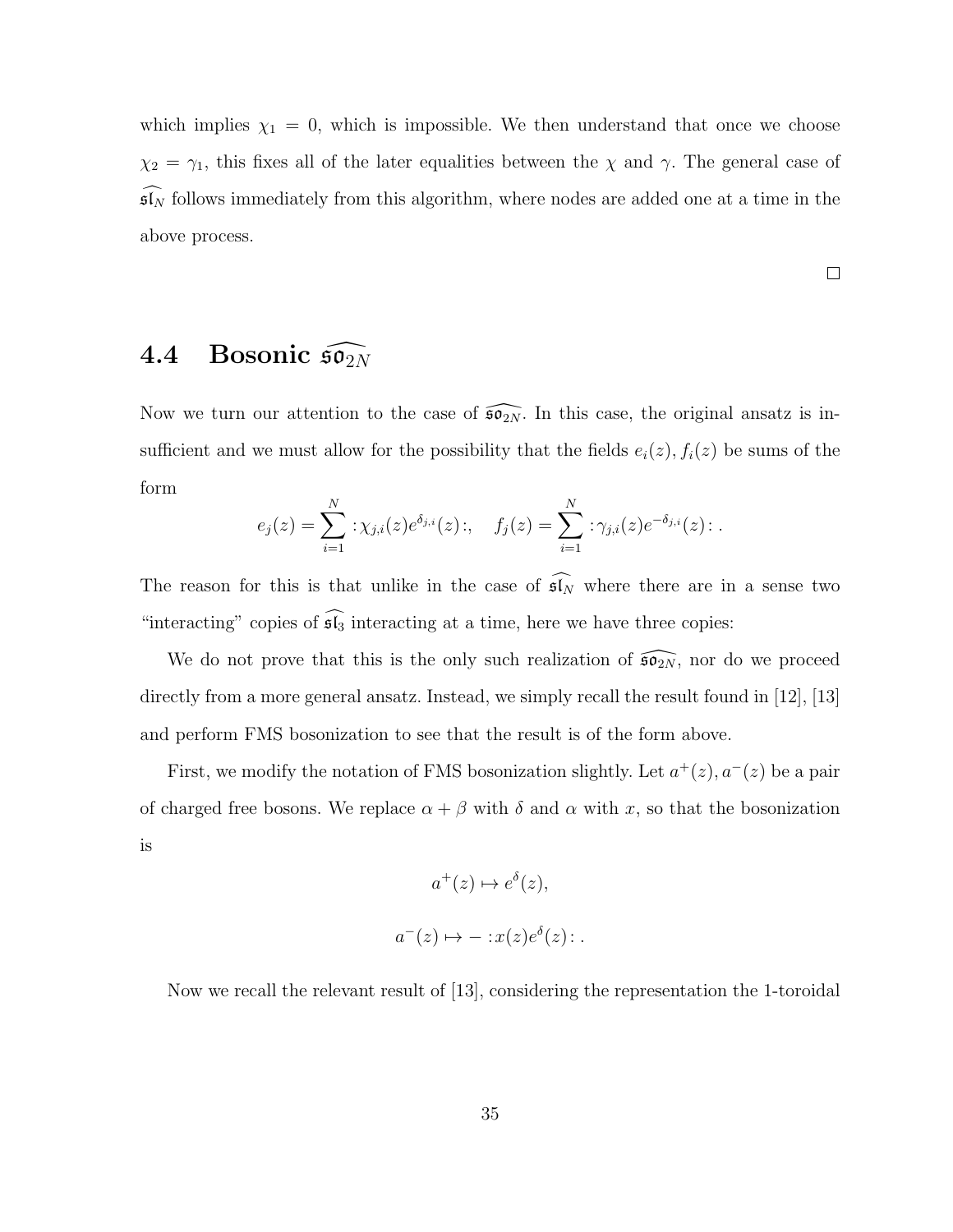(=affine) algebra  $\widehat{\mathfrak{so}_{2N}}$ . We translate their results into the above language. Let  $a^+_{i,j}, a^-_{k,l}$ be pairs of charged free bosons, that is:

$$
a_{i,j}^+(z)a_{k,l}^-(w) \sim \frac{\delta_{i,k}\delta_{j,l}}{z-w},
$$

and the other OPEs are zero.

The Chevalley generators are given by

$$
e_i(z) =: a_{i,1}^+(z)a_{i+1,1}^-(z): -: a_{i+1,2}^+(z)a_{i,2}^-(z):,
$$
  
\n
$$
f_i(z) =: a_{i+1,1}^+(z)a_{i,1}^-(z): -: a_{i,2}^+(z)a_{i+1,2}^-(z):,
$$
  
\n
$$
h_i(z) =: a_{i,1}^+(z)a_{i,1}^-(z): -: a_{i+1,1}^+(z)a_{i+1,1}^-(z): -: a_{i,2}^+(z)a_{i,2}^-(z): +: a_{i+1,2}^+(z)a_{i+1,2}^-(z):,
$$

for  $1 \leq i \leq N-1$ . The remaining generators are given by,

$$
e_N(z) =: a_{N-1,1}^+(z)a_{N,2}^-(z): -: a_{N,1}^+(z)a_{N-1,2}^-(z):,
$$
  
\n
$$
f_N(z) =: a_{N,2}^+(z)a_{N-1,1}^-(z): -: a_{N-1,2}^+(z)a_{N,1}^-(z):,
$$
  
\n
$$
h_N(z) =: a_{N-1,1}^+(z)a_{N-1,1}^-(z): +: a_{N,1}^+(z)a_{N,1}^-(z): -: a_{N-1,2}^+(z)a_{N-1,2}^-(z): -: a_{N,2}^+(z)a_{N,2}^-(z):,
$$

Applying FMS bosonization to this we obtain

$$
e_i(z) =: x_{i,2}e^{\delta_{i+1,2}-\delta_{i,2}}: -: x_{i+1,1}e^{\delta_{i,1}-\delta_{i+1,1}}: ,
$$
  
\n
$$
f_i(z) =: x_{i+1,2}e^{\delta_{i,2}-\delta_{i+1,2}}: -: x_{i,1}e^{\delta_{i+1,1}-\delta_{i,1}}: ,
$$
  
\n
$$
h_i(z) = x_{1,1} - \delta_{1,1} - (x_{2,1} - \delta_{2,1}) - (x_{1,2} - \delta_{1,2}) + (x_{2,2} - \delta_{2,2})
$$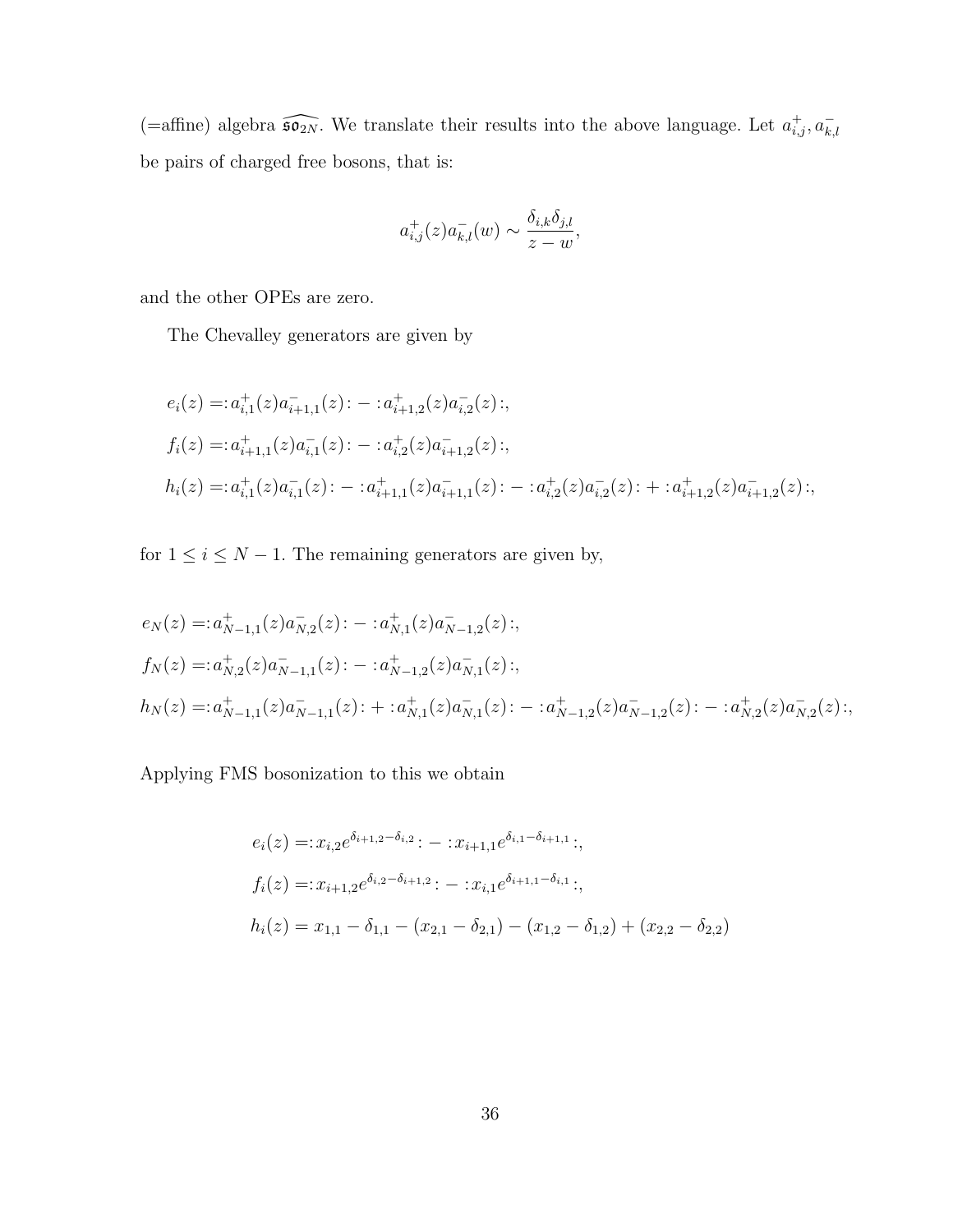for  $1 \leq i \leq N-1$  and,

$$
e_N(z) =: x_{N-1,2}e^{\delta_{N,1}-\delta_{N-1,2}}: -: x_{N,2}e^{\delta_{N-1,1}-\delta_{N,2}}: ,
$$
  
\n
$$
f_N(z) =: x_{N,1}e^{\delta_{N-1,2}-\delta_{N,1}}: -: x_{N-1,1}e^{\delta_{N,2}-\delta_{N-1,1}}: ,
$$
  
\n
$$
h_N(z) = x_{1,1} - \delta_{1,1} + (x_{2,1} - \delta_{2,1}) - (x_{1,2} - \delta_{1,2}) - (x_{2,2} - \delta_{2,2})
$$

We can see from these formulas that the level is  $k = -2$  and the refined ansatz, allowing for sums, includes this result.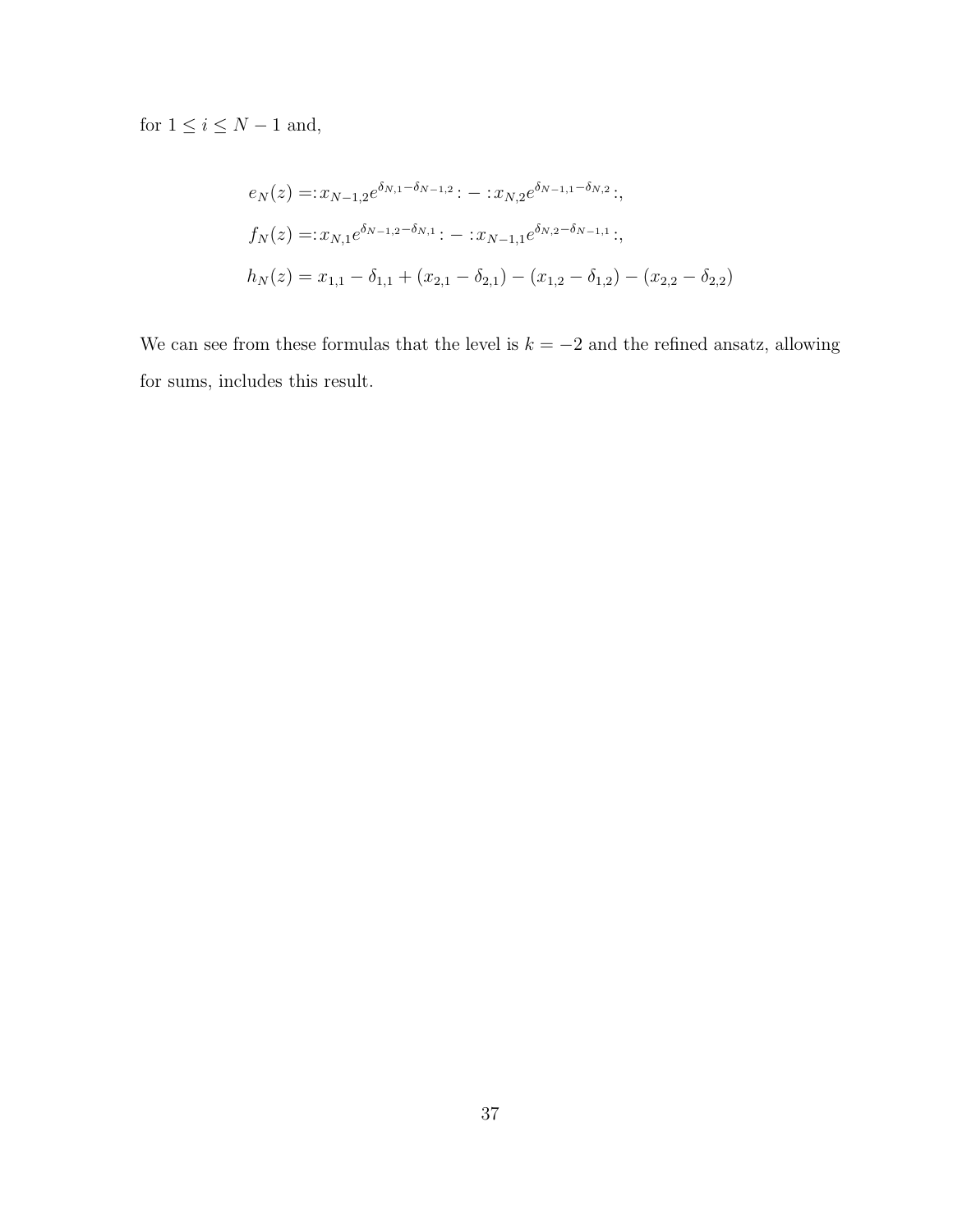# Chapter 5

# Integrable Hierarchies

### 5.1 Introduction

Our object of study for the remainder of the thesis is the lattice vertex algebra given previously which gives a representation of  $\widehat{\mathfrak{sl}_2}$  at arbitrary level  $k \in \mathbb{C}$ . Recall that this is the lattice vertex algebra associated to the rank-3 lattice L spanned by an isotropic element  $\delta \in L$  and two others,  $\chi, \gamma$ , such that

$$
L\otimes_{\mathbb{Z}}\mathbb{C}=\mathrm{span}\{\delta,\chi,\gamma\}
$$

with

$$
(\chi|\chi) = (\gamma|\gamma) = (\delta|\chi) = -(\delta|\gamma) = 1,
$$
  

$$
(\chi|\gamma) = c = k + 1, \quad (\delta|\delta) = 0,
$$

where  $c \in \mathbb{C}$ . Note that at the critical level  $(k = -2)$ , the rank of the lattice reduces and we can set  $\gamma=-\chi.$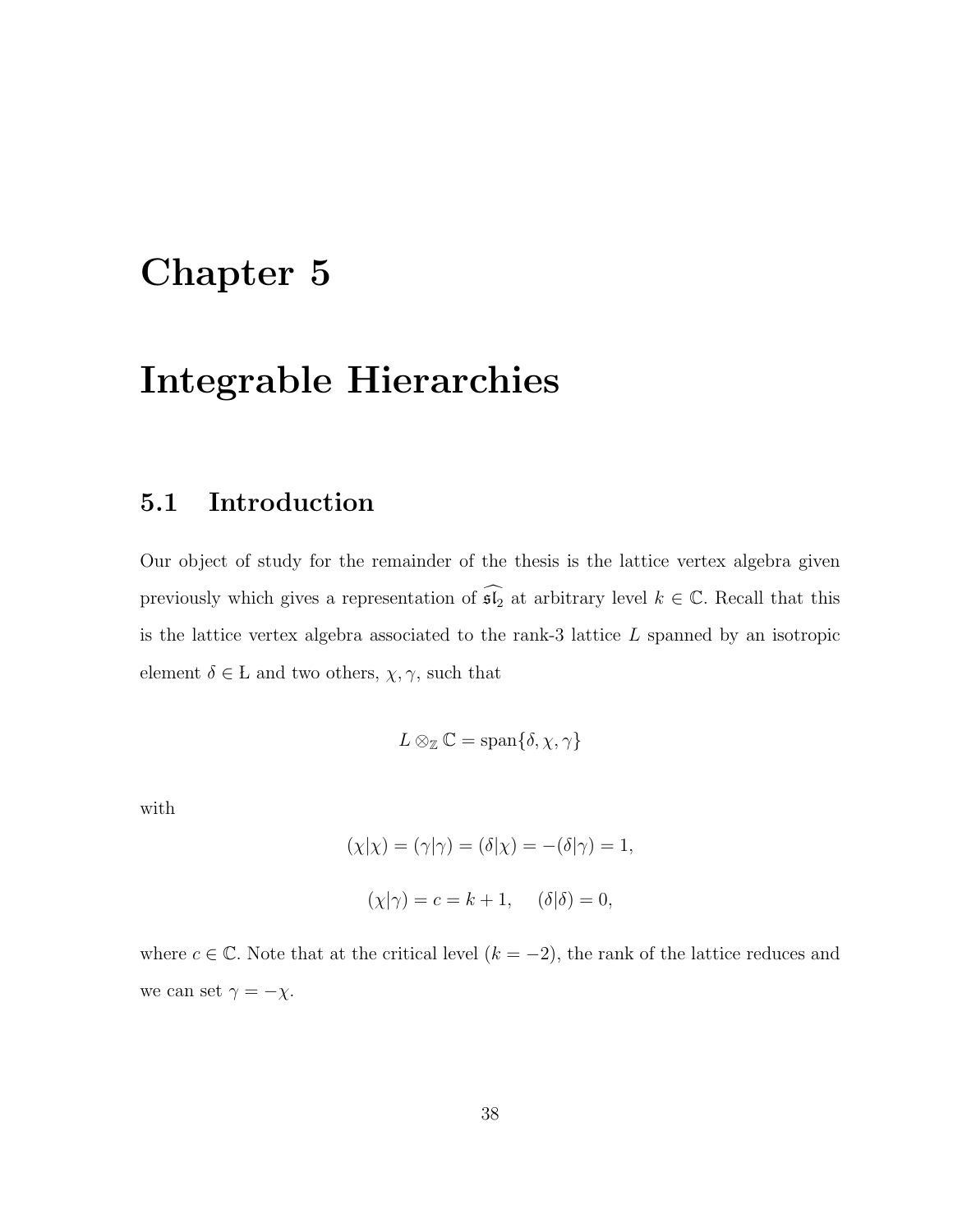### 5.2 Computing the hierarchy

We know that the modes of

$$
e(z) =: \chi(z)e^{\delta}(z) ;
$$

$$
f(z) =: \gamma(z)e^{-\delta}(z) ;
$$

$$
h(z) = k\delta(z) + \chi(z) - \gamma(z),
$$

give a representation of the affine algebra  $\widehat{\mathfrak{sl}_2}$  at level  $k.$ 

As has already been mentioned, it is central - no pun intended - that the operator

$$
\Omega = \sum_{n \in \mathbb{Z}} (e_n \otimes f_{-n} + f_n \otimes e_{-n} + \frac{1}{2} h_n \otimes h_{-n}) + K \otimes d + d \otimes K
$$

commute with the diagonal action of  $\widehat{\mathfrak{sl}_2}$ . That is, we need the following lemma.

Lemma 5.2.1. We have

$$
[\Delta(x_m), \Omega] = 0,
$$

for all  $x \in \widehat{\mathfrak{sl}_2}, m \in \mathbb{Z}$ , where

$$
\Delta(x_m) = x_m \otimes 1 + 1 \otimes x_m
$$

*Proof.* It is clear that  $\{e_n, f_n, h_n, K, d\}$  and  $\{f_{-n}, e_{-n}, \frac{1}{2}\}$  $\frac{1}{2}h_{-n}, d, K$ } are dual bases of  $\mathfrak{sl}_2$ .

So we can write

$$
\Omega = \sum_{n \in \mathbb{Z}} a_n^i \otimes b_{-n}^i + K \otimes d + d \otimes K,
$$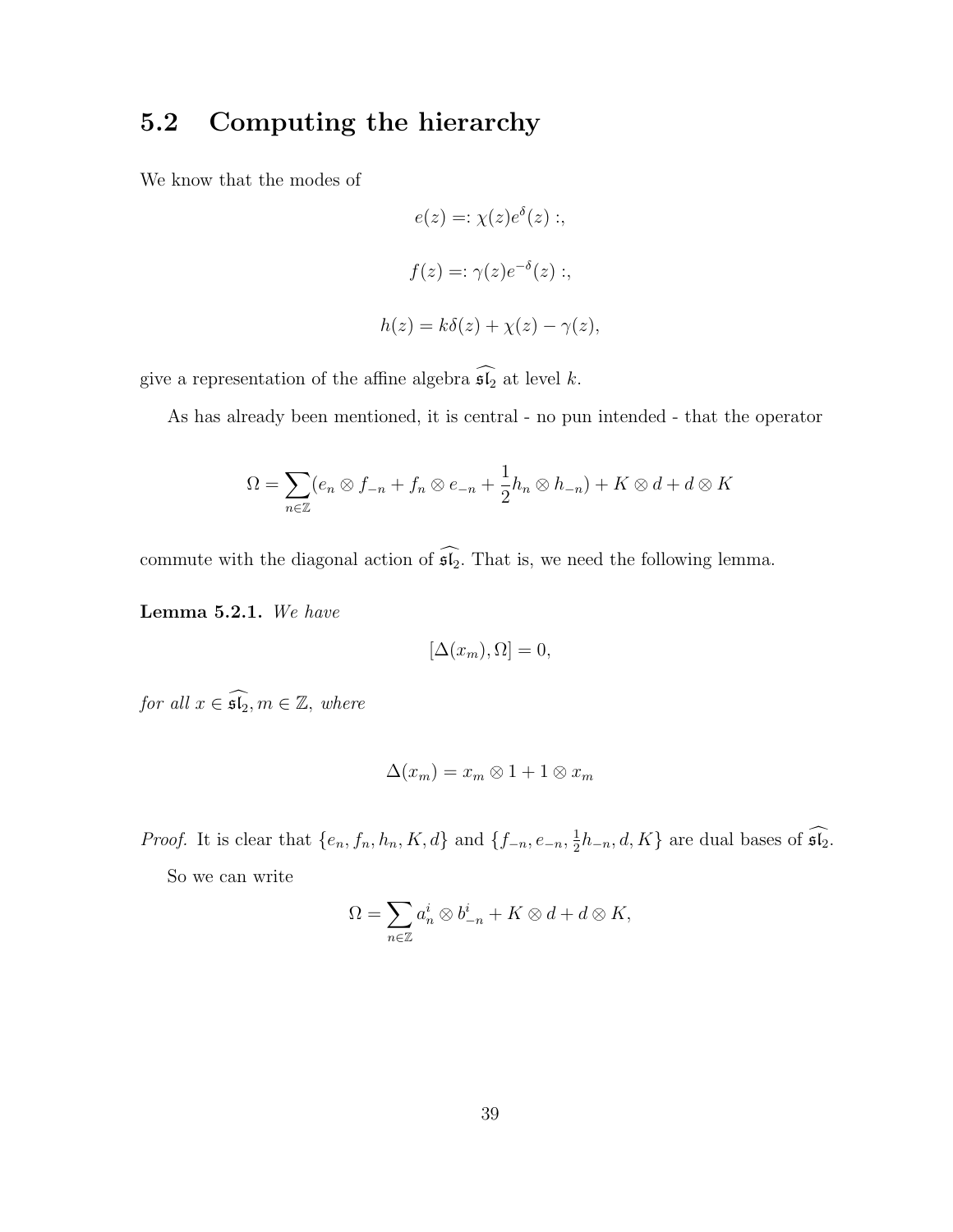where  $\{a^i\}, \{b^i\}$  are dual bases of  $\mathfrak{sl}_2$ . We compute directly.

$$
[x_m \otimes 1 + 1 \otimes x_m, \Omega] = \sum_{\substack{n \in \mathbb{Z} \\ i \in I}} [x, a^i]_{m+n} \otimes b_{-n}^i + a_n^i \otimes [x, b^i]_{m-n}
$$

$$
+ \sum_{\substack{n \in \mathbb{Z} \\ i \in I}} \delta_{m,-n} mk(x|a^i) \otimes b_{-n}^i + \delta_{m,n} mk(x|b^i) a_n^i \otimes 1
$$

$$
- mx_m \otimes k - mk \otimes x_m.
$$

The calculation proceeds in two parts, one for the first line and another for the second and third. Making the substitution  $n = m + n$  in the second summand in the first line, we have

$$
\sum_{\substack{n\in\mathbb{Z}\\i\in I}}[x,a^i]_{m+n}\otimes b^i_{-n}+a^i_{m+n}\otimes [x,b^i]_{-n}.
$$

Now, we fix  $n$ . We will prove that

$$
\sum_{i\in I} [x, a^i] \otimes b^i + a^i \otimes [x, b^i] = 0.
$$

Making use of the isomorphism  $\mathfrak{g} \otimes \mathfrak{g} \to \text{End}(\mathfrak{g})$  given by  $x \otimes y \mapsto (x|\cdot)y$  we write this as

$$
\sum_{i\in I}([x,a^i]|y)b^i + (a^i|y)[x,b^i],
$$

where  $y \in \mathfrak{g}$  is arbitrary. Now we use the invariance of the bilinear form on first term and take the constants  $(a^{i}|y)$  into the bracket in the second term,

$$
\sum_{i \in I} -(a^i|[x, y])b^i + [x, (a^i|y)b^i].
$$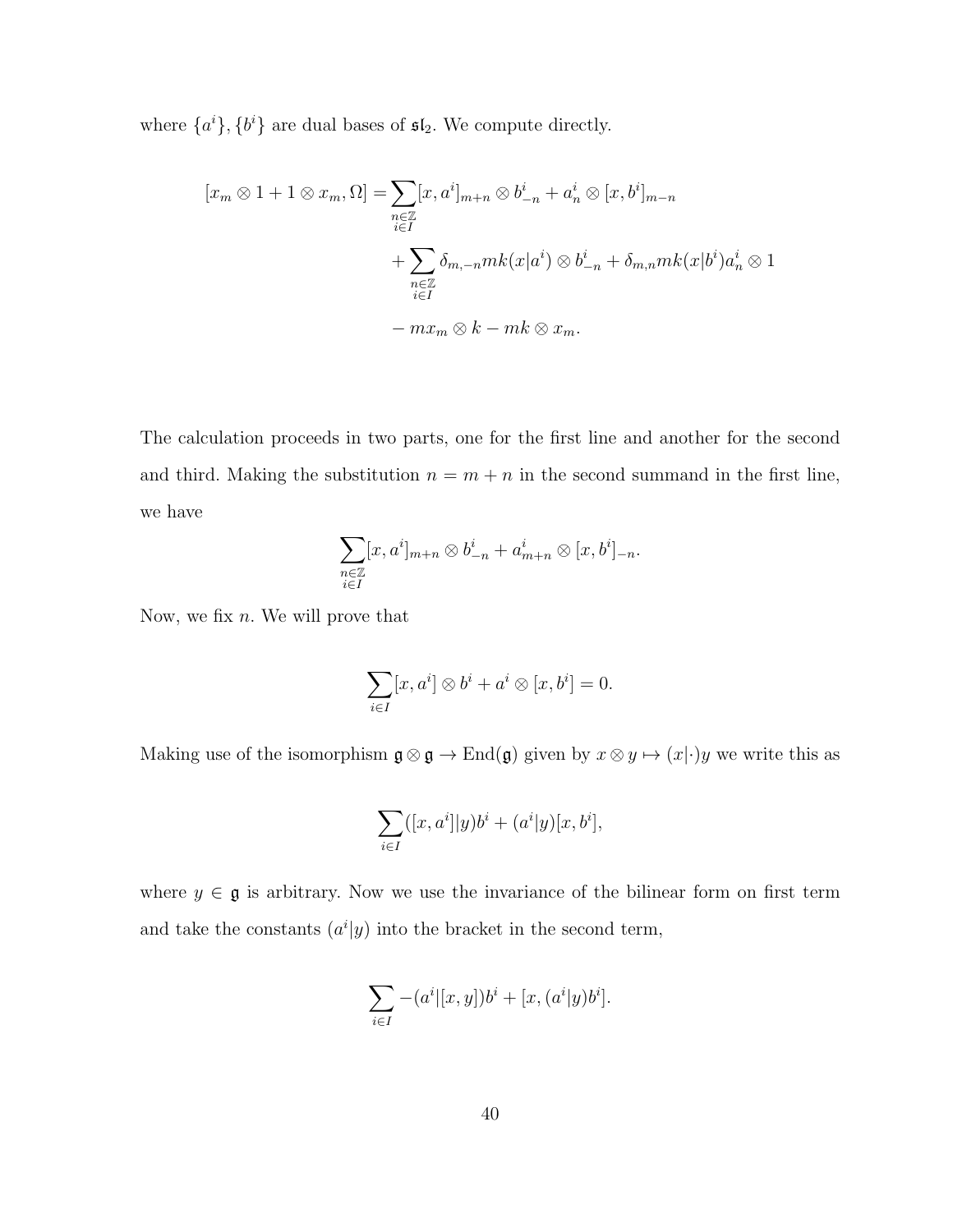Finally, we use a basic fact from linear algebra,

$$
\sum (a^i|y)b^i = y,
$$

and we have the whole sum reducing to

$$
-[x, y] + [x, y] = 0,
$$

as desired. Now we turn our attention to the other part of the original sum. This is quite evidently zero, however, using the aforementioned fact from linear algebra.

 $\Box$ 

Let  $\tau \in V_L$  be an arbitrary element; that is,

$$
\tau = \sum_{m \in \mathbb{Z}} \tau_m q^m,
$$

where  $\tau_m \in \mathbb{C}[\![x_i, y_i, t_i]\!]$  and  $q = e^{\delta}$ .

The Fock space here is given by

$$
B = \mathbb{C}[\![x_i, y_i, t_i]\!][q, q^{-1}]
$$

where the fields  $\chi(z), \gamma(z)$  and  $\delta(z)$  act as, for  $n>0$ 

$$
\chi_{(n)} = \frac{\partial}{\partial x_n} + c \frac{\partial}{\partial y_n} + \frac{\partial}{\partial t_n}, \quad \chi_{(-n)} = nx_n, \quad \chi_{(0)} = q \frac{\partial}{\partial q},
$$

$$
\gamma_{(n)} = c \frac{\partial}{\partial x_n} + \frac{\partial}{\partial y_n} - \frac{\partial}{\partial t_n}, \quad \gamma_{(-n)} = ny_n, \quad \gamma_{(0)} = -q \frac{\partial}{\partial q},
$$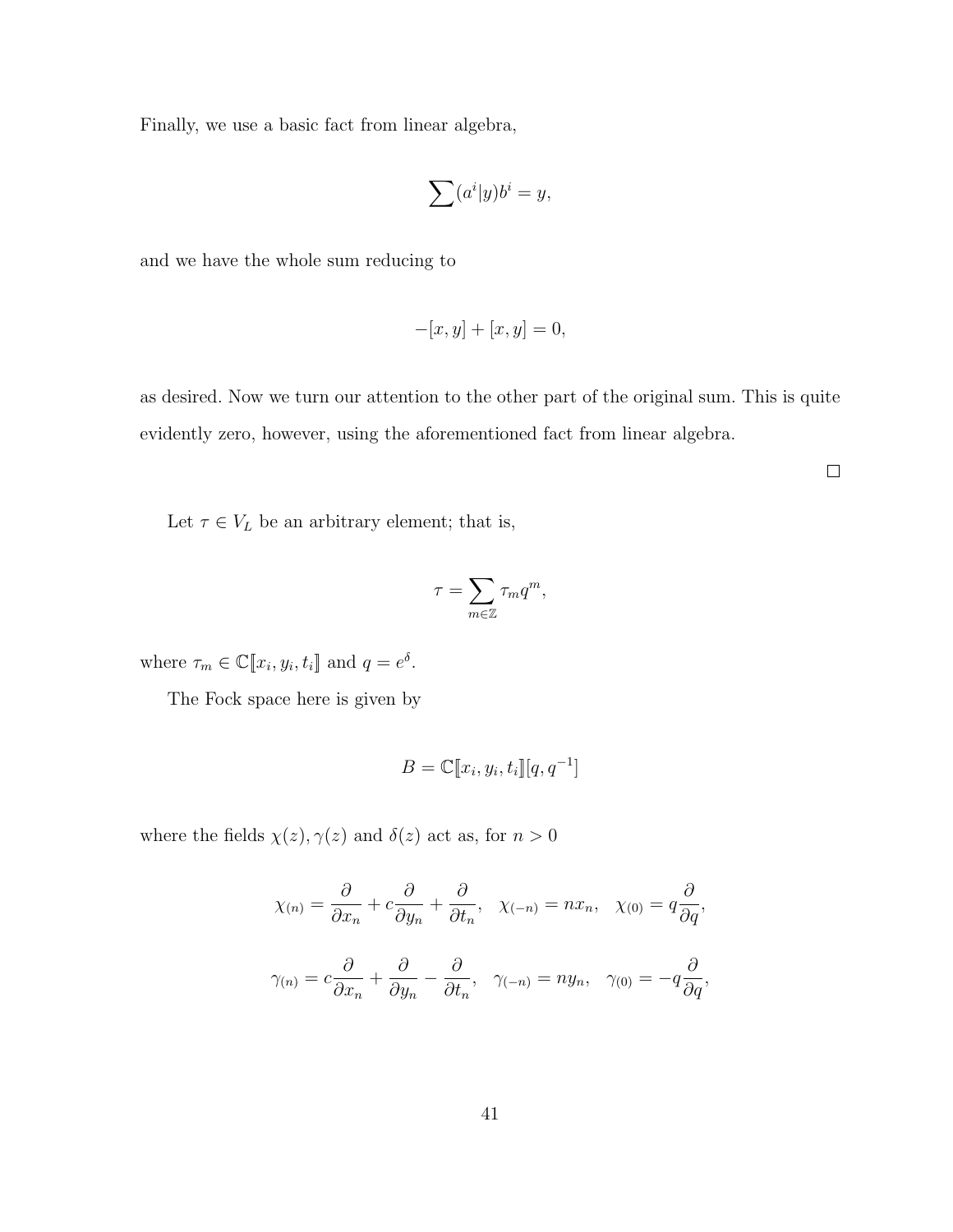$$
\delta_{(n)} = \frac{\partial}{\partial x_n} - \frac{\partial}{\partial y_n}, \quad \delta_{(-n)} = nt_n, \quad \delta_{(0)} = 0.
$$

The fields  $e(z)$ ,  $f(z)$ ,  $h(z)$  given above we can write explicitly via,

$$
\chi(z) = \sum_{i \in \mathbb{Z}} \chi_{(i)} z^{-i-1}
$$
  
=  $\chi(z)_+ + \chi(z)_-$   
=  $(\sum_{i>0} ix_i z^{i-1}) + (q \frac{\partial}{\partial q} z^{-1} + \sum_{i>0} (\frac{\partial}{\partial x_i} + c \frac{\partial}{\partial y_i} + \frac{\partial}{\partial t_i}) z^{-i-1}),$ 

$$
\gamma(z) = \sum_{i \in \mathbb{Z}} \gamma_{(i)} z^{-i-1}
$$
  
=  $\gamma(z)_+ + \gamma(z)_-$   
=  $(\sum_{i>0} iy_i z^{i-1}) + (-q \frac{\partial}{\partial q} z^{-1} + \sum_{i>0} (c \frac{\partial}{\partial x_i} + \frac{\partial}{\partial y_i} - \frac{\partial}{\partial t_i}) z^{-i-1}),$ 

$$
e^{\pm\delta}(z) = z^{\pm\delta_0} e^{\pm\delta} \exp\left(\pm \sum_{i<0} \delta_{(i)} \frac{z^{-i}}{-i}\right) \exp\left(\pm \sum_{i>0} \delta_{(i)} \frac{z^{-i}}{-i}\right)
$$

$$
= q^{\pm 1} \exp(\pm \sum_{i>0} t_i z^i) \exp(\pm \sum_{i>0} (\tilde{\partial}_{x_i} - \tilde{\partial}_{y_i}) z^{-i})
$$

$$
= q^{\pm 1} \sum_{i,j\in\mathbb{Z}} S_i(t) S_j (\tilde{\partial}_x - \tilde{\partial}_y) z^{i-j},
$$

where in the last set of equations we have made a number of adjustments: we have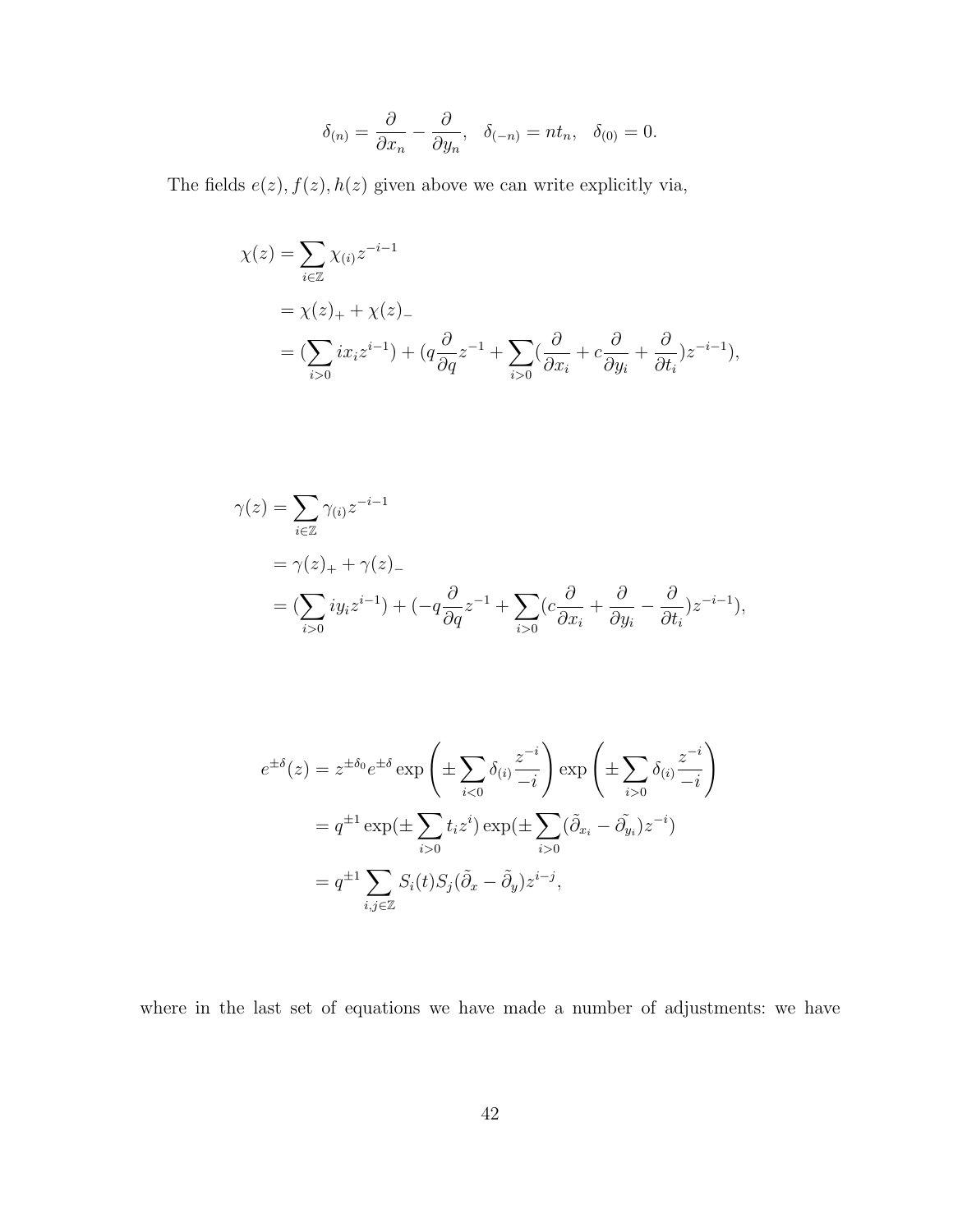made the substitution  $q = e^{\delta}$ , we use the notation  $\tilde{\partial}_{x_i} = \frac{1}{i}$ i ∂  $\frac{\partial}{\partial x_i}$  and have made use of Schur polynomials to expand the exponentials. On that last note, recall the following definition.

**Definition 5.2.2.** The elementary Schur polynomials,  $S_n(x_1, x_2, ...)$  are given in terms of the generating series,

$$
\exp(\sum_{n\geq 1} x_n z^n) = \sum_{n\in \mathbb{Z}} S_n(x) z^n,
$$

where  $S_n(x) = 0$  for  $n < 0$ .

Explicitly, the elementary Schur polynomials can be computed via the formula

$$
S_n(x_1, x_2, \ldots) = \sum_{n=i_1+2i_2+\ldots} \frac{x^{i_1}}{i_1!} \frac{x^{i_2}}{i_2!} \cdots,
$$

so for example

$$
S_0(x) = 1
$$
,  $S_1(x) = x_1$ ,  $S_2(x) = \frac{x_1^2}{2} + x_2$ ,  $S_3(x) = \frac{x_1^3}{6} + x_1x_2 + x_3$ .

Before getting into specifics, we review the procedure we are about to perform. We will, to a large extent, follow the procedure of the Japanese school [22], which produces Hirota bilinear equations.

**Definition 5.2.3.** Given a differential operator  $D(\partial_{x_1}, \partial_{x_2}, ...)$  and two functions  $f(x_1, x_2, \ldots), g(x_1, x_2, \ldots),$  we define the Hirota bilinear equation  $Df \cdot g = 0$  to be,

$$
Df \cdot g = D(\partial_{u_1}, \partial_{u_2}, \ldots) (f(x_1 + u_1, x_2 + u_2, \ldots) g(x_1 - u_1, x_2 - u_2, \ldots))|_{u_1 = u_2 = \ldots = 0} = 0.
$$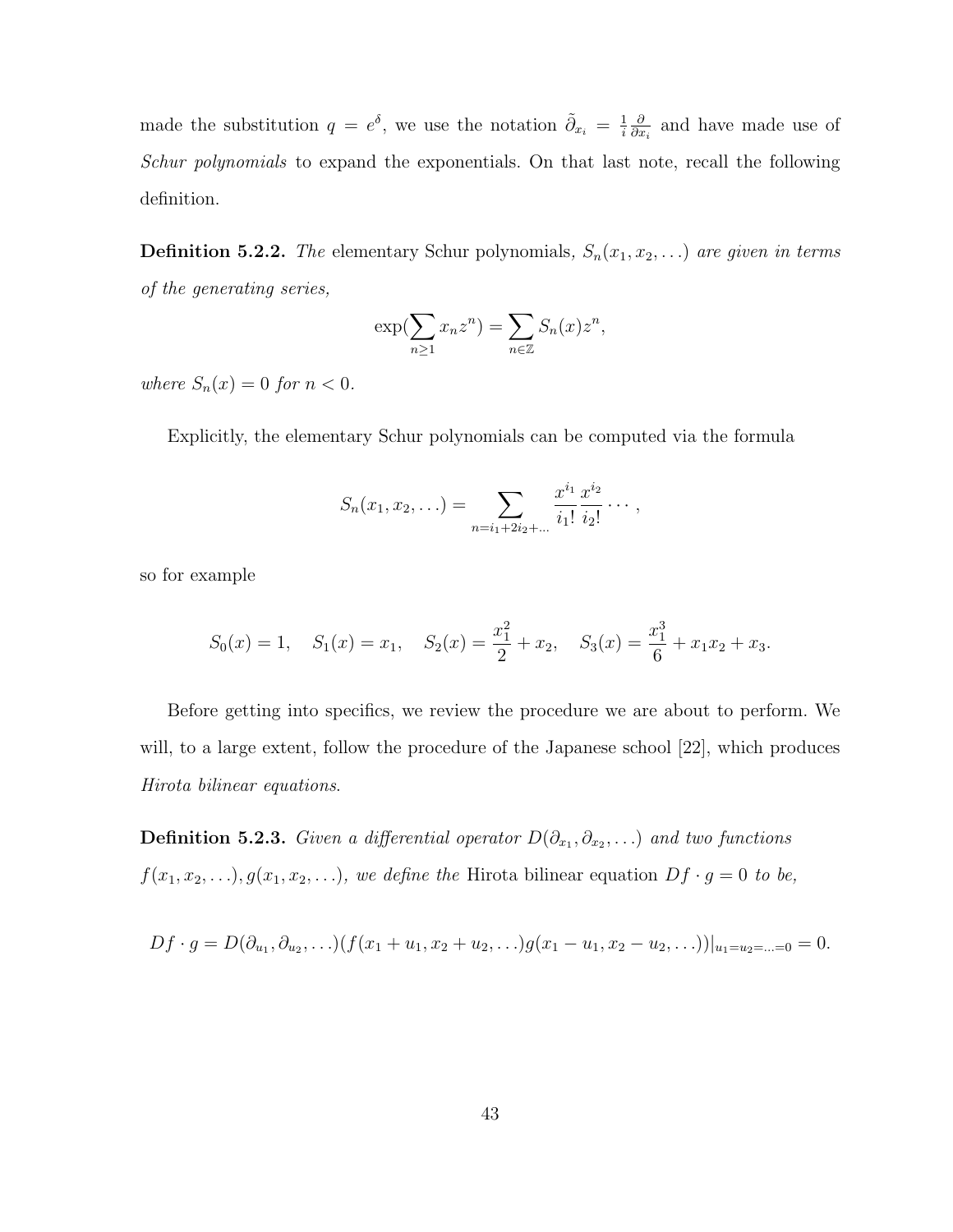It is convenient to observe that

$$
\Omega = \text{Res}_z \, z\Omega(z) + K \otimes d + d \otimes K,
$$

where

$$
\Omega(z) = e(z) \otimes f(z) + f(z) \otimes e(z) + \frac{1}{2}h(z) \otimes h(z).
$$

We will use a slightly altered version of this, taking the residue without first multiplying  $\Omega(z)$  by z and so replacing  $K \otimes d + d \otimes K$  with  $-K \otimes T - T \otimes K$ .

Consider now the  $e(z) \otimes f(z)$  term in  $\Omega(z)$ . This is the most complicated term and  $f(z) \otimes e(z)$  is nearly identical, so it is useful to start here. From the definition we have

$$
e(z) \otimes f(z) =: \chi(z)e^{\delta} : \otimes : \gamma(z)e^{-\delta} ;
$$

but since the operators on either side of the tensor product act on respective sides of  $\tau \otimes \tau$ , we can rewrite this as,

$$
:\chi'(z)e^{\delta'}(z):\varphi''(z)e^{-\delta''}(z):
$$

where, for example,

$$
\chi'(z) = \sum_{n \in \mathbb{Z}} \chi'_{(n)} z^{-n-1},
$$

acts of the first factor in

$$
\tau'\tau'' = \sum_{m,n\in\mathbb{Z}} \tau_m(x')\tau_n(x'')(q')^m(q'')^n.
$$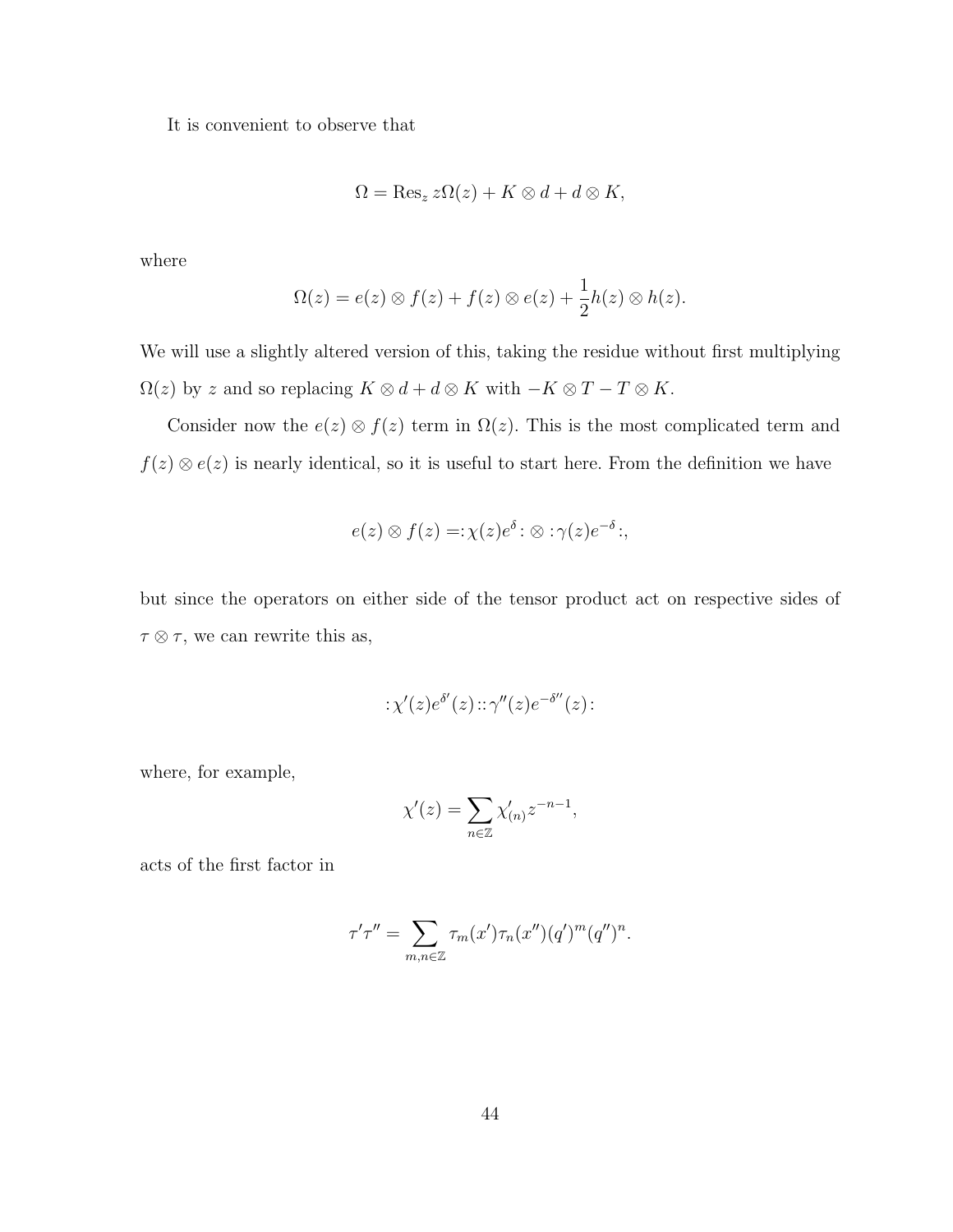Since all the modes  $\delta'_{(n)}$  commute with  $\delta''_{(m)}$ , we can combine the exponentials above,

$$
e^{\delta'}(z)e^{-\delta''}(z) = e^{\delta'-\delta''}(z),
$$

which explicitly on the Fock space is,

$$
q'(q'')^{-1} \sum_{i,j \in \mathbb{Z}} S_i(t'-t'') S_j(\tilde{\partial}_{x'} - \tilde{\partial}_{y'} - \tilde{\partial}_{x''} + \tilde{\partial}_{y''}) z^{i-j}.
$$

We can now write out the term  $e(z) \otimes f(z)$  contributes to  $\Omega(z)$  in full,

$$
\sum_{\substack{m,n\in\mathbb{Z}\\i,j>0}}(ijx_{i}'y_{j}'')S_{m}(t'-t'')S_{n}(\tilde{\partial}_{x'}-\tilde{\partial}_{y'}-\tilde{\partial}_{x''}+\tilde{\partial}_{y''})z^{i+j+m-n-2}
$$
\n
$$
-\sum_{\substack{m,n\in\mathbb{Z}\\i>0}}(ix_{i}')S_{m}(t'-t'')S_{n}(\tilde{\partial}_{x'}-\tilde{\partial}_{y'}-\tilde{\partial}_{x''}+\tilde{\partial}_{y''})(q''\partial_{q''})z^{i+m-n-2}
$$
\n
$$
+\sum_{\substack{m,n\in\mathbb{Z}\\i,j>0}}(ix_{i}')S_{m}(t'-t'')S_{n}(\tilde{\partial}_{x'}-\tilde{\partial}_{y'}-\tilde{\partial}_{x''}+\tilde{\partial}_{y''})(c\partial_{x''_{j}}+\partial_{y''_{j}}-\partial_{t''_{j}})z^{i-j+m-n-2}
$$
\n
$$
+\sum_{\substack{m,n\in\mathbb{Z}\\j>0}}(jy_{j}'')S_{m}(t'-t'')S_{n}(\tilde{\partial}_{x'}-\tilde{\partial}_{y'}-\tilde{\partial}_{x''}+\tilde{\partial}_{y''})(q'\partial_{q'})z^{j+m-n-2}
$$
\n
$$
+\sum_{\substack{m,n\in\mathbb{Z}\\i,j>0}}(jy_{j}'')S_{m}(t'-t'')S_{n}(\tilde{\partial}_{x'}-\tilde{\partial}_{y'}-\tilde{\partial}_{x''}+\tilde{\partial}_{y''})(\partial_{x'_{i}}+c\partial_{y'_{i}}+\partial_{t'_{i}})z^{-i+j+m-n-2}
$$
\n
$$
+\sum_{m,n\in\mathbb{Z}}S_{m}(t'-t'')S_{n}(\tilde{\partial}_{x'}-\tilde{\partial}_{y'}-\tilde{\partial}_{x''}+\tilde{\partial}_{y''})(q'\partial_{q'})(q''\partial_{q''})z^{m-n-2}
$$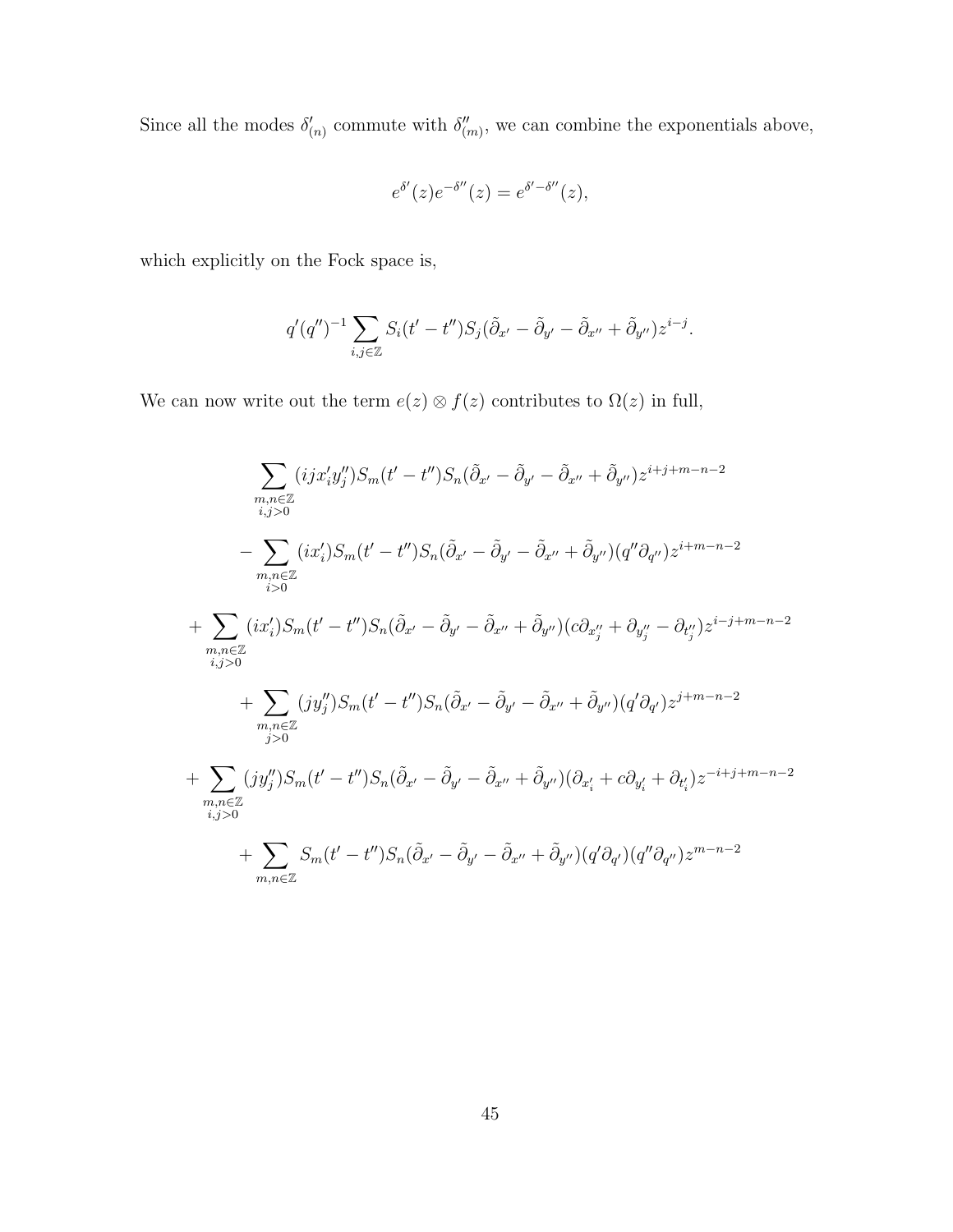+ 
$$
\sum_{\substack{m,n \in \mathbb{Z} \\ i,j>0}} S_m(t'-t'')S_n(\tilde{\partial}_{x'} - \tilde{\partial}_{y'} - \tilde{\partial}_{x''} + \tilde{\partial}_{y''})
$$
  

$$
(\partial_{x'_i} + c\partial_{y'_i} + \partial_{t'_i})(c\partial_{x''_j} + \partial_{y''_j} - \partial_{t''_j})z^{-i-j+m-n-2}.
$$

We now make an important change of variables,

$$
x'_i = x_i + \bar{x}_i, \quad x''_i = x_i - \bar{x}_i,
$$
  

$$
\partial_{x'_i} = \frac{1}{2} (\partial_{x_i} + \partial_{\bar{x}_i}), \quad \partial_{x''_i} = \frac{1}{2} (\partial_{x_i} - \partial_{\bar{x}_i})
$$

and similarly for  $y', y''$  and  $t', t''$ . This turns the above sum into

$$
\sum_{\substack{m,n\in\mathbb{Z}\\i,j>0}} ij(x_i + \bar{x}_i)(y_j - \bar{y}_j)S_m(2\bar{t})S_n(\tilde{\partial}_{\bar{x}} - \tilde{\partial}_{\bar{y}})z^{i+j+m-n-2}
$$
\n
$$
- \sum_{\substack{m,n\in\mathbb{Z}\\i,j>0}} (x_i + \bar{x}_i)S_m(2\bar{t})S_n(\tilde{\partial}_{\bar{x}} - \tilde{\partial}_{\bar{y}})(q''\partial_{q''})z^{i+m-n-2}
$$
\n
$$
+ \frac{1}{2} \sum_{\substack{m,n\in\mathbb{Z}\\i,j>0}} (x_i + \bar{x}_i)S_m(2\bar{t})S_n(\tilde{\partial}_{\bar{x}} - \tilde{\partial}_{\bar{y}})\frac{1}{2}(c(\partial_{x_j} - \partial_{\bar{x}_j}) + (\partial_{y_j} - \partial_{\bar{y}_j}) - (\partial_{t_j} - \partial_{\bar{t}_j}))z^{i-j+m-n-2}
$$
\n
$$
+ \sum_{\substack{m,n\in\mathbb{Z}\\j>0}} (y_j - \bar{y}_j)S_m(2\bar{t})S_n(\tilde{\partial}_{\bar{x}} - \tilde{\partial}_{\bar{y}})\frac{1}{2}((\partial_{x_i} + \partial_{\bar{x}_i}) + c(\partial_{y_i} + \partial_{\bar{y}_i}) + (\partial_{t_i} + \partial_{\bar{t}_i}))z^{-i+j+m-n-2}
$$
\n
$$
+ \sum_{\substack{m,n\in\mathbb{Z}\\i,j>0}} (y_j - \bar{y}_j)S_m(2\bar{t})S_n(\tilde{\partial}_{\bar{x}} - \tilde{\partial}_{\bar{y}})\frac{1}{2}((\partial_{x_i} + \partial_{\bar{x}_i}) + c(\partial_{y_i} + \partial_{\bar{y}_i}) + (\partial_{t_i} + \partial_{\bar{t}_i}))z^{-i+j+m-n-2}
$$
\n
$$
+ \sum_{m,n\in\mathbb{Z}} S_m(2\bar{t})S_n(\tilde{\partial}_{\bar{x}} - \tilde{\partial}_{\bar{y}})(q'\partial_{q'})(q''\partial_{q''})z^{m-n-2}
$$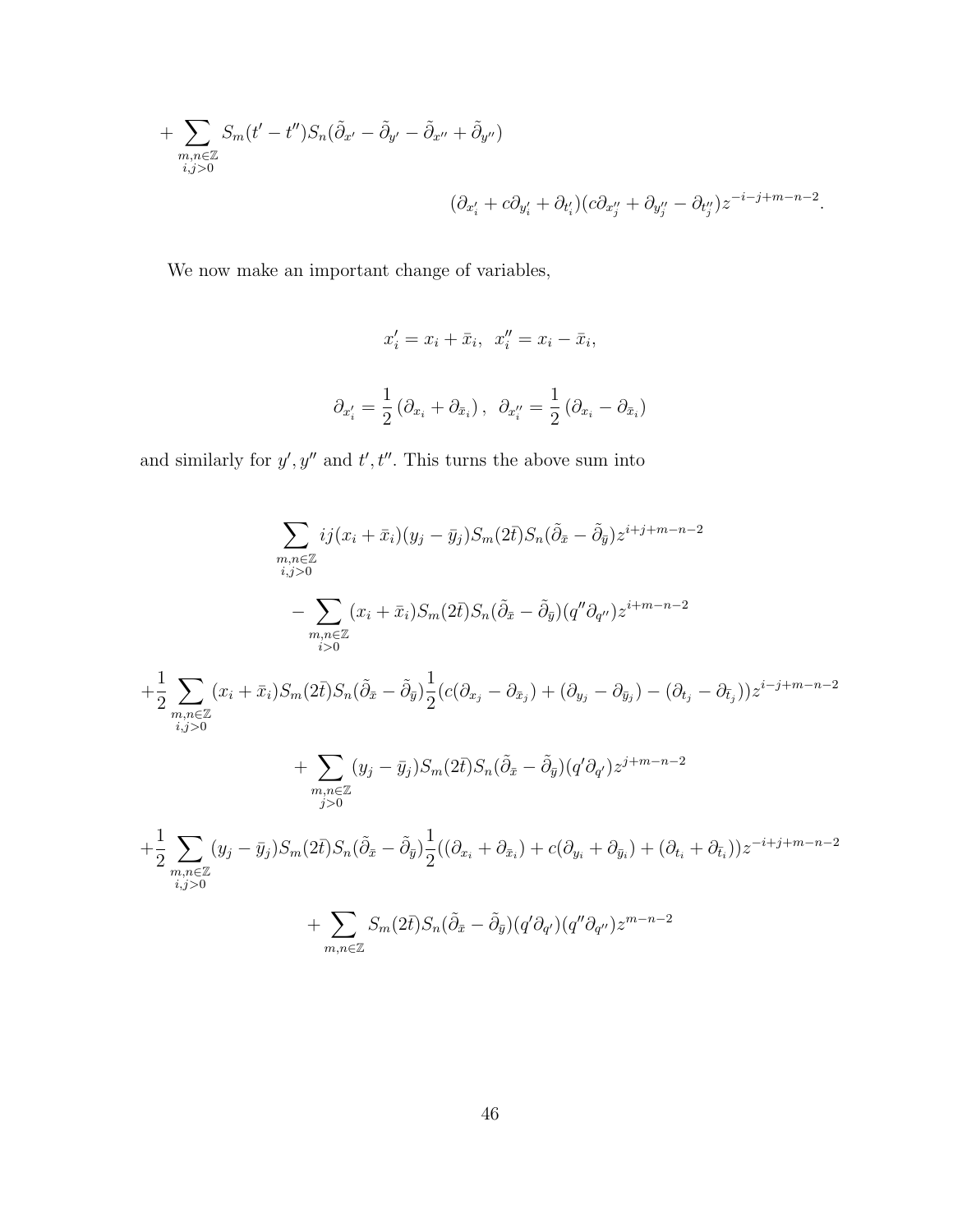+ 
$$
\frac{1}{4} \sum_{\substack{m,n \in \mathbb{Z} \\ i,j>0}} S_m(2\bar{t}) S_n(\tilde{\partial}_{\bar{x}} - \tilde{\partial}_{\bar{y}})((\partial_{x_i} + \partial_{\bar{x}_i}) + c(\partial_{y_i} + \partial_{\bar{y}_i}) + (\partial_{t_i} + \partial_{\bar{t}_i}))
$$
  

$$
(c(\partial_{x_j} - \partial_{\bar{x}_j}) + (\partial_{y_j} - \partial_{\bar{y}_j}) - (\partial_{t_j} - \partial_{\bar{t}_j}))z^{-i-j+m-n-2}.
$$

There is one more change of variables to make before we can begin considering PDEs from this, and that is due to Taylor's formula. Recall from [18] the formula,

$$
P(\tilde{\partial}_y)\tau(x+y)\tau(x-y) = P(\tilde{\partial}_u)\tau(x+y+u)\tau(x-y-u)|_{u=0}
$$

$$
= P(\tilde{\partial}_u)\exp(\sum_{j\geq 1} y_j\partial_{u_j})\tau(x+u)\tau(x-u)|_{u=0}.
$$

We perform the exact same process on the above sum, with  $\partial_{\bar{x}_i} = \partial_{u_i}, \partial_{\bar{y}_i} = \partial_{v_i}, \partial_{\bar{t}_i} = \partial_{w_i}$ . So, making this substitution and then taking residue we finally have

$$
\sum_{\substack{m\in\mathbb{Z}\\i,j>0}} ij(x_i + \bar{x}_i)(y_j - \bar{y}_j)S_m(2\bar{t})S_{i+j+m-1}(\tilde{\partial}_u - \tilde{\partial}_v)
$$
\n
$$
- \sum_{\substack{m\in\mathbb{Z}\\i,j>0}} (x_i + \bar{x}_i)S_m(2\bar{t})S_{i+m-1}(\tilde{\partial}_u - \tilde{\partial}_v)(q''\partial_{q''})
$$
\n
$$
+ \frac{1}{2} \sum_{\substack{m\in\mathbb{Z}\\i,j>0}} (x_i + \bar{x}_i)S_m(2\bar{t})S_{i-j+m-1}(\tilde{\partial}_u - \tilde{\partial}_v)(c(\partial_{x_j} - \partial_{u_j}) + (\partial_{y_j} - \partial_{v_j}) - (\partial_{t_j} - \partial_{w_j}))
$$
\n
$$
+ \sum_{\substack{m\in\mathbb{Z}\\j>0}} (y_j - \bar{y}_j)S_m(2\bar{t})S_{j+m-1}(\tilde{\partial}_u - \tilde{\partial}_v)(q'\partial_{q'})
$$
\n
$$
+ \frac{1}{2} \sum_{\substack{m\in\mathbb{Z}\\i,j>0}} (y_j - \bar{y}_j)S_m(2\bar{t})S_{m-i+j-1}(\tilde{\partial}_u - \tilde{\partial}_v)((\partial_{x_i} + \partial_{u_i}) + c(\partial_{y_i} + \partial_{v_i}) + (\partial_{t_i} + \partial_{w_i}))
$$
\n
$$
+ \sum_{m\in\mathbb{Z}} S_m(2\bar{t})S_{m-1}(\tilde{\partial}_u - \tilde{\partial}_v)(q'\partial_{q'})(q''\partial_{q''})
$$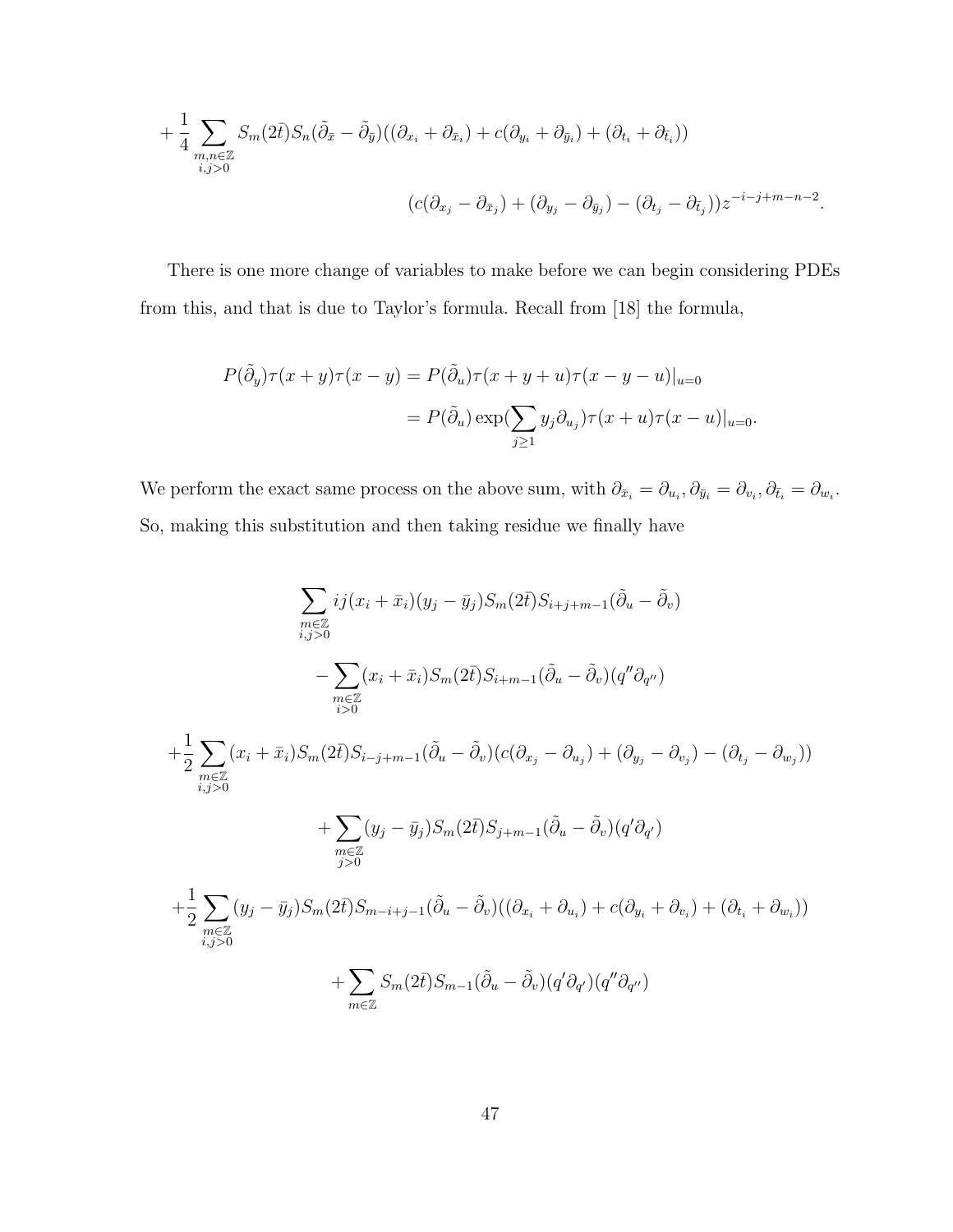+ 
$$
\frac{1}{4} \sum_{\substack{m \in \mathbb{Z} \\ i,j>0}} S_m(2\bar{t}) S_{m-i-j-1}(\tilde{\partial}_u - \tilde{\partial}_v) ((\partial_{x_i} + \partial_{u_i}) + c(\partial_{y_i} + \partial_{v_i}) + (\partial_{t_i} + \partial_{w_i}))
$$
  

$$
(c(\partial_{x_j} - \partial_{u_j}) + (\partial_{y_j} - \partial_{v_j}) - (\partial_{t_j} - \partial_{w_j})).
$$

It is clear that terms in the above sum such as,

$$
\frac{1}{2}\sum_{\substack{m\in\mathbb{Z}\\i,j>0}}(x_i+\bar{x}_i)S_m(2\bar{t})S_{i-j+m-1}(\tilde{\partial}_u-\tilde{\partial}_v)(c(\partial_{x_j}-\partial_{u_j})+(\partial_{y_j}-\partial_{v_j})-(\partial_{t_j}-\partial_{w_j})),
$$

require us to explicitly reduce the number of parameters on which  $\tau(x_i, y_i, t_i)$  depends. Such cutoffs introduce a certain amount of arbitrariness but are necessary to explore particular PDEs.

Before looking at specific reductions, we examine the other terms of Res  $\Omega(z)$ . It is clear how to obtain  $f(z) \otimes e(z)$  from what we have already calculated (simply switch the single-primed and double-primed terms), so let us look at  $\frac{1}{2}h(z) \otimes h(z)$ . Recall that  $h_{(j)} = k\delta_{(j)} + \chi_{(j)} - \gamma_{(j)}$ , so the following is clear,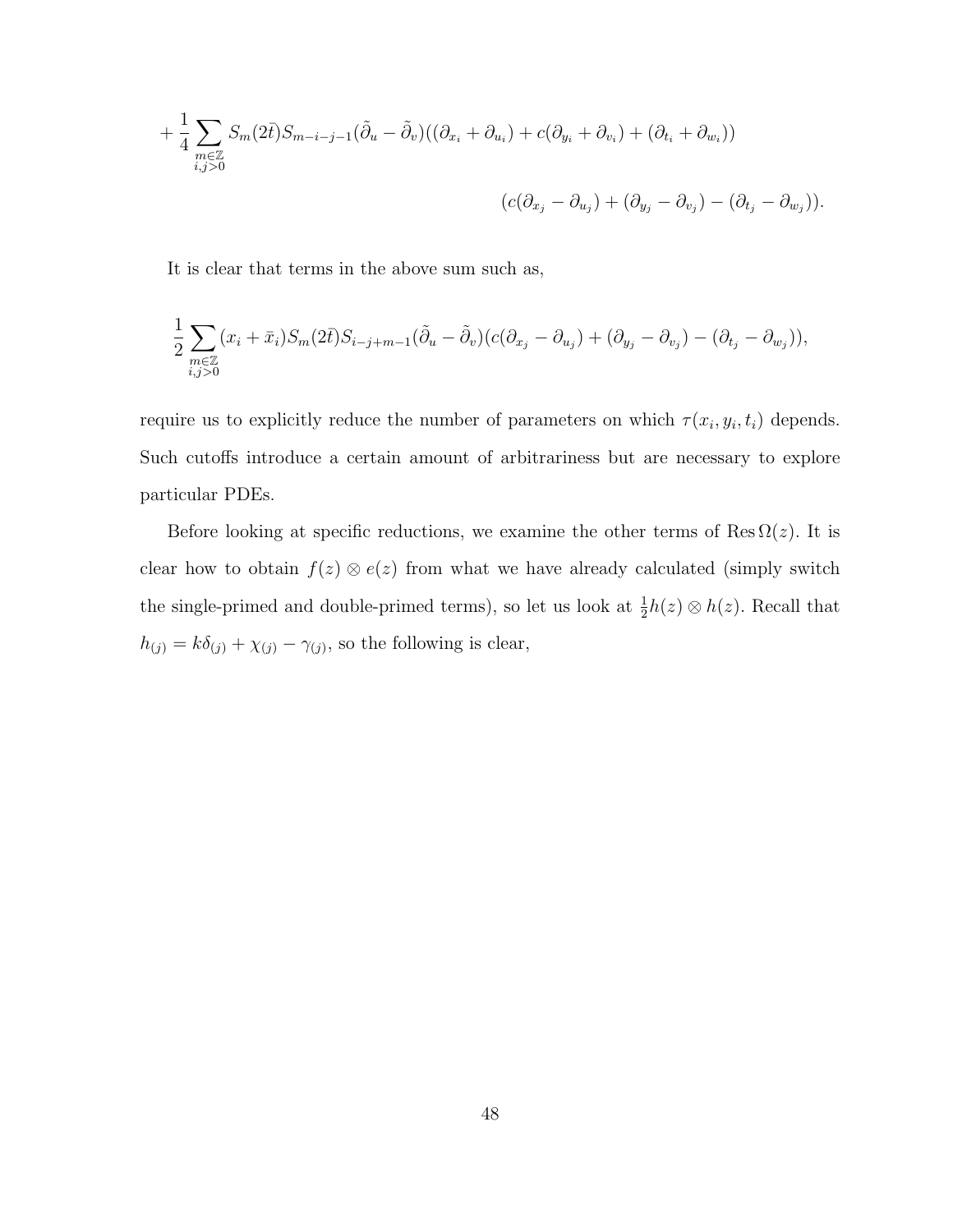$$
\operatorname{Res} h'(z)h''(z) = \operatorname{Res} \sum_{i,j \in \mathbb{Z}} h'_{(i)}h''_{(j)} z^{-i-j-2}
$$
  
\n
$$
= \sum_{j \in \mathbb{Z}} h'_{(-j-1)}h''_{(j)}
$$
  
\n
$$
= \frac{1}{2} \sum_{j \neq 0,-1} (h_{(-j-1)} + \bar{h}_{(-j-1)})(h_{(j)} - \bar{h}_{(j)})
$$
  
\n
$$
+ \frac{1}{2} (h_{(-1)} + \bar{h}_{(-1)}) (2q'' \partial_{q''}) + \frac{1}{2} (h_{(-1)} - \bar{h}_{(-1)}) (2q' \partial_{q'})
$$
  
\n
$$
= \frac{1}{2} \sum_{j \in \mathbb{Z}} (h_{(-j-1)} + \bar{h}_{(-j-1)}) (h_{(j)} - \bar{h}_{(j)})
$$
  
\n
$$
+ 2(m+n)(t_1 + x_1 - y_1) + 2(n-m)(\bar{t}_1 + \bar{x}_1 - \bar{y}_1).
$$

All that is left is  $-K \otimes T - T \otimes K$ , but it is easy to see that since  $T = L_{-1}$ , this is

$$
k \sum_{i \geq 0} \chi_{(-i-1)} \chi_{(i)} + \gamma_{(-i-1)} \gamma_{(i)} + \delta_{(-i-1)} \delta_{(i)}.
$$

### **5.3** Reduction  $\tau = \tau(x_1, y_1, t_1)$

We make the reduction in the parameters of  $\tau$  by

$$
\tau = \tau(x_1, 0, 0, \dots, y_1, 0, 0, \dots, t_1, 0, 0) = \tau(x, y, t).
$$

With the reduction in variables in mind, it is clear that the only modes of  $h(z)$  which act non-trivially are  $h_{(-1)}, h_{(0)}, h_{(1)}$ . Taking residue means that the only contributing terms are,

$$
\frac{1}{2}\big(h''_{(-1)}h'_{(0)}+h'_{(-1)}h''_{(0)}\big),
$$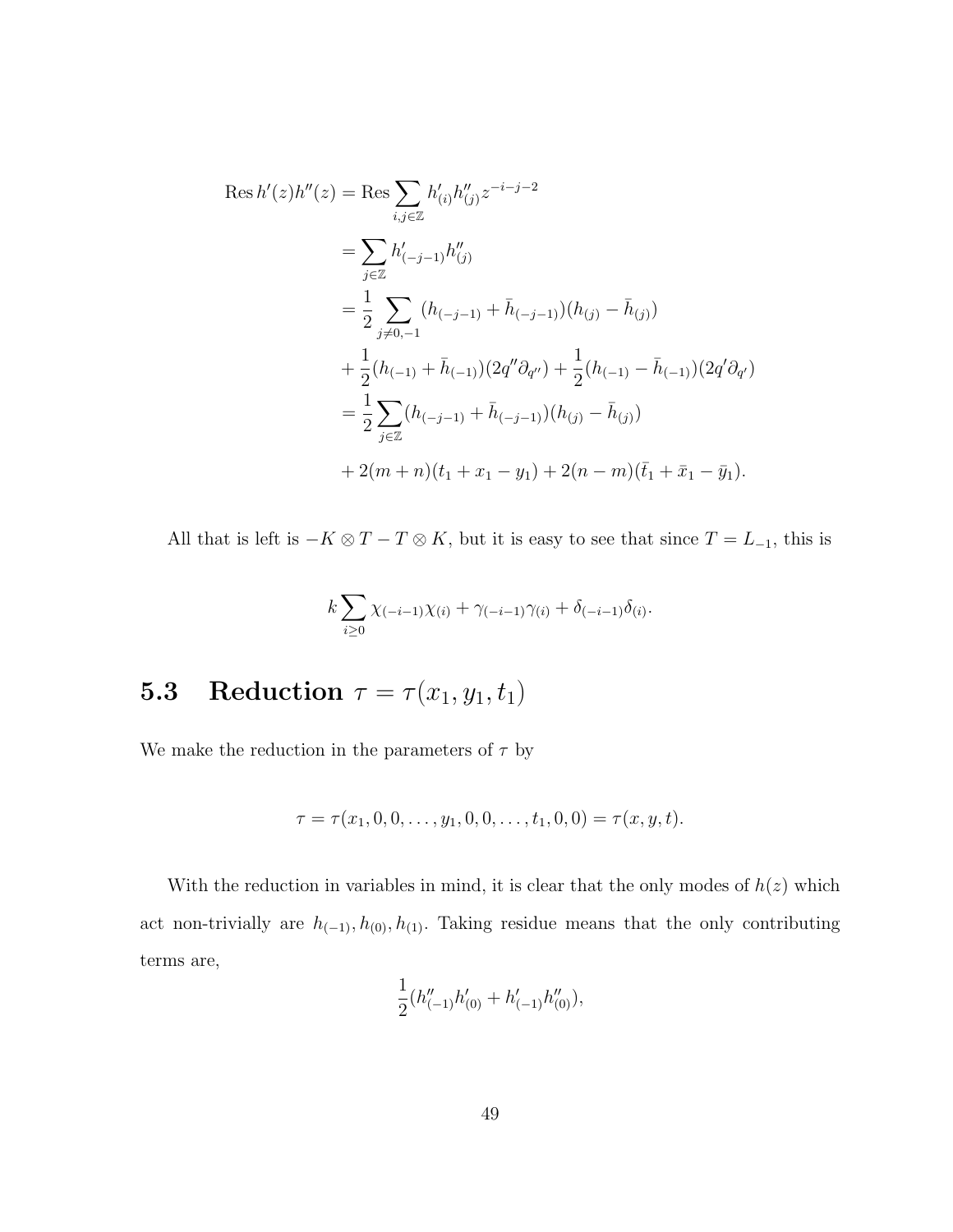which reduces to

$$
(m+n)(t+x-y) + (n-m)(\bar{t}+\bar{x}-\bar{y}).
$$

The last terms we consider are those from  $-K \otimes T - T \otimes K$ , which simplify to

$$
k((m+n)(x-y)+(m-n)(\bar{x}-\bar{y})).
$$

We are now in principle ready to tackle the task of pulling off coefficients from the dummy variables  $(q')^m (q'')^n \bar{x}_i \bar{y}_j \bar{t}_k$ . The first thing about these equations which appears to differ from early work is that the coefficient on  $(q')^m(q'')^n$  is non-zero, and it gives us a first-degree PDE in three variables:

$$
[xy(\partial_u - \partial_v) + (m-1)y - (n+1)x] \tau_{m-1} \cdot \tau_{n+1}
$$

$$
+ [-xy(\partial_u - \partial_v) + (n-1)y - (m+1)x] \tau_{m+1} \cdot \tau_{n-1}
$$

$$
+ [(m+n)(kt+x-y) + k(m+n)(x-y)] \tau_m \cdot \tau_n = 0.
$$

Letting  $m = n = 0$  and simplifying this a bit, we have

$$
[2xy(\partial_u - \partial_v) - 2(x+y)]\tau_{-1} \cdot \tau_1 = 0.
$$

The next coefficient we examine is that on  $(q')^m (q'')^n \bar{t}_1$ :

$$
\Big[xy(\partial_u - \partial_v)^2 - 2(n+1)x(\partial_u - \partial_v) + x\big(c(\partial_x - \partial_u) + (\partial_y - \partial_v) - (\partial_t - \partial_w)\big)\Big]
$$

$$
+2(m-1)y(\partial_u - \partial_v) + y\big((\partial_x + \partial_u) + c(\partial_y + \partial_v) + (\partial_t + \partial_w)\big)
$$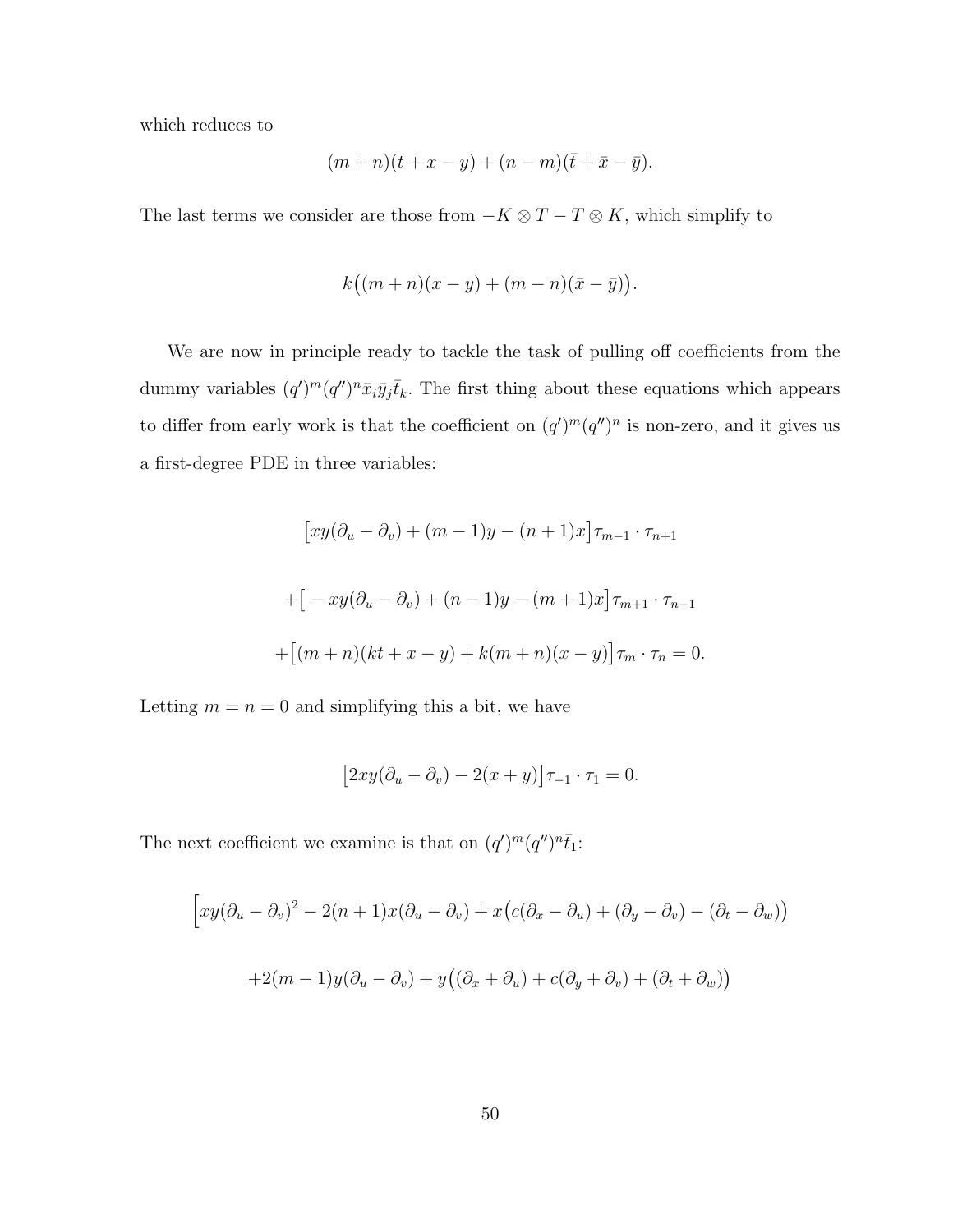$$
+2(m-1)(n+1) + (xy(\partial_u - \partial_v) + (m-1)y - (n+1)x)\partial_w\Big]\tau_{m-1} \cdot \tau_{n+1}
$$

$$
+ \Big[-xy(\partial_u - \partial_v)^2 - 2(m+1)x(\partial_u - \partial_v) + x(c(\partial_x + \partial_u) + (\partial_y + \partial_v) - (\partial_t + \partial_w))\Big]
$$

$$
+2(n-1)y(\partial_u - \partial_v) + y((\partial_x - \partial_u) + c(\partial_y - \partial_v) + (\partial_t - \partial_w))
$$

$$
-2(n-1)(m+1) + (-xy(\partial_u - \partial_v) + (n-1)y - (m+1)x)\partial_w\Big]\tau_{m+1} \cdot \tau_{n-1}
$$

$$
+ \Big[(n-m) + ((m+n)(kt+x-y) + k(m+n)(x-y)\partial_w\Big]\tau_m \cdot \tau_n = 0.
$$

As before, we set  $m = n = 0$ , but now this coefficient turns out to be trivial! Similarly, the coefficients on  $(q')^m (q'')^n \bar{x}_1$  and  $(q')^m (q'')^n \bar{y}_1$  are, respectively,

$$
\[y(\partial_u - \partial_v) - (n+1) + (xy(\partial_u - \partial_v) + (m-1)y - (n+1)x)\partial_u\] \tau_{m-1} \cdot \tau_{n+1}
$$

$$
+ \[y(\partial_u - \partial_v) + (m+1) + (-xy(\partial_u - \partial_v) + (n-1)y - (m+1)x)\partial_u\] \tau_{m+1} \cdot \tau_{n-1}
$$

$$
+ \[ (n-m) + ((m+n)(kt+x-y) + km+k(m+n)(x-y))\partial_u\] \tau_m \cdot \tau_n = 0,
$$

and

$$
\[ -x(\partial_u - \partial_v) - (m-1) + (xy(\partial_u - \partial_v) + (m-1)y - (n+1)x)\partial_v \] \tau_{m-1} \cdot \tau_{n+1}
$$

$$
+ \[ -x(\partial_u - \partial_v) + (n-1) + (-xy(\partial_u - \partial_v) + (n-1)y - (m+1)x)\partial_v \] \tau_{m+1} \cdot \tau_{n-1}
$$

$$
+ \[ (n-m) - kn + ((m+n)(kt+x-y) + k(m+n)(x-y))\partial_v \] \tau_m \cdot \tau_n = 0,
$$

which are both also trivial when we set  $m = n = 0$ . We now examine the coefficients on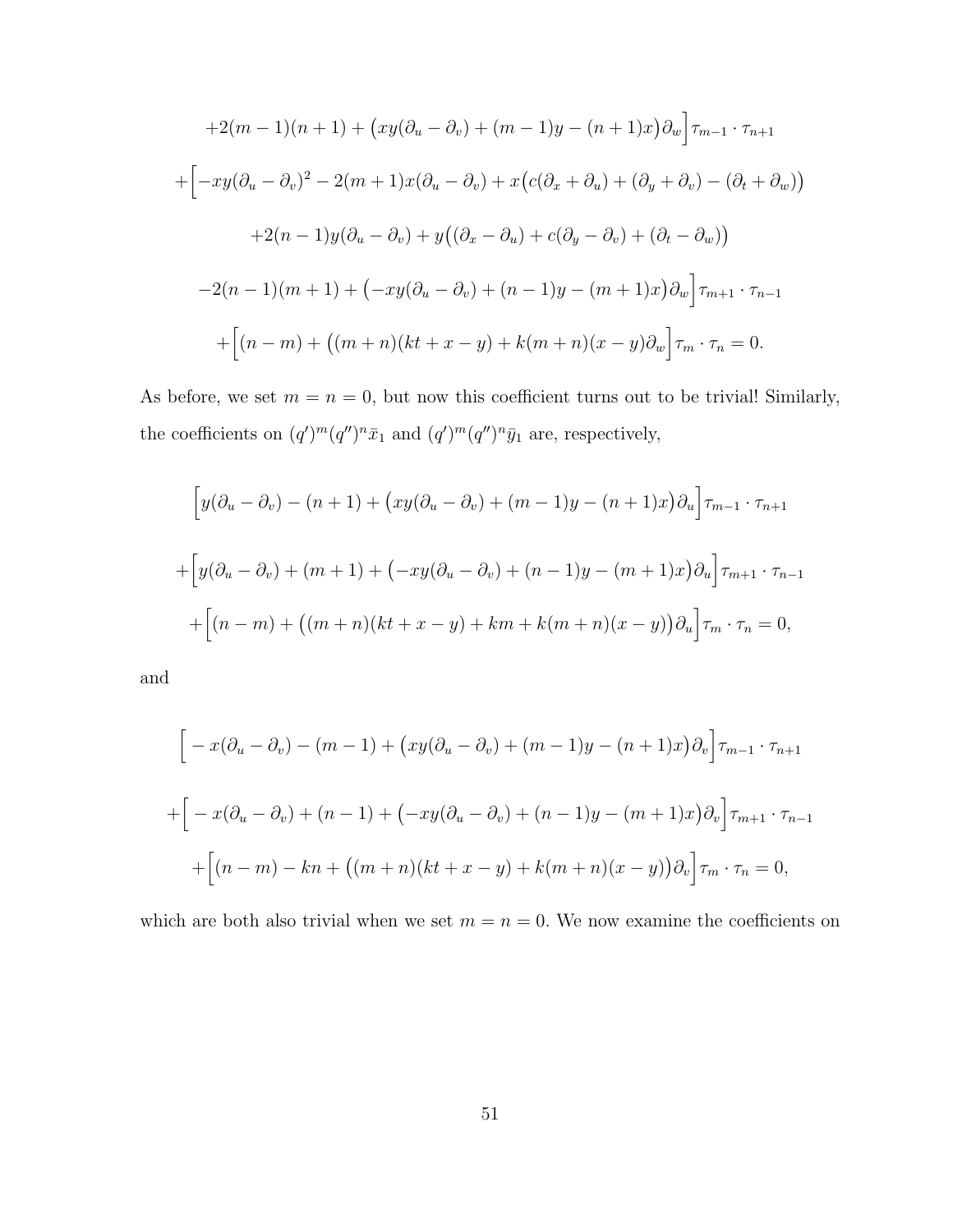$(q')^m (q'')^n \bar{t}_1^2$ , and  $(q')^m (q'')^n \bar{x}_1 \bar{t}_1$ . On the first we have:

$$
\left[\frac{1}{3}xy(\partial_u - \partial_v)^3 - (n+1)x(\partial_u - \partial_v)^2 + x(\partial_u - \partial_v)(c(\partial_x - \partial_u) + (\partial_y - \partial_v) - (\partial_t - \partial_w))\right]
$$
  
+
$$
(m-1)y(\partial_u - \partial_v)^2 + y(\partial_u - \partial_v)((\partial_x + \partial_u) + c(\partial_y + \partial_v) + (\partial_t + \partial_w))
$$
  
+
$$
2(m-1)(n+1)(\partial_u - \partial_v) + \left(xy(\partial_u - \partial_v)^2 - 2(n+1)x(\partial_u - \partial_v) - \partial_v\right)
$$
  
+
$$
x(c(\partial_x - \partial_u) + (\partial_y - \partial_v) - (\partial_t - \partial_w)) + 2(m-1)y(\partial_u - \partial_v)
$$
  
+
$$
y((\partial_x + \partial_u) + c(\partial_y + \partial_v) + (\partial_t + \partial_w)) + 2(m-1)(n+1)\right)\partial_w
$$
  
+
$$
\frac{1}{2}\left(xy(\partial_u - \partial_v) + (m-1)y - (n+1)x\right)\partial_w^2\bigg]_{m-1} \cdot \tau_{n+1}
$$
  
+
$$
\left[-\frac{1}{3}xy(\partial_u - \partial_v)^3 - (m+1)x(\partial_u - \partial_v)^2 - x(\partial_u - \partial_v)(c(\partial_x + \partial_u) + (\partial_y + \partial_v) - (\partial_t + \partial_w))\right)
$$
  
+
$$
(n-1)y(\partial_u - \partial_v)^2 - y(\partial_u - \partial_v)((\partial_x - \partial_u) + c(\partial_y - \partial_v) + (\partial_t - \partial_w))
$$
  
-
$$
2(n-1)(m+1)(\partial_u - \partial_v) + \left(-xy(\partial_u - \partial_v)^2 - 2(m+1)x(\partial_u - \partial_v) - \partial_v\right)
$$
  
+
$$
x(c(\partial_x - \partial_u) + (\partial_y - \partial_v) - (\partial_t - \partial_w)) + 2(n-1)y(\partial_u - \partial_v)
$$
  
+
$$
y((\partial_x + \partial_u) + c(\partial_y + \partial_v) + (\partial_t + \partial_w)) - 2(n-1)(m+1)\right)\partial_w
$$
  
+
$$
\frac{1}{2}\left(-xy(\partial_u - \partial_v) + (n-1)y - (m+1)x\right)\partial_w^2\bigg]_{m} \cdot \tau_n = 0.
$$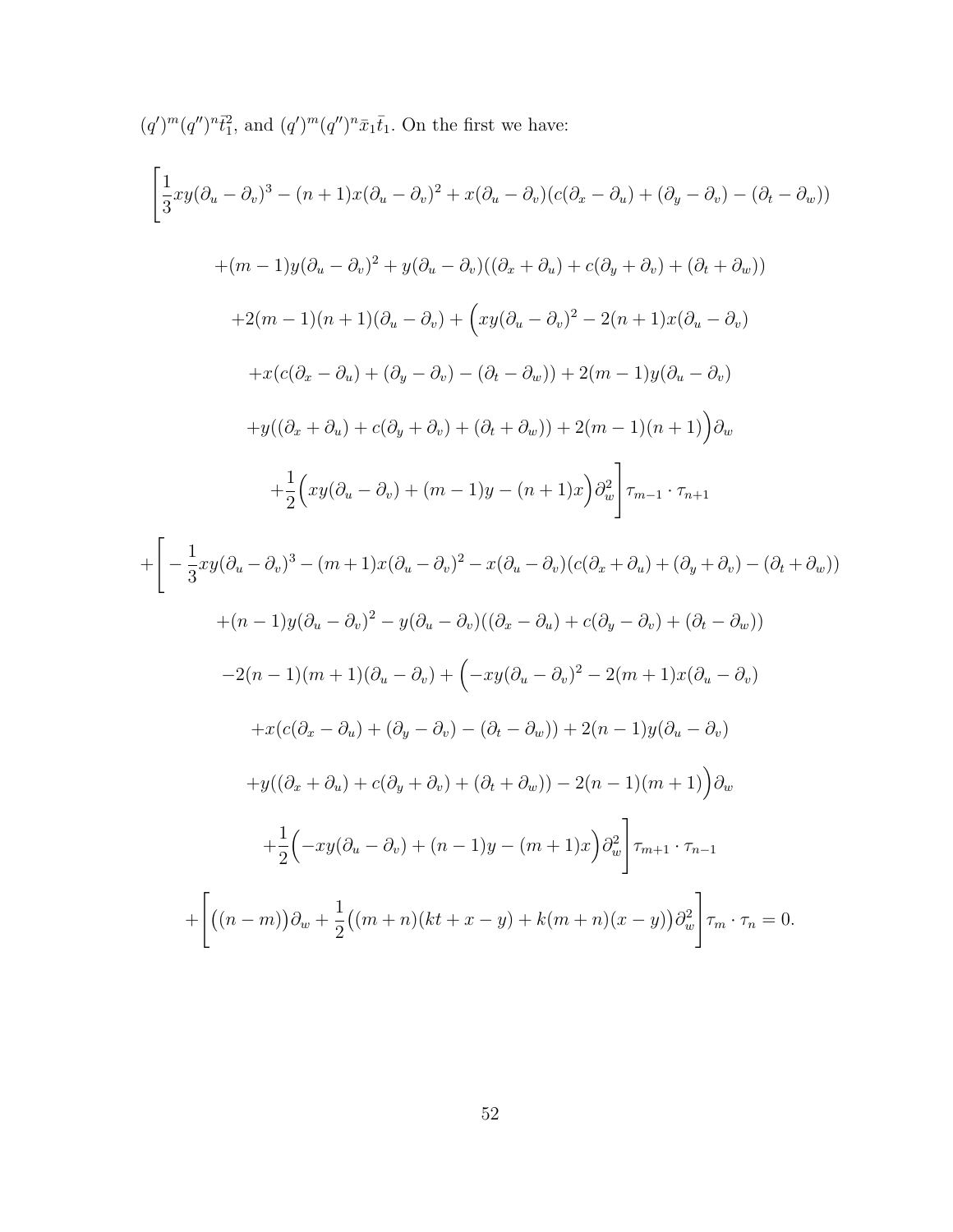Again, we set  $m = n = 0$  and simplify,

$$
\left[\frac{2}{3}xy(\partial_u - \partial_v)^3 + 2xy(\partial_u - \partial_v)^2\partial_w + xy(\partial_u - \partial_v)\partial_w^2 - 2(x + y)(\partial_u - \partial_v)^2\right]
$$

$$
-4(x - y)(\partial_u - \partial_v)\partial_w - (x + y)\partial_w^2 - 4(\partial_u - \partial_v + \partial_w)\right]\tau_{-1} \cdot \tau_1 = 0.
$$

Next we examine the coefficient on  $(q')^m (q'')^n \bar{x}_1 \bar{t}_1$ ,

$$
\left[2y(\partial_u - \partial_v)^2 - 2(n+1)(\partial_u - \partial_v) + (c(\partial_x - \partial_u) + (\partial_y - \partial_v) - (\partial_t - \partial_w))\right]
$$
  
+
$$
2y(m-1)(\partial_u - \partial_v) + y((\partial_x + \partial_u) + c(\partial_y + \partial_v) + (\partial_t + \partial_w))
$$
  
+
$$
(xy(\partial_u - \partial_v)^2 - 2(n+1)x(\partial_u - \partial_v) + x(c(\partial_x - \partial_u) + (\partial_y - \partial_v) - (\partial_t - \partial_w))\right)
$$
  
+
$$
2(m-1)y(\partial_u - \partial_v) + y((\partial_x + \partial_u) + c(\partial_y + \partial_v) + (\partial_t + \partial_w)) + 2(m-1)(n+1))\partial_u
$$
  
+
$$
(y(\partial_u - \partial_v) - (n+1))\partial_w + (xy(\partial_u - \partial_v) + (m-1)y - (n+1)x)\partial_u\partial_w\right] \tau_{m-1} \cdot \tau_{n+1}
$$
  
+
$$
\left[2y(\partial_u - \partial_v)^2 + 2(m+1)(\partial_u - \partial_v) + (c(\partial_x + \partial_u) + (\partial_y + \partial_v) - (\partial_t + \partial_w))\right]
$$
  
+
$$
2y(n-1)(\partial_u - \partial_v) - y((\partial_x - \partial_u) + c(\partial_y - \partial_v) + (\partial_t - \partial_w))
$$
  

$$
(-xy(\partial_u - \partial_v)^2 - 2(m+1)x(\partial_u - \partial_v) + x(c(\partial_x + \partial_u) + (\partial_y + \partial_v) - (\partial_t + \partial_w))\right)
$$
  
+
$$
2(n-1)y(\partial_u - \partial_v) + y((\partial_x - \partial_u) + c(\partial_y - \partial_v) + (\partial_t - \partial_w)) - 2(n-1)(m+1))\partial_u
$$
  
+
$$
(y(\partial_u - \partial_v) + (m+1))\partial_w + (-xy(\partial_u - \partial_v) + (n-1)y - (m+1)x)\partial_u\partial_w\right] \tau_{m+1} \cdot \tau_{n-1}
$$
  
+
$$
\left[\left((n-m)\right)\partial_u + \left((n-m)\right)\partial_w + \left((m+n)(kt+x-y) + k(m+n)(x-y)\right)\partial_u\partial_w\right] \tau_m \cdot \tau_n = 0.
$$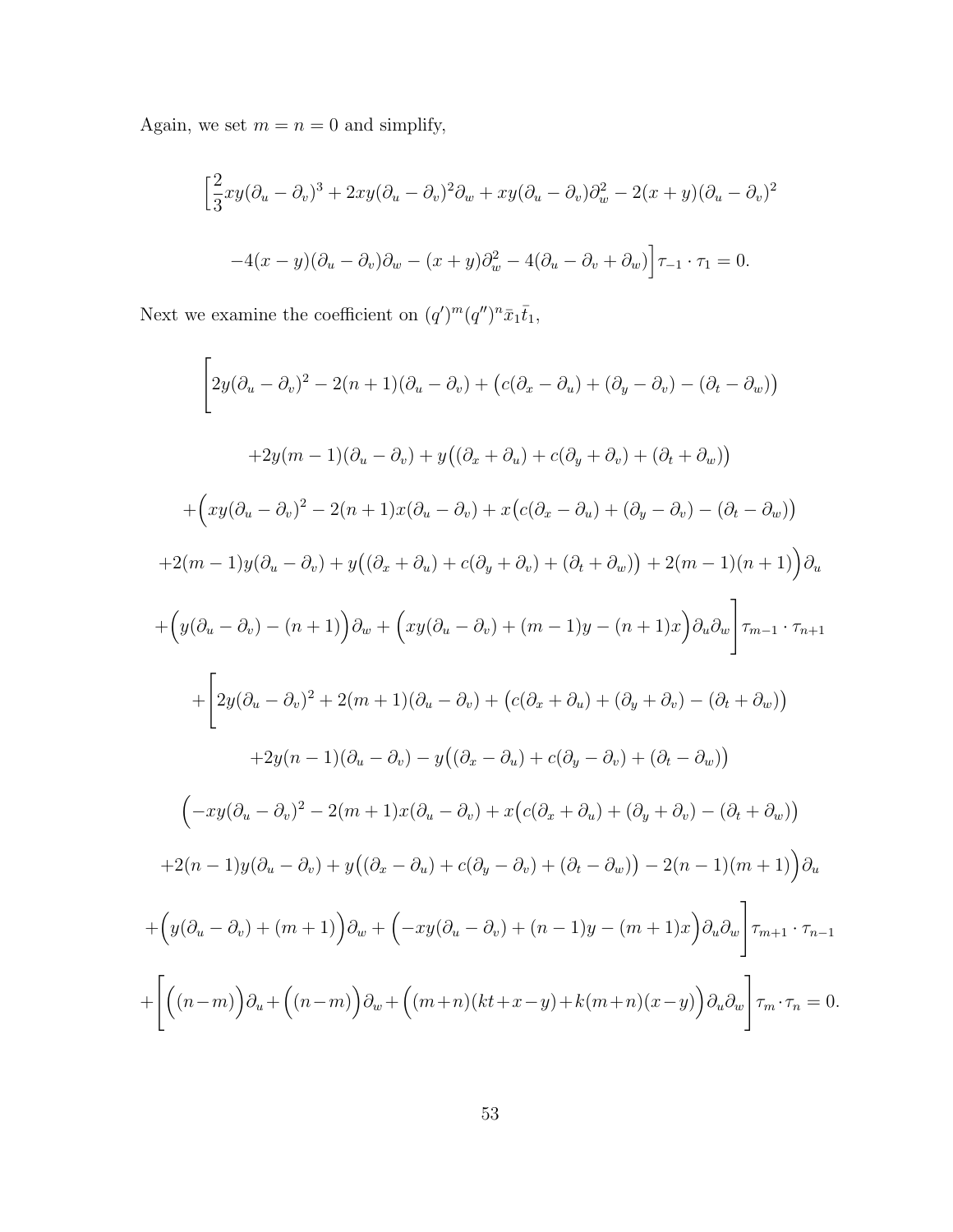Once again taking  $m = n = 0$  and simplifying, we have,

$$
\[2xy(\partial_u - \partial_v)^2 \partial_u + 2xy(\partial_u - \partial_v)\partial_u\partial_w + 4y(\partial_u - \partial_v)^2 - 4(x+y)(\partial_u - \partial_v)\partial_u
$$

$$
+ 2y(\partial_u - \partial_v)\partial_w - 2(x+y)\partial_u\partial_w - 4(\partial_u - \partial_v)
$$

$$
+ 2(c(\partial_x - \partial_u) + (\partial_y - \partial_v) - (\partial_t - \partial_w)) - 4\partial_u - 2\partial_w\Big]\tau_{-1} \cdot \tau_1 = 0.
$$

Now we have three Hirota-type equations which we simplify. Beginning with the first, we write

$$
xy(\partial_u - \partial_v)\tau_{-1} \cdot \tau_1 = (x+y)\tau_{-1}\tau_1.
$$

Keeping in mind that in the right-hand side of this equation, the functions  $\tau_{-1}$  and  $\tau_1$ are really of the form

$$
\tau_{-1}(x+u,y+v,t+w)|_{u=v=w=0}, \quad \tau_{1}(x-u,y-v,t-w)|_{u=v=w=0},
$$

we can write expressions for  $xy(\partial_u-\partial_v)^2$  and  $xy(\partial_u-\partial_v)^3$  which appear in other equations (and are otherwise difficult to deal with):

$$
xy(\partial_u - \partial_v)^2 \tau_{-1} \cdot \tau_1 = (x+y)(f_x + 2fh_x - f_y - 2fh_y),
$$
  

$$
xy(\partial_u - \partial_v)^3 \tau_{-1} \cdot \tau_1 = (x+y)
$$

$$
(f_{xx} + 4f_xh_x + 2fh_x^2 - 2f_{xy} - 4f_xh_y - 4f_yh_x - 2fh_xh_y + f_{yy} + 4f_yh_y + 2fh_y^2),
$$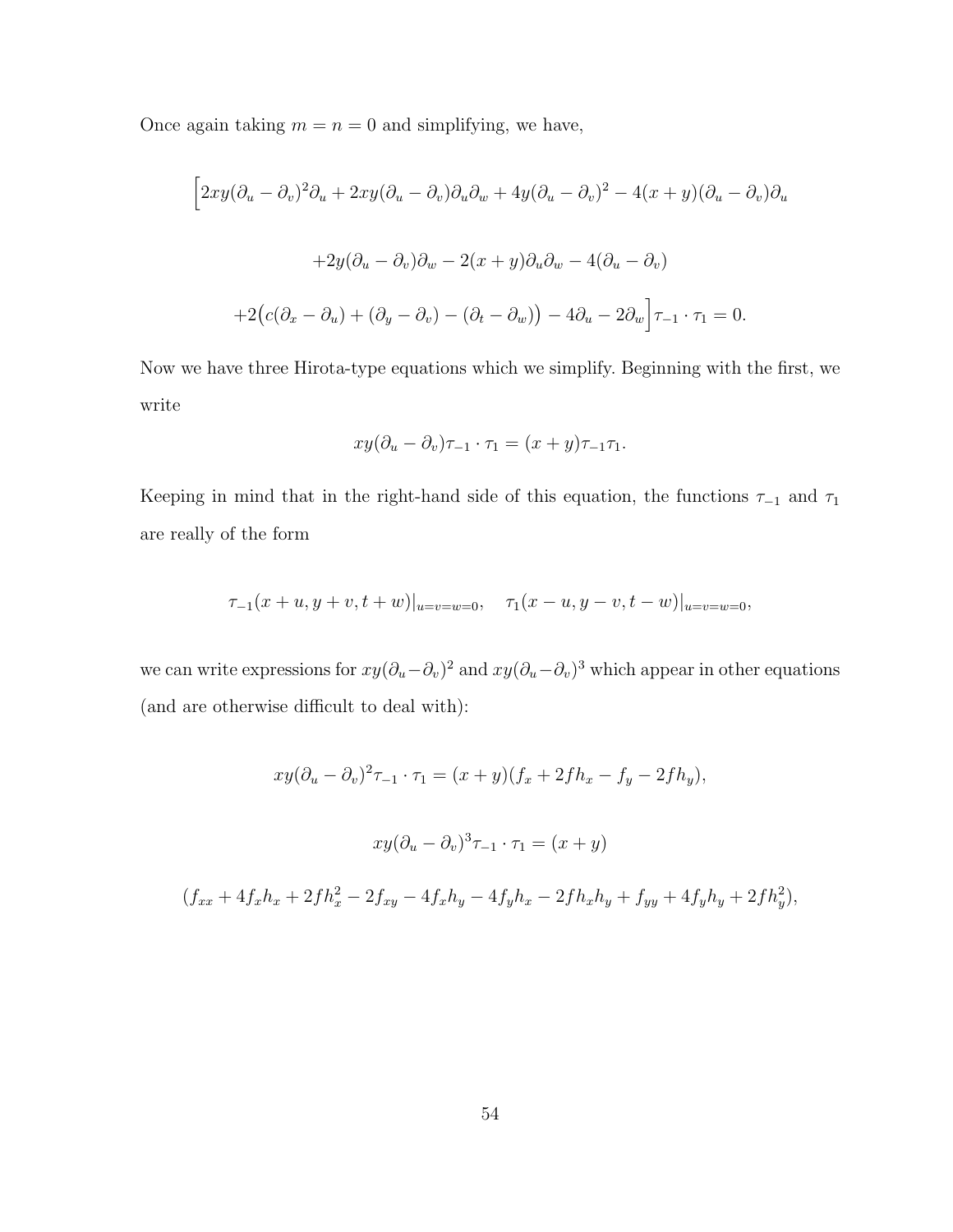where we have introduced a new set of variables,

$$
f = \frac{\tau_{-1}}{\tau_1}, \quad h = \log \tau_1.
$$

The equation associated to  $\bar{t}_1^2$  then becomes

$$
\frac{2}{3}(x+y)(f_{xx} + 4f_xh_x + 2fh_x^2 - 2f_{xy} - 4f_xh_y - 4f_yh_x - 2fh_xh_y + f_{yy} + 4f_yh_y + 2fh_y^2)
$$
  
+2(x+y)(f\_{xt} + 2f\_xh\_t + 2fh\_x + 2fh\_xh\_t) + (x+y)(f\_{tt} + 4fh\_t + 2fh\_t^2)  
-2xy(f\_x + 2fh\_x - f\_y - 2fh\_y) - 4\frac{xy(x+y)}{x-y}(f\_t + 2fh\_t) - (f\_{tt} + f\_t^2)  
+(x+y)(f\_{xy} + 2fh\_{xy} - 4f\_x - 4f\_y + 4f\_t) = 0,

and that associated to  $\bar{x}_1\bar{t}_1$  is

$$
2(x+y)(f_{xx} + 4f_xh_x + 2fh_x^2) + 2(x+y)(f_{xt} + 2f_xh_t + 2fh_x + 2fh_xh_t)
$$
  
+4x(x+y)(f\_x + 2fh\_x - f\_y - 2fh\_y) - 4xy(f\_x + fh\_x) + 2x(x+y)(f\_t + fh\_t)  
-2xy(f\_{xt} + 2f\_{xt}) - 4(x+y)f + 2c(f\_x + fh\_x) + 2(f\_y + fh\_y) + 2(f\_t + fh\_t) - 4f\_x - 2f\_t = 0

At the critical level - that is, when  $\gamma = -\chi$ ,  $y = -x$  and  $k = -2$  - these equations simplify dramatically.

$$
\[ -4x^2 \partial_u \Big] \tau_{-1} \cdot \tau_1 = 0
$$
  

$$
\[ -\frac{4}{3}x^2 \partial_u^3 - 4x^2 \partial_u^2 \partial_w - 2x^2 \partial_u \partial_w^2 - 8 \partial_u \partial_w - 8 \partial_u - 4 \partial_w \Big] \tau_{-1} \cdot \tau_1 = 0,
$$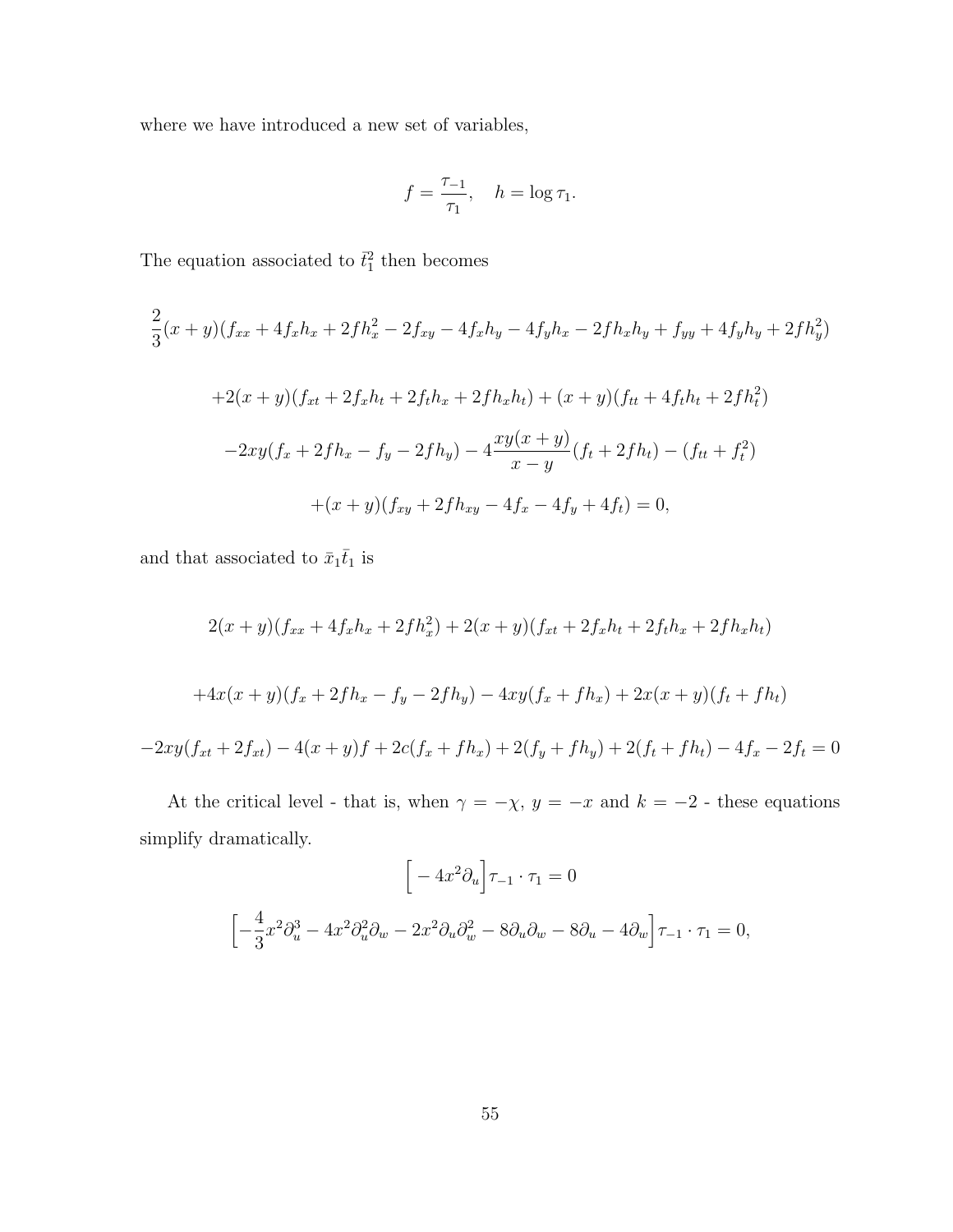and

$$
\[ -4x^2 \partial_u^3 - 4x^2 \partial_u^2 \partial_w - 4x \partial_u^2 - 4x \partial_u \partial_w - 12 \partial_u - 2 \partial_w \right. + 2(k(\partial_x - \partial_u) - (\partial_t - \partial_w)) \Big] \tau_{-1} \cdot \tau_1 = 0.
$$

We then obtain the following system of non-autonomous PDEs involving the functions  $f(x, t), g(x, t), h(x, t)$ 

$$
4x^{2}f_{x} = 0,
$$
  
\n
$$
x^{2}(\frac{4}{3}f_{xxx} + f_{xx}h_{x} + 8f_{x}h_{xx} + 4fh_{x}^{2} + 4f_{xxt} + 16f_{x}h_{xt} + 8f_{t}h_{xx} + 2f_{xtt} + 8f_{t}h_{xt} + 4f_{x}h_{tt}) + 16fh_{xt} + 8f_{xt} + 8f_{x} + 4f_{t} = 0,
$$
  
\n
$$
x^{2}(4f_{xxx} + 3f_{xx}h_{x} + 24f_{x}h_{xx} + 12fh_{x}^{2} + 4f_{xxt} + 16f_{x}h_{xt} + 8f_{t}h_{xx})
$$
  
\n
$$
x(8fh_{xx} + 4f_{xx} + 8fh_{xt} + f_{xt}) - 12f_{x} - 2f_{t} + 4kf_{t} - 2fh_{t} = 0.
$$

The first equation again allows us to simplify the system drastically, and we obtain

$$
f_t = -x^2 (fh_x^2 + 2f_t h_{xx} + 2f_t h_{xt}) - 4fh_{xt},
$$
  

$$
h_t = \frac{1}{10} \Big( x^2 (6h_x^2 - 4(\log f)_t h_{xx}) + x(4h_{xx} + 4h_{xt}) - f_t \Big).
$$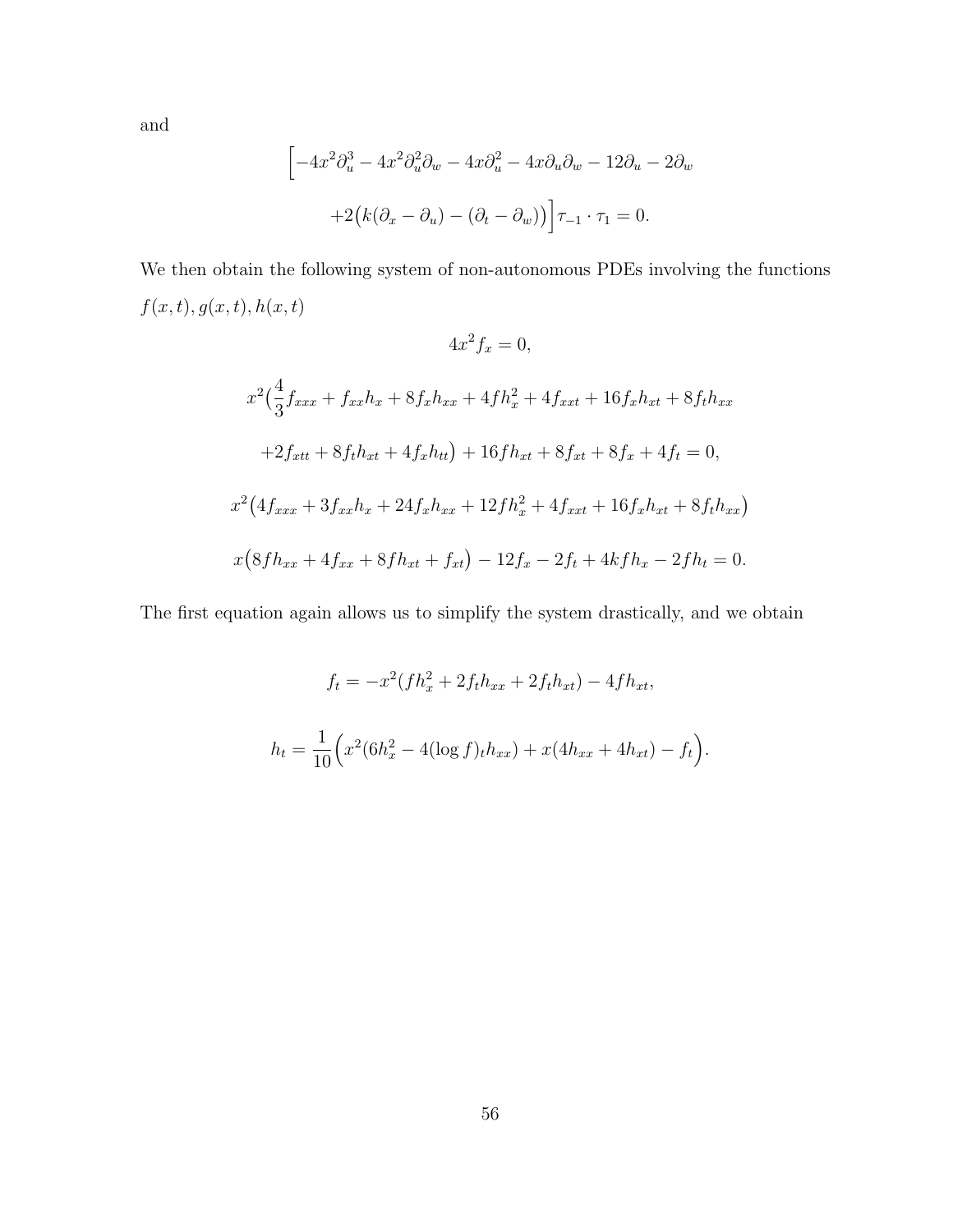# Chapter 6

## Conclusion and future work

In this thesis, we have raised more questions than were answered. We now review some of these questions, as well as other planned lines of work and open problems.

#### 6.1 Vertex algebras

As mentioned above, the "square-length 0" case is not immediately available via FMSbosonization in the case of  $E_N$ . It is possible that a more general ansatz exists - one involving vertex operators whose boson has square-length 0, but not reducible to a result of FMS-bosonization - but this remains unclear.

It may be required to invoke the use of more general sums of fields, perhaps like those found in e.g. [19] or [23]. This paper includes a very interesting result which appears to be related to the symplectic fermions [24]. Somewhat tangentially, it is not clear that this representation (of  $s\overline{l_2}$  at level  $k = -\frac{4}{3}$  $\frac{4}{3}$ ) is unique - this is an interesting open problem which we hope to explore, as well as the associated integrable system.

Also recall the classification ansatz for  $\mathfrak{sl}_N$ : we required that  $(\delta_i|\delta_j) = 0, \forall i, j$ , but this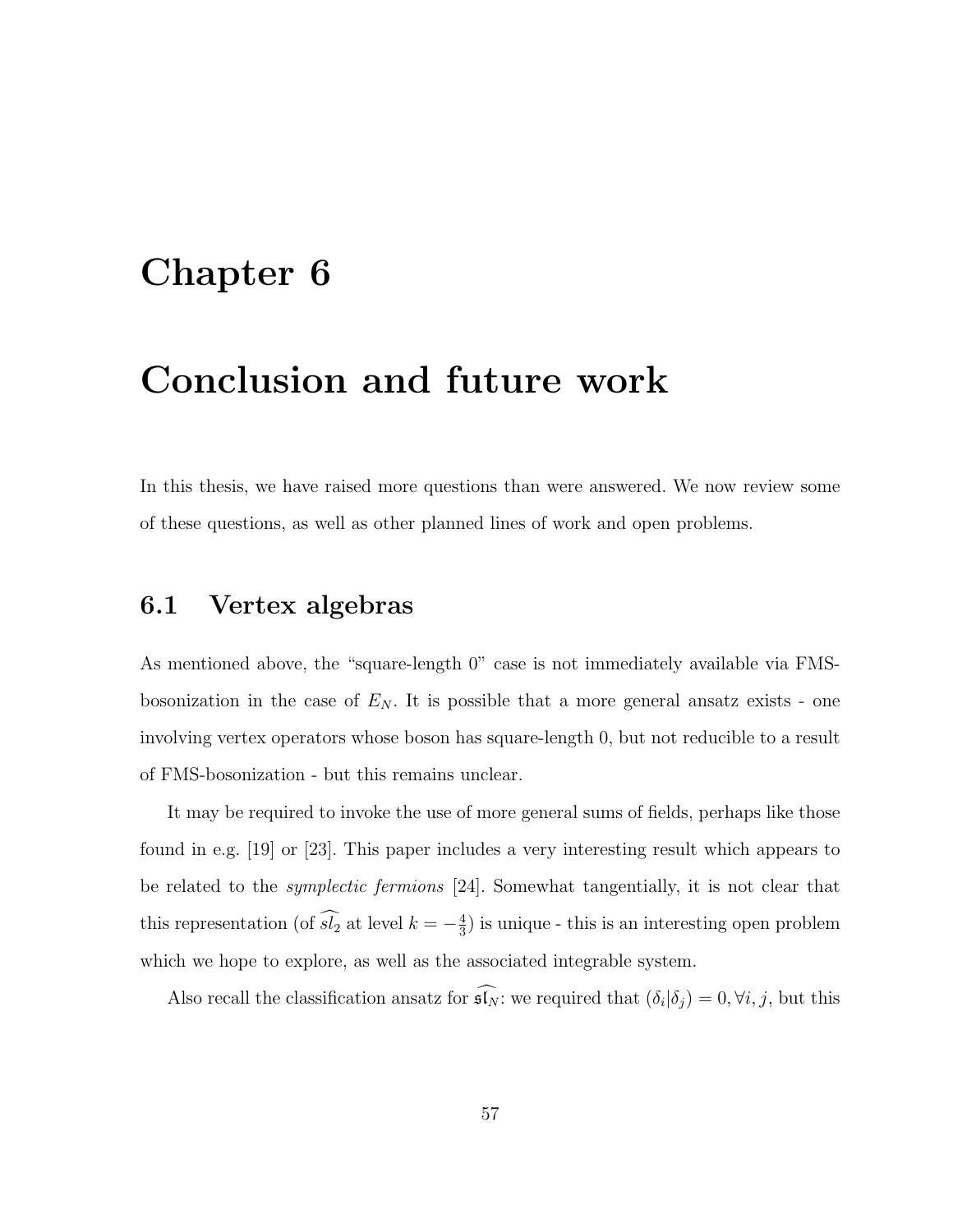may be too strong an assumption. In the case of  $\widehat{\mathfrak{sl}_3}$  for example, it is not immediately apparent that  $(\delta_1|\delta_2) = -1$  is forbidden by the equations.

### 6.2 Bosonic  $\mathfrak{gl}_{\infty}$  and Gelfand-Dickey hierarchies

It is widely known that the charged free fermions give a representation of  $\mathfrak{gl}_\infty$  at level  $k = 1$ , and that applying the boson-fermion correspondence produces the KP hierarchy. It is also known that the restriction of this representation of  $\mathfrak{gl}_{\infty}$  to the subalgebra  $\widehat{sI_N}$ produces the Nth Gelfand-Dickey hierarchy.

It is somewhat less widely known that the charged free bosons give a representation of  $\mathfrak{gl}_{\infty}$  at level  $k = -1$  [25]. Recently, the boson-boson correspondence was applied to this representation and the corresponding integrable hierarchy was investigated [26].

What remains unclear and will require further research is how the hierarchy investigated in this thesis is related to that found in [26], and if there is a reduction of "bosonic"  $\mathfrak{gl}_{\infty}$  to the  $\widehat{\mathfrak{sl}_N}$  algebras described in this thesis which produce "bosonic Gelfand-Dickey".

#### 6.3 Twisted hierarchy

An important fact about the representation of  $\widehat{\mathfrak{sl}_2}$  at level k given in Chapter 4 is that there is an isometry of the underlying lattice and hence of the lattice vertex algebra, which gives a *twisted* representation of  $\widehat{\mathfrak{sl}_2}$  again at level k. We can use this twisted representation to produce another, different integrable hierarchy.

The first equation in this hierarchy is of order six and is again non-autonomous. This twisted hierarchy is in a way analogous to the KdV hierarchy, in that they both arise from representations of  $\widehat{\mathfrak{sl}_2}$  which are twisted by a Coxeter element.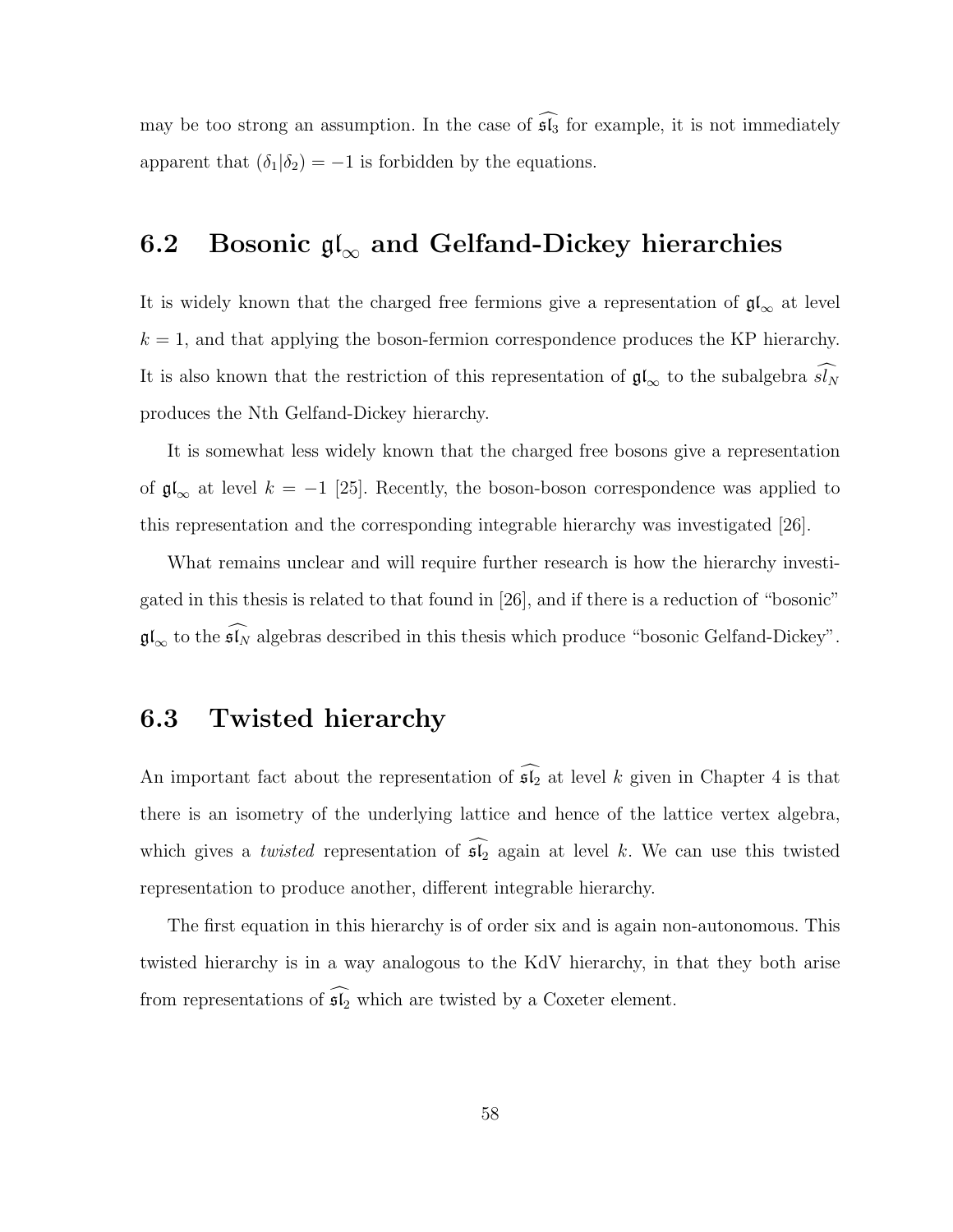#### 6.4 Integrable hierarchies with parameters

A perplexing fact that we saw in Chapter 4 is that we were able to produce representation of  $\widehat{\mathfrak{sl}_N}$  at arbitrary level only for  $N = 2$ , and for general N only level  $k = -1$  was found. It is known that charged free bosons can be utilized to produce representations of  $\widehat{\mathfrak{sl}_N}$  at the critical level  $k = -N$  [21], but it remains unclear under what more general assumptions such results can be expanded. To wit, we wish to be able to produce representations of  $\widehat{\mathfrak{sl}_N}$  (and simply laced algebras in general) at arbitrary level, bosonize them and produce other integrable hierarchies where the level enters into the equations as a free parameter.

### 6.5 Vertex coalgebras

As was mentioned in section, this whole business involving vertex algebras, their representations and hierarchies of integrable PDEs appears to be potentially more general than the setting of affine algebras and their Casmimir operators. In principle, all that is required is a vertex algebra, a Fock space representation, and an operator which commutes with the diagonal action of the vertex algebra on the tensor product of the module with itself. The crux of this, then is the existence of a "diagonal action" - that is, if a coproduct.

There are notions of *vertex coalgebras* and *vertex bialgebras* [27] [28], but it is not clear if this is what is necessary. It will be very interesting to see what sort of apparatus allows for the most general treatment of this entire programme.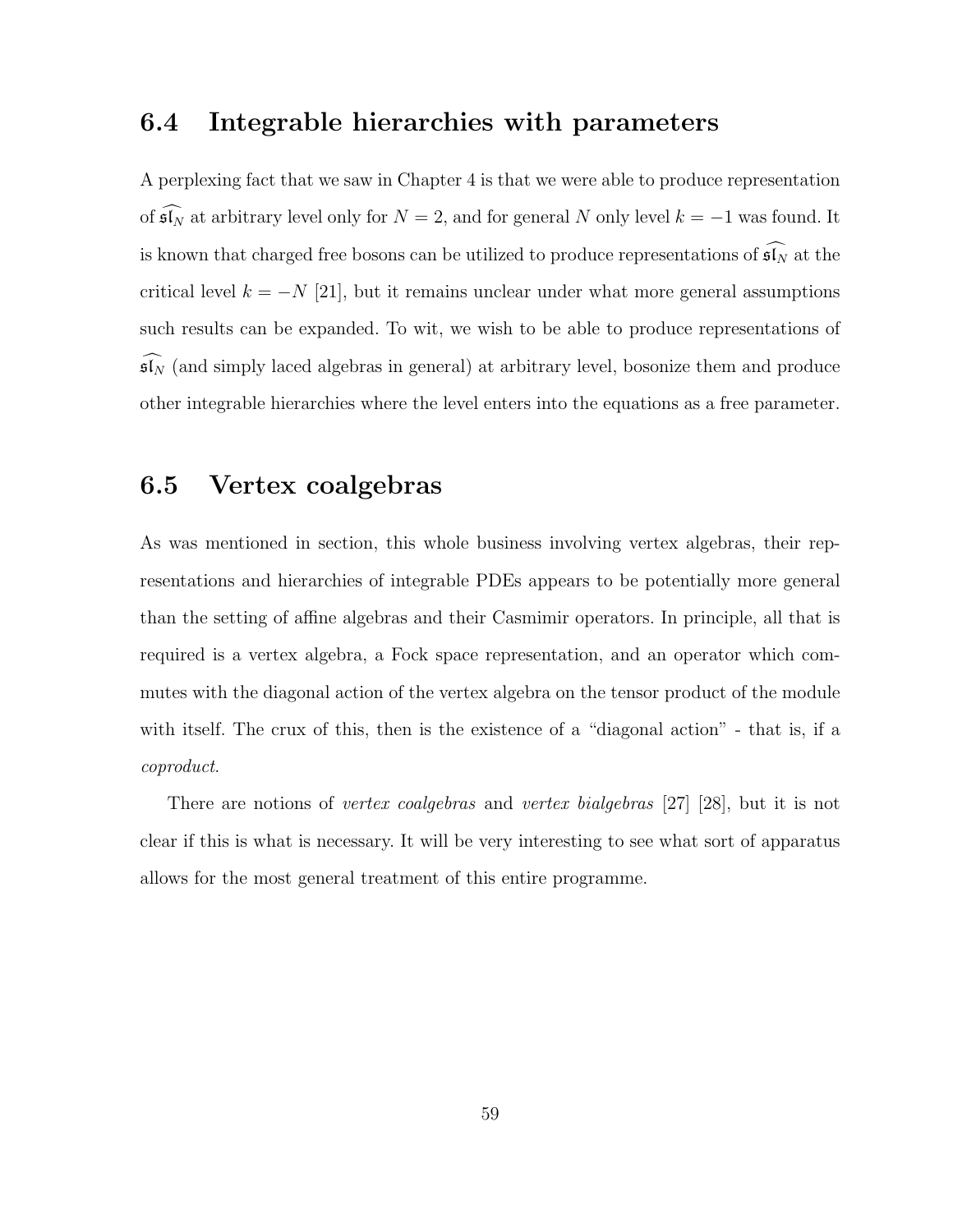#### REFERENCES

- [1] Clifford S. Gardner, John M. Greene, Martin D. Kruskal, and Robert M. Miura. Korteweg-deVries equation and generalization. VI. Methods for exact solution. Comm. Pure Appl. Math., 27:97–133, 1974.
- [2] L. A. Dickey. Soliton equations and Hamiltonian systems, volume 26 of Advanced Series in Mathematical Physics. World Scientific Publishing Co. Inc., River Edge, NJ, second edition, 2003.
- [3] Peter D. Lax. Integrals of nonlinear equations of evolution and solitary waves. Comm. Pure Appl. Math., 21:467–490, 1968.
- [4] V. G. Kac, D. A. Kazhdan, J. Lepowsky, and R. L. Wilson. Realization of the basic representations of the Euclidean Lie algebras. Adv. in Math., 42(1):83–112, 1981.
- [5] James Lepowsky and Robert Lee Wilson. Construction of the affine Lie algebra  $A_1(1)$ . Comm. Math. Phys., 62(1):43–53, 1978.
- [6] Richard E. Borcherds. Vertex algebras, Kac-Moody algebras, and the Monster. Proc. Nat. Acad. Sci. U.S.A., 83(10):3068–3071, 1986.
- [7] I. B. Frenkel and V. G. Kac. Basic representations of affine Lie algebras and dual resonance models. *Invent. Math.*,  $62(1):23-66$ ,  $1980/81$ .
- [8] Victor G. Kac and Dale H. Peterson. 112 constructions of the basic representation of the loop group of  $E_8$ . In Symposium on anomalies, geometry, topology (Chicago, Ill., 1985), pages 276–298. World Sci. Publishing, Singapore, 1985.
- [9] Victor G. Kac and Minoru Wakimoto. Exceptional hierarchies of soliton equations. In Theta functions—Bowdoin 1987, Part 1 (Brunswick, ME, 1987), volume 49 of Proc. Sympos. Pure Math., pages 191–237. Amer. Math. Soc., Providence, RI, 1989.
- [10] Daniel Friedan, Emil Martinec, and Stephen Shenker. Conformal invariance, supersymmetry and string theory. Nuclear Phys. B, 271(1):93–165, 1986.
- [11] Minoru Wakimoto. Fock representations of the affine Lie algebra  $A_1^{(1)}$  $_1^{(1)}$ . Comm. Math. Phys., 104(4):605–609, 1986.
- [12] B. L. Feigin and E. V. Frenkel. A family of representations of affine Lie algebras. Uspekhi Mat. Nauk, 43(5(263)):227–228, 1988.
- [13] Naihuan Jing, Kailash C. Misra, and Chongbin Xu. Bosonic realization of toroidal Lie algebras of classical types. Proc. Amer. Math. Soc., 137(11):3609–3618, 2009.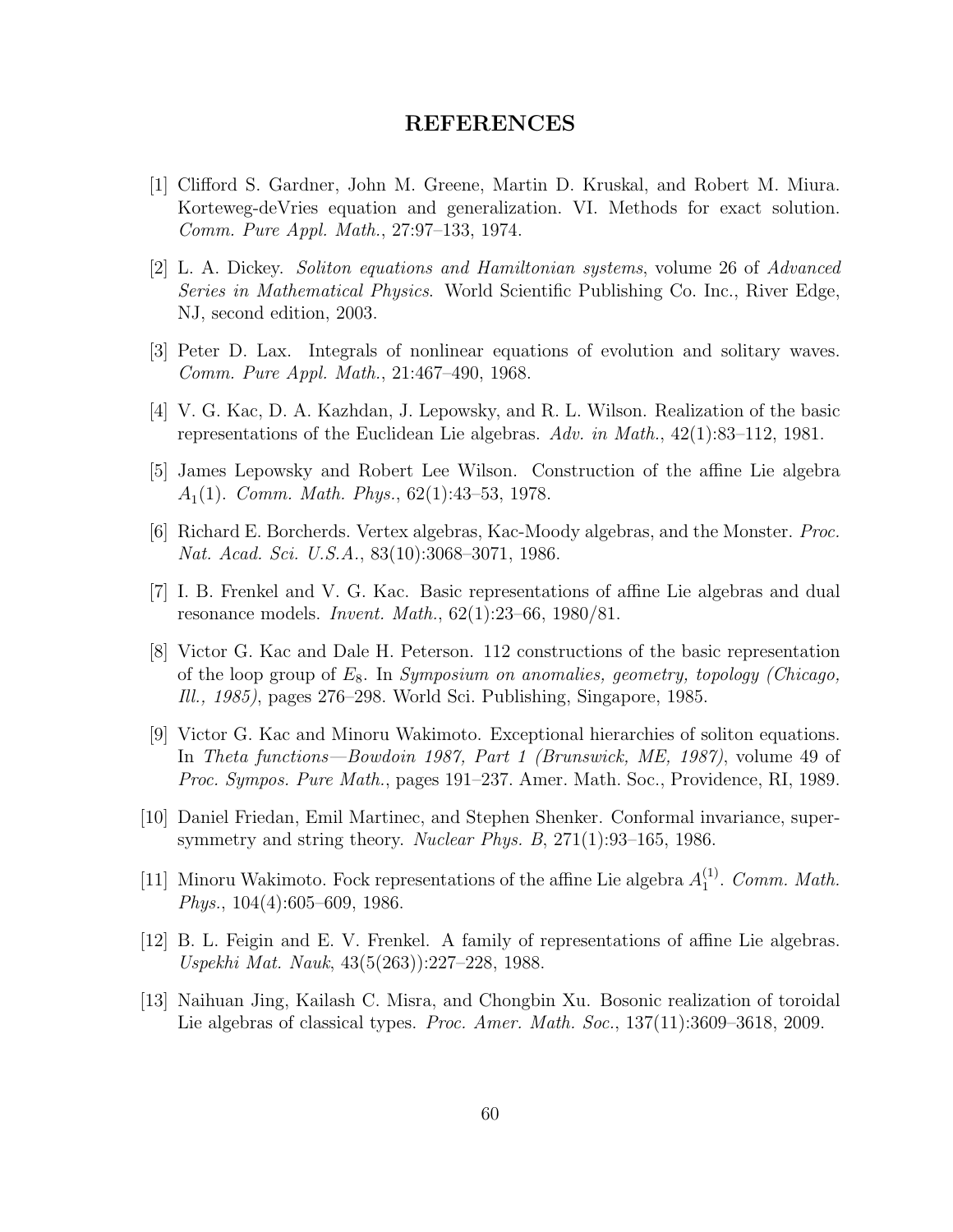- [14] James E. Humphreys. Introduction to Lie algebras and representation theory. Springer-Verlag, New York, 1972. Graduate Texts in Mathematics, Vol. 9.
- [15] Victor G. Kac. Infinite-dimensional Lie algebras. Cambridge University Press, Cambridge, third edition, 1990.
- [16] Igor Frenkel, James Lepowsky, and Arne Meurman. Vertex operator algebras and the Monster, volume 134 of Pure and Applied Mathematics. Academic Press Inc., Boston, MA, 1988.
- [17] A. A. Belavin, A. M. Polyakov, and A. B. Zamolodchikov. Infinite conformal symmetry in two-dimensional quantum field theory. Nuclear Phys. B, 241(2):333–380, 1984.
- [18] Victor Kac. Vertex algebras for beginners, volume 10 of University Lecture Series. American Mathematical Society, Providence, RI, second edition, 1998.
- [19] Dražen Adamović. A construction of admissible  $A_1^{(1)}$  $_1^{(1)}$ -modules of level  $-\frac{4}{3}$  $\frac{4}{3}$ . J. Pure Appl. Algebra, 196(2-3):119–134, 2005.
- [20] Weiqiang Wang.  $W_{1+\infty}$  algebra,  $W_3$  algebra, and Friedan-Martinec-Shenker bosonization. Comm. Math. Phys., 195(1):95–111, 1998.
- [21] Edward Frenkel. Wakimoto modules, opers and the center at the critical level. Adv. Math., 195(2):297–404, 2005.
- [22] Etsur¯o Date, Michio Jimbo, Masaki Kashiwara, and Tetsuji Miwa. Transformation groups for soliton equations. III. Operator approach to the Kadomtsev-Petviashvili equation. J. Phys. Soc. Japan, 50(11):3806–3812, 1981.
- [23] Boris Noyvert. Quasi root systems and vertex operator realizations of the virasoro algebra. Journal of Algebra and Its Applications, 12(07):1350028, 2013.
- [24] Horst G. Kausch. Symplectic fermions. Nuclear Phys. B, 583(3):513–541, 2000.
- [25] Victor Kac and Andrey Radul. Representation theory of the vertex algebra  $W_{1+\infty}$ . Transform. Groups, 1(1-2):41–70, 1996.
- [26] Katie Therese Liszewski. The Charged Free Boson Integrable Hierarchy. 2011. Dissertation, North Carolina State University, Raleigh.
- [27] Keith Eugene Hubbard. The notion of vertex operator coalgebra: A construction and geometric interpretation. ProQuest LLC, Ann Arbor, MI, 2005. Thesis (Ph.D.)– University of Notre Dame.